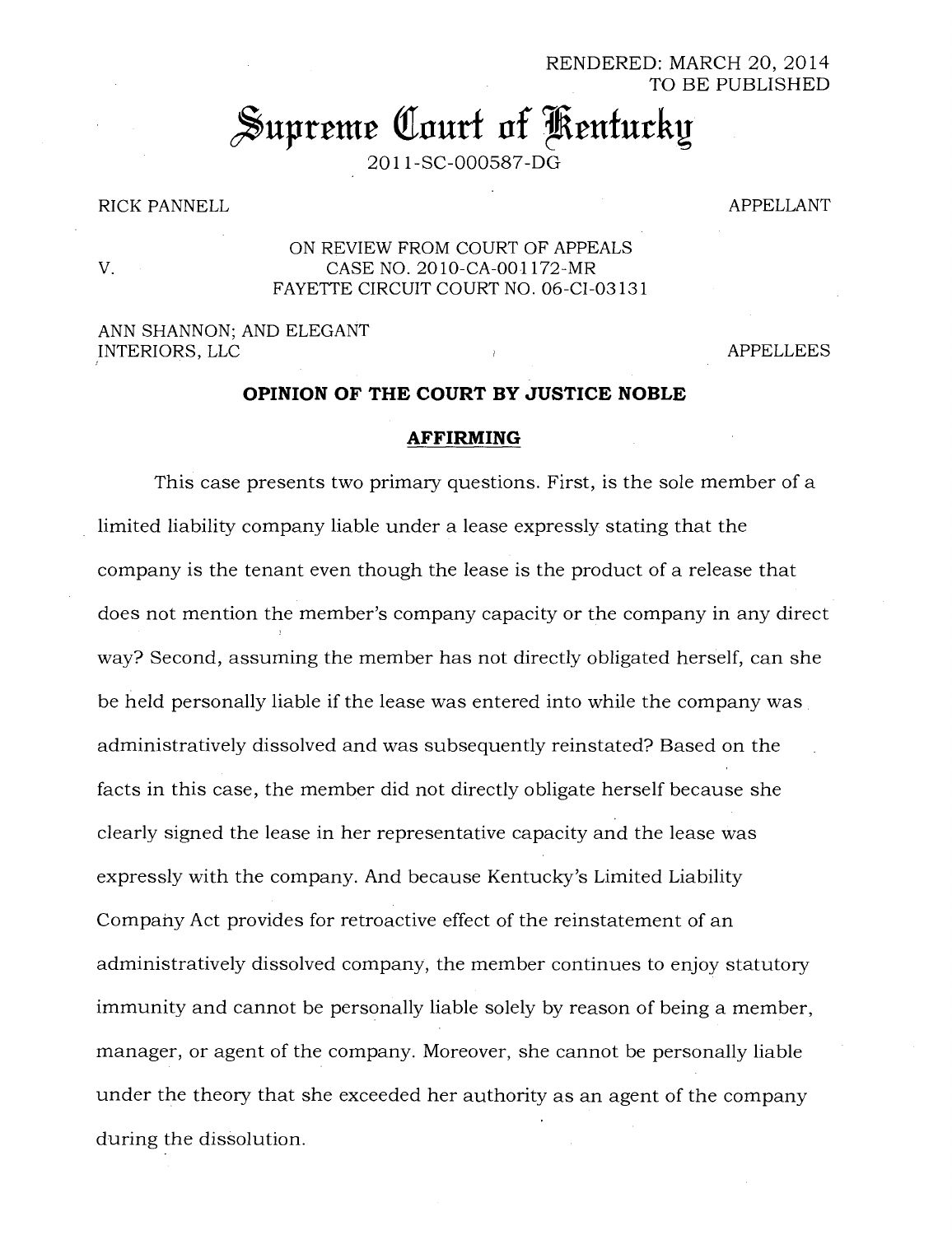## **I. Background**

Ann Shannon organized Elegant Interiors, LLC in 2000 under the Kentucky Limited Liability Company Act, KRS Chapter 275, and was the company's sole member. In February 2004, Elegant Interiors, LLC entered into a lease for 3,645 square feet of commercial space with Rick Pannell, who owned the property. Shannon signed the lease on behalf of Elegant Interiors, LLC.

In 2005, Elegant Interiors, LLC failed to file its annual report as was then required by KRS  $275.190<sup>1</sup>$  and to pay the \$15 filing fee. As a result, on

There appears to be some confusion, however, as to whether statutes such as KRS 275.295 are presently the law. Both Westlaw and the Legislative Research Commission's website, www.lrc.ky.gov, state that KRS 275.295 has been repealed. At the same time, *Michie's Kentucky Revised Statutes* lists KRS 275.295 as presently the law and does not note the repeal. Yet *Michie's* is a "certified version" of the Kentucky Revised Statutes that has been certified by the Legislative Research Commission under KRS 7.132 to conform to the requirements of KRS 7.134 "that the particular material being certified has been prepared in a manner ... to ensure the identity of its text with the official version of the Kentucky Revised Statutes." KRS 7.134(3).

This Court's review of several bills enacted into law in the 2010 Regular Session, however, shows that KRS 275.295 and other similar statutes were fully repealed as of January 1, 2011. The laws in question are Senate Bill 150 (2010 Ky. Acts ch. 133); Senate Bill 151 (2010 Ky. Acts ch. 151); and Senate Bill 152 (2010 Ky. Acts ch. 51). Senate Bill 150 amended KRS 275.295 and other statutes. At least some of these amendments appear to have been minor, such as requiring the Secretary of State's notices to be served on an LLC's principal place of business address, rather than its registered office; this bill was enacted on April 13, 2010. Senate Bill 151 repealed KRS 275.295 and other statutes, and replaced them with KRS Chapter 14A, the omnibus business-entity filing bill described above; this bill was passed on April 13, 2010, and became effective on January 1, 2011. Senate Bill 152 repealed and

<sup>&</sup>lt;sup>1</sup> This statute and most, if not all, others related to filing business documents with the Secretary of State were repealed in 2011 and were replaced by the omnibus Kentucky Business Entity Filing Act. *See* 2010 Ky. Acts. Ch. 151. The new law, which was codified at KRS Chapter 14A, applies a single system to the filings for most types of business entities, KRS 14A.1-020, including "corporation[s], business trust[s], partnership[s], limited partnership[s], [and] limited liability compan[ies]," KRS 14A.1- 070(7). Before this, the filing procedure for different types of entities was laid out separately in the laws applicable to those entities. *See, e.g.,* KRS 271B.14-200 (administrative dissolution of corporations); KRS 275.295 (same process for LLCs). Nevertheless, because the events in this case occurred before the repeal, the applicable statutes are those portions of the Kentucky Limited Liability Company Act that were then in effect and have since been repealed, such as KRS 275.295.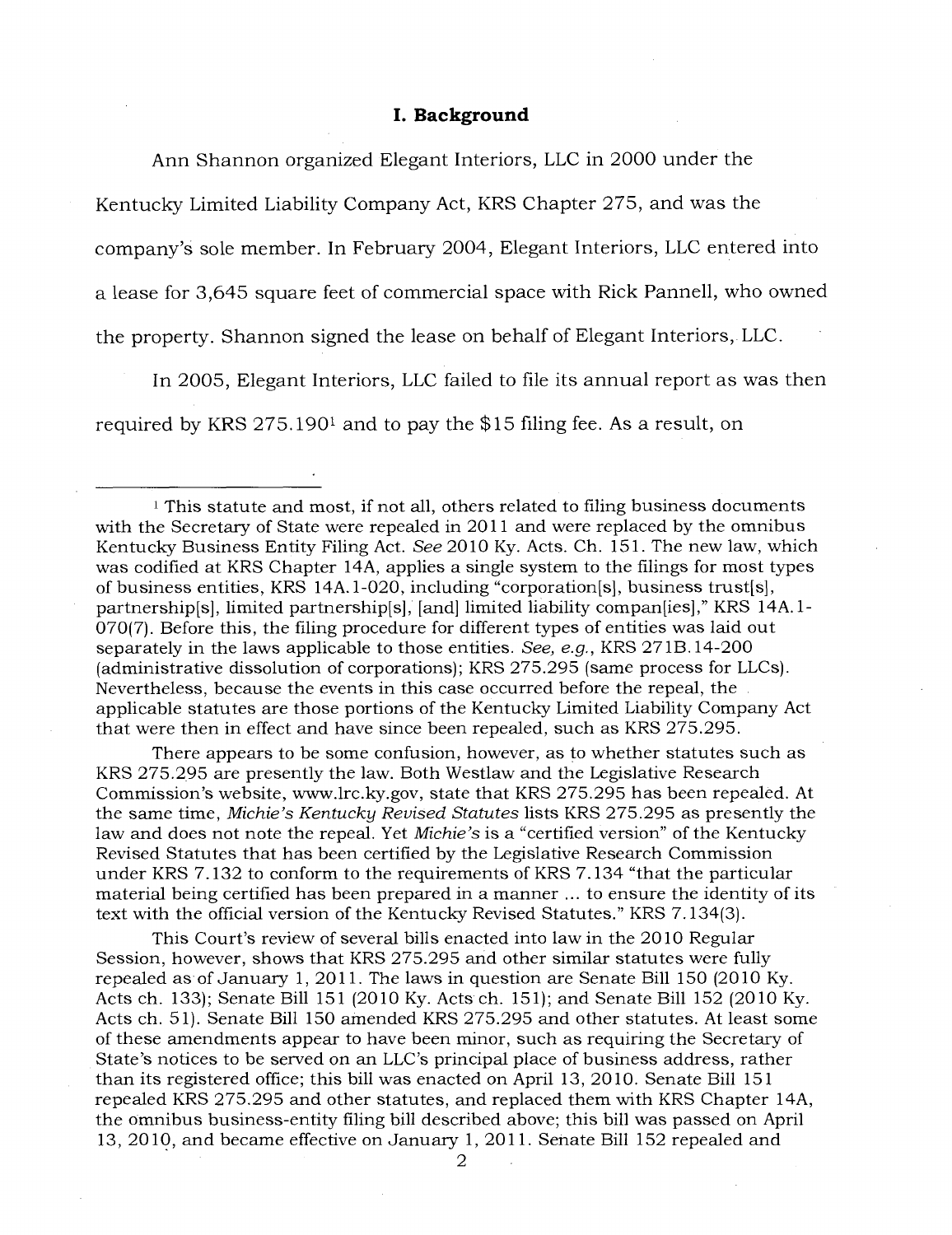November 1, 2005, the Kentucky Secretary of State administratively dissolved

Elegant Interiors LLC, as was then allowed by KRS 275.295, by issuing a

certificate of dissolution.

reinstated KRS 275.295 and various statutes; this bill was effective July 15, 2010, and passed on March 30, 2010, a month and a half after Senate Bills 150 and 151.

That *Michie's* still lists the statutes repealed in Senate Bill 151 appears to be a result of the repeal-and-reinstate language in Senate Bill 152. But this ignores other provisions in Senate Bill 152, namely Section 184, which has the following language:

- (1) It is the intent of the General Assembly that the repeal and reenactment of sections in this Act shall not serve to void amendments made to those sections by other bills enacted during the 2010 Regular session of the Kentucky General Assembly, regardless of whether this Act is enacted before or after those other Acts.
- (2) Notwithstanding KRS 446.100 or 446.260 or any other statute to the contrary, the Reviser of Statutes shall give force and effect to other 2010 Acts that amend one or more sections contained in this Act, and shall codify those amendments in accordance with KRS 446.250 and other applicable rules of codification.

Under this provision, the amendments in Senate Bill 150 were to be made, even though they were passed earlier in the session—before the earlier versions were repealed and then reenacted by Senate Bill 152. And the repeals in Senate Bill 151 were also passed into law and, under Section 184, were to be made to the statutes at the proper time (i.e, January 1, 2011). While we might not initially think of a repeal as an amendment, it must be. "Amend" means "[t]o change the wording of; specif., to formally alter (a statute, constitution, motion, etc.) *by striking out,* inserting, or substituting words <amend the legislative bill>." *Black's Law Dictionary* 89 (8th ed. 2004) (emphasis added). Repealing a statute is no different than the striking out of all the language in the statute. Thus, Senate Bill 152 should have taken effect on July 1, 2010, to repeal and reenact various statutes, along with the amendments made in Senate Bill 150. And Senate Bill 151 should have taken effect approximately six months later, on January 1, 2011, to repeal that which has been reenacted by Senate Bill 152 and amended by Senate Bill 150.

Senate Bill 152 appears to have been some sort of clean-up bill. It includes references to making several different amendments retroactive to 2002 or 2007. *See §§*  180-183. For example, one part, section 183, states that the repeal-and-reenactment provisions elsewhere in the bill reflecting amendments that had been made in a 2007 bill are made retroactive to 2007. Why this was necessary is not self evident, but the General Assembly clearly believed it was. Similarly, it is clear that the General Assembly did not intend Senate Bill 152 to undo the amendments (including the repeals) that were to be made at various times at the command of Senate Bills 150 and 151.

Thus, despite the confusion, it is clear to this Court that the amendments made by Senate Bill 152 were only effective until January 1, 2011, at which time all those statutes were repealed by the effect of Senate Bill 151 and replaced by the omnibus Kentucky Business Entity Filing Act.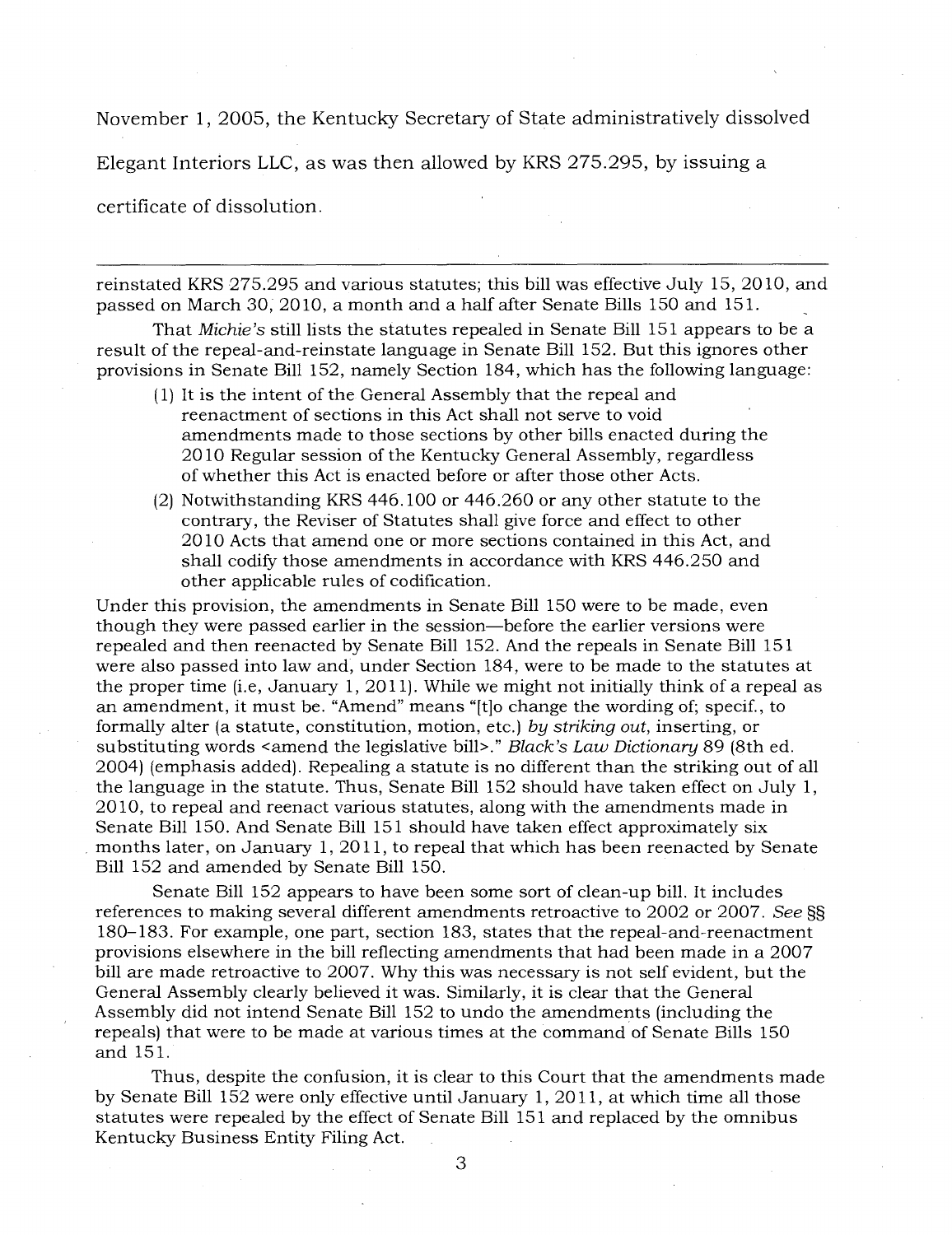In March 2006, the parties negotiated new leasing terms, entering into a release of the old lease and a new lease for less than half the previous space. The release was prepared by Shannon, and was signed on March 2, 2006. It stated:

I agree to release 1991 SF of my current space and all responsibility of payment for the 1991 SF, located at 148 W. Tiverton Way, STE 140, beginning today, Mar. 2, 2006. The purpose of this release is to grant Rick Pannell the right to lease STE 140 (consisting of 1991 SF) to Dr. Mike Nemastil. It is agreed upon that the signing of this document by both parties assures that Ann Shannon will not be held responsible for the building of any walls, construction, cam costs, or any expenses pertaining to STE 140, beginning today, March 2, 06, and will only be responsible for payment of the remaining 1654 SF  $\omega$  18.00 SF [18.856 written by hand above 18.00 and initialed by both parties] and known as STE 150, located at the same address. Upon acceptance of this document, a new lease will be signed by Ann Shannon, for the changes in SF (1654 SF  $\omega$  18.00 SF [18.856] written by hand above 18.00 and initialed by both parties]) and cam costs only for the STE 150. All other stipulations will remain the same as in the initial lease. $2$ 

The release was signed by both Ann Shannon and Rick Pannell. It does not mention Elegant Interiors, LLC.

The new lease was also signed on March 2, 2006. Rather than using a new document, the parties used a copy of the original lease and simply wrote new terms over some of the old ones (such as the length of the lease, square footage, and amount of rent) and initialed the changes. The amended lease, like the original lease, stated that the tenant was Elegant Interiors, LLC. Shannon and Pannell signed the document at the end a second time, just above their

<sup>&</sup>lt;sup>2</sup> The document was originally written in all-capital letters. For ease of reading, the quoted language has been converted to standard capitalization where possible.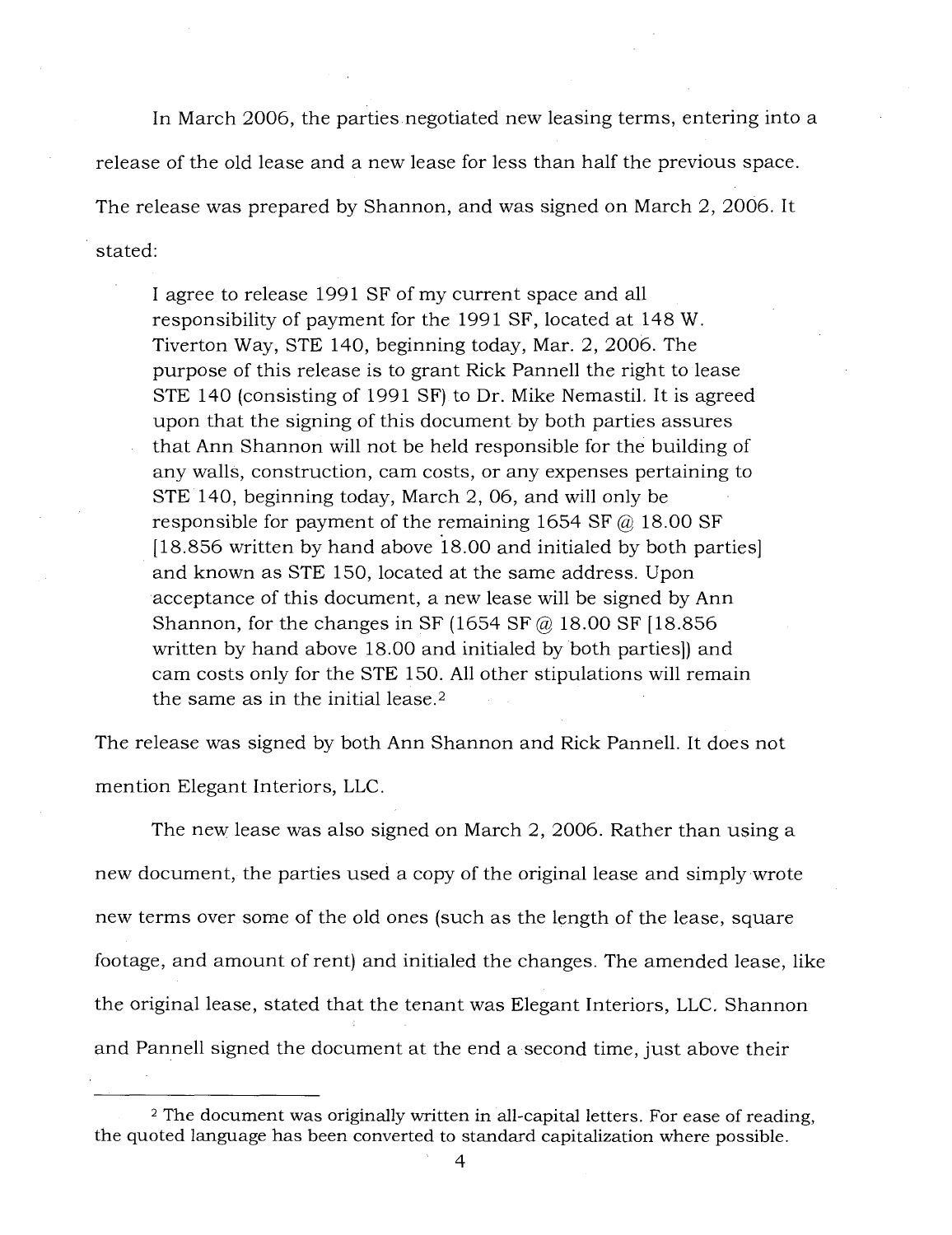original signatures. Shannon did not indicate her company title, despite a line for it, but her original signature line was preceded by the word "By."

Despite the reduced cost, the rent payments for June and July of 2006 were not made. Pannell sued for breach of the lease agreement on July 21, 2006. He named both the LLC and Shannon individually, seeking to hold her personally liable for the rent through various theories, including that she had no authority to enter into the lease for the LLC and that the corporate veil of the LLC should be pierced because the company was simply the "alter ego" of Shannon.

Shortly after, Shannon sought to reinstate the administratively dissolved LLC, as was then allowed by KRS 278.295.<sup>3</sup> On August 11, 2006, the Secretary of State issued a certificate of existence for the LLC that, by its own terms, "cancel[led] the certificate of dissolution issued on November 1, 2005."

Shannon then sought summary judgment on the basis that she could not be held personally liable for the breach of the lease because the tenant on the lease was Elegant Interiors, LLC, which had been reinstated. She argued that because she was a member of the LLC, she was shielded from personal liability by KRS 275.150, the statute granting immunity to LLC members for acts of the LLC.

Pannell argued that despite the LLC being named the tenant in the lease, Shannon personally executed the lease, as evidenced by her signature on the release without any reference to the LLC, and thus she entered into the lease in

<sup>&</sup>lt;sup>3</sup> This statute, like the others concerning business filings with the Secretary of State, was repealed and replaced with a similar statute applicable to multiple classes of business entities. The new version of this statute is KRS 14A.7-030.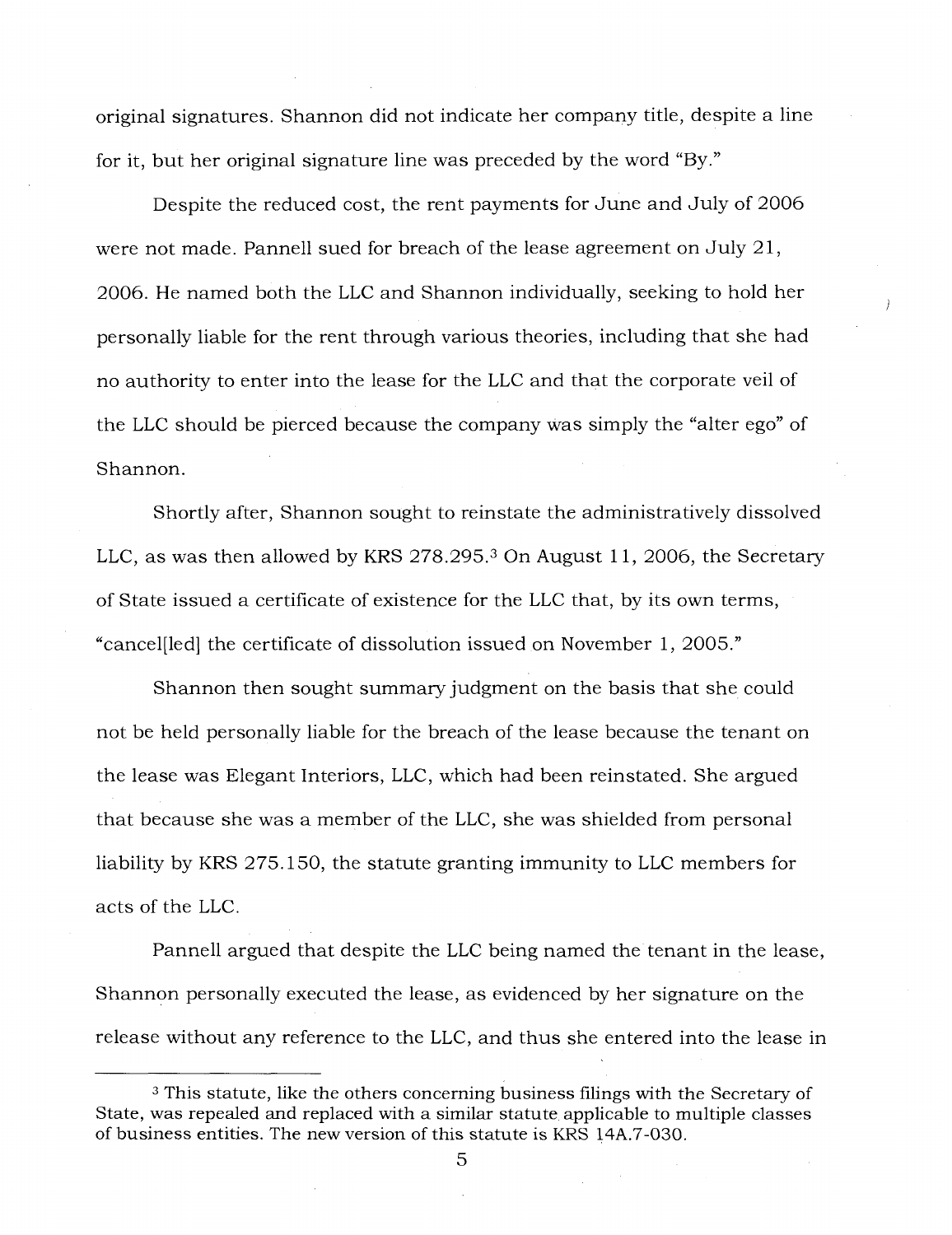her individual capacity. He also argued that Shannon could not have acted on behalf of the LLC because there was no such entity in existence at the time.

The circuit court disagreed. It held that the LLC, not Shannon individually, had entered into the lease, noting that the lease specifically described the tenant as "Elegant Interiors, a LLC corporation [sic]." As a result, according to the circuit court, the LLC was "the party assuming the obligations of Tenant." As to the secondary argument, the court cited KRS 275.295(3), which stated in part that an LLC's "reinstatement shall relate back to and take effect as of the effective date of the administrative dissolution, and the limited liability company shall resume carrying on business as if the administrative dissolution had never occurred." KRS 275.295(3)(c). The court held that since the lease specifically named the LLC and the reinstatement of Elegant Interiors, LLC occurred before entry of judgment, actions taken in the name of the company in entering into the 2006 lease were effective as if the dissolution had not occurred. As a result, Shannon was entitled to immunity from personal liability. The circuit court then awarded Pannell damages against Elegant Interiors, LLC under the lease.

The Court of Appeals affirmed unanimously, holding that the lease was with the LLC and that the administrative dissolution had no effect once the LLC was reinstated. In reaching this conclusion, the court relied in part on one of its own published decisions, *Fairbanks Arctic Blind Co. v. Prather & Associates, Inc.,* 198 S.W.3d 143, 146 (Ky. App. 2005), which stated that "reinstatement validates any action taken by a corporation between the time it was administratively dissolved and the date of its reinstatement."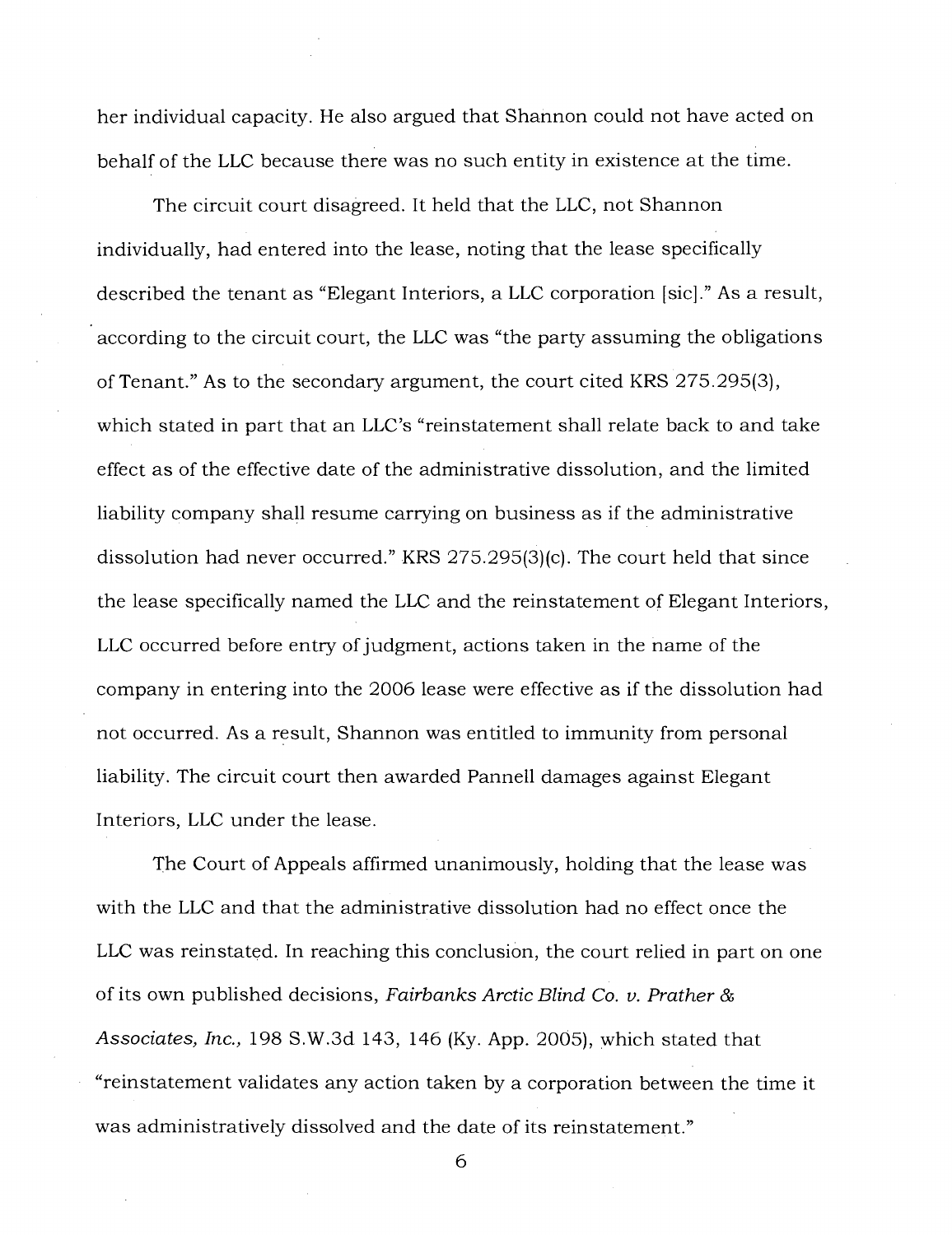This Court granted discretionary review.

#### **II. Analysis**

This case presents two broad legal questions. First, did Shannon sign the release and lease in her individual capacity, thereby making her personally liable? Second, did the administrative dissolution of the LLC and Shannon's signing the lease during the period of dissolution, regardless of whether she signed in her company-member or individual capacity, make her personally liable?

#### **A. Shannon did not sign the lease or release in her individual capacity.**

Pannell's initial argument is that regardless of the status of Elegant Interiors, LLC, Shannon signed the release and the second lease in her individual capacity. To support this argument, he notes that the lease states on its cover page that it is "for Ann Shannon," and that Shannon failed to indicate that her signature was in a representative capacity for the LLC. This, he claims, makes the document ambiguous, and thus subject to clarification through parol evidence. He also argues that the release, which was prepared by Shannon, mentions only Shannon and not the LLC, which would make her personally liable. This Court agrees with the Court of Appeals that Shannon did not sign the March 2006 lease in her personal capacity.

As to the claim that the lease states it is "for Ann Shannon," it suffices to say that the lease defines the "Tenant" as Elegant Interiors, LLC, and throughout its terms refers to the "Tenant" as the party to the lease. The only reference to the lease agreement being "for Ann Shannon" appears on the cover page of the lease, which also states that the "tenant" is Elegant Interiors, LLC.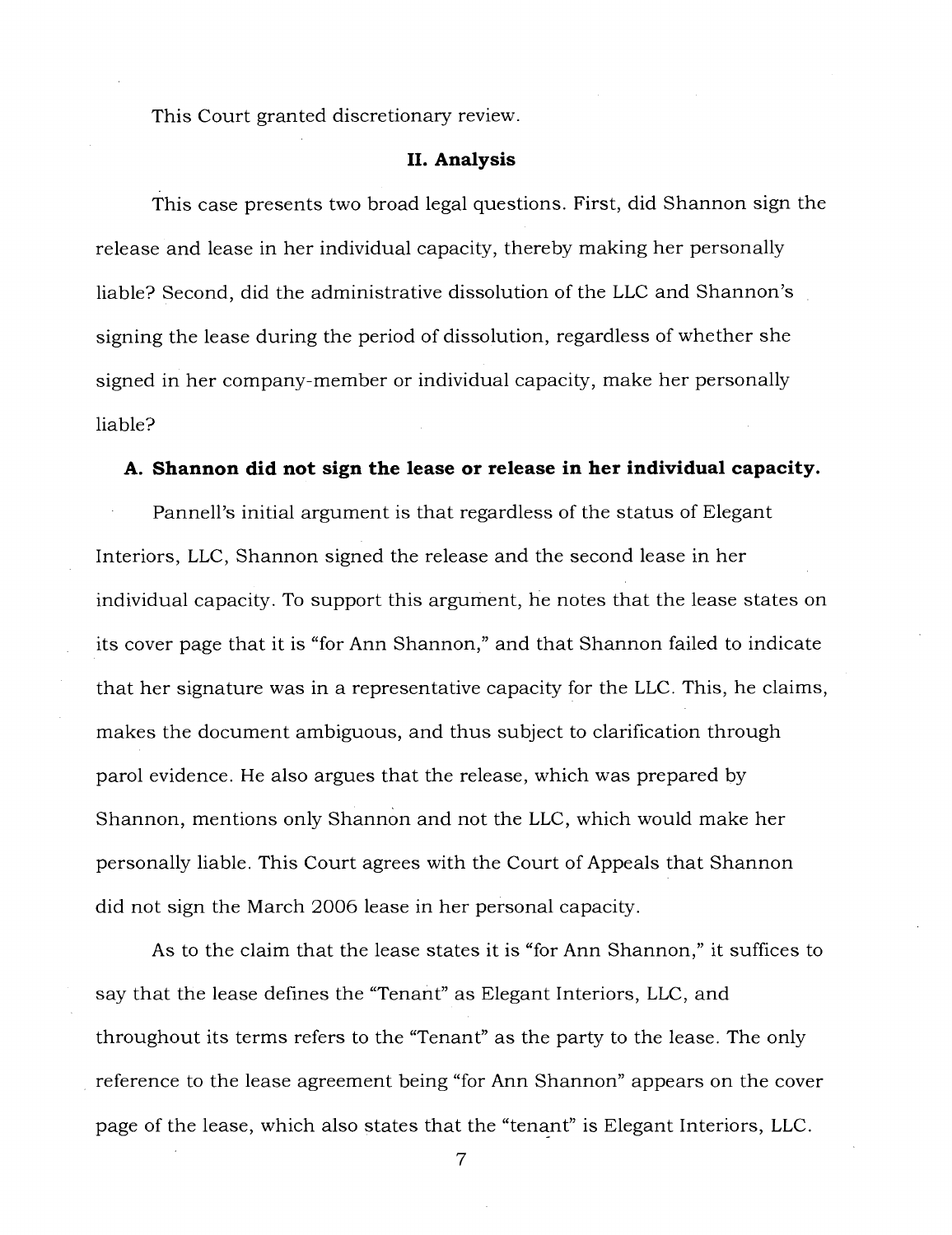The cover page is but "introductory or prefatory" material. It had less substance than even the traditional recitals of a contract, which are "not an essential part of the operative portions of the contract." *Jones v. City of Paducah,* 283 Ky. 628, 142 S.W.2d 365, 367 (1940). Like recitals, the statement on the cover page is not an essential part of the operative terms of the lease.

As for the claim that Shannon did not include her title or otherwise indicate her representative capacity along with her signature, it is worth noting that her signature line was preceded by the word "By," which indicates that the signature is in a representative capacity. *See* 7 William Meade Fletcher et al., *Fletcher Cyclopedia of the Law of Private Corporations §* 3032 (rev. vol. 2012) (noting that a representative signature is ideally "preceded by the word 'For' or `By' or some equivalent"). And the simple fact is that Shannon did not have to list her title, though clearly the better practice is to include it. "[F]ailure of the officers signing to add the title of their office is not ordinarily fatal to the validity of a corporate contract where the contract on its face is a contract of the corporation and the other parties have notice of the officer's relation to the corporation." *Id. §* 3035; *see also Star Supply* Co. v. *Jones,* 665 S.W.2d 194, 198 (Tex. App. 1984) ("The signature of a corporate officer on a contract does not render it his personal contract, where in the body of the contract, it is purported to be a corporation contract. "). <sup>4</sup>

<sup>4</sup>While these authorities, like many discussed in this opinion, relate specifically to corporations, the rules they embody are equally applicable to other limited liability entities unless otherwise noted. This is especially true where the applicable statutory language is the same, although in different locations, for the various business entities.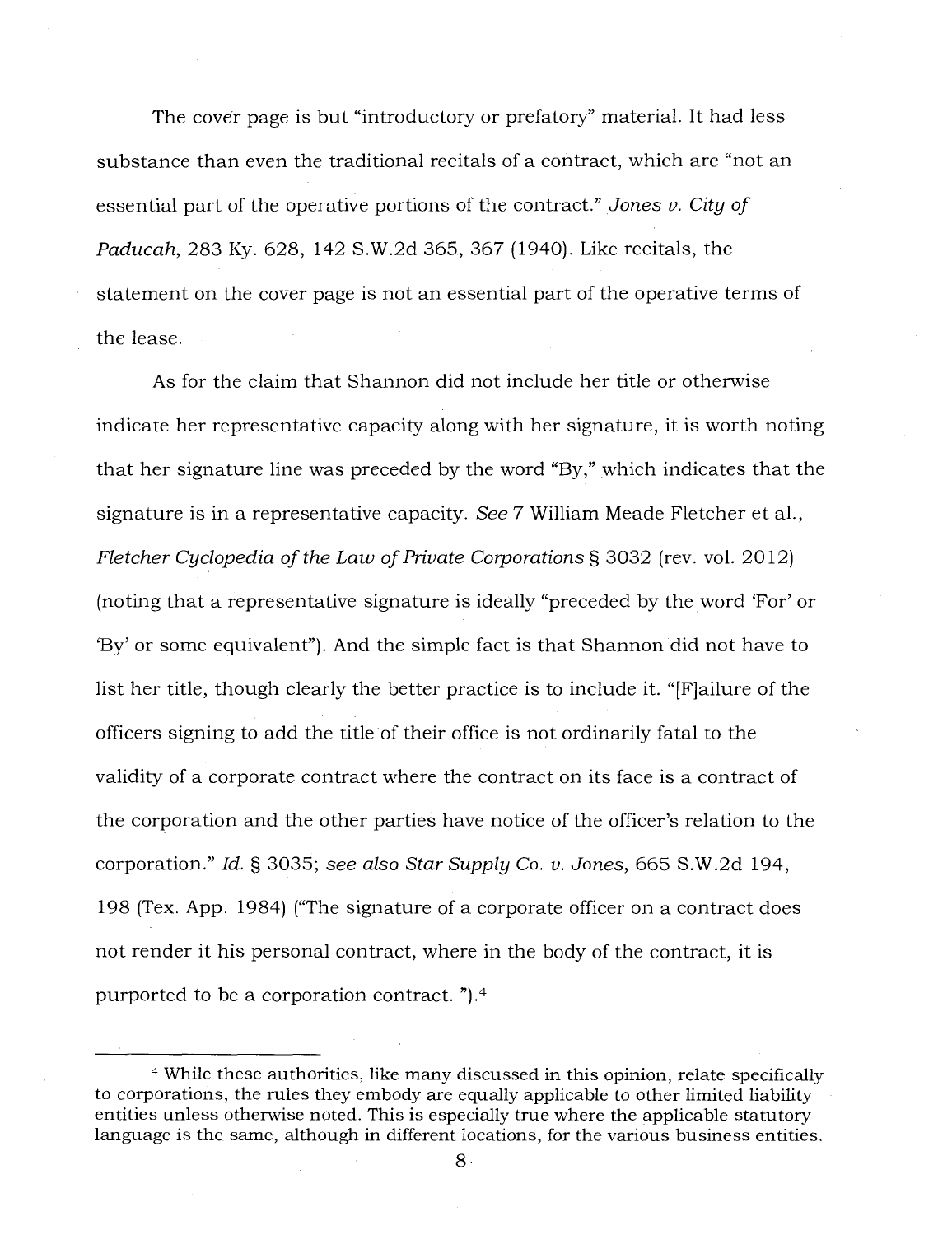There appears to be no. Kentucky case stating this rule. The only cases addressing who is bound by the signature of a business entity's officer or agent are those where the body of the document does not state that the business entity is a party to the agreement and only the signature could so indicate. *See, e.g., Simpson v. Heath & Co.,* 580 S.W.2d 505, 506 (Ky. App. 1979) (construing agreement binding "the undersigned" and signed by corporation's president with "Pres." after his signature). But that is not the situation before this Court, given that the lease expressly states it binds the LLC.

This Court sees no reason to depart from the rule that if the body of the contract states that the agreement is with a corporation or other entity, then the officer or agent signing the agreement has not signed in her individual capacity and cannot be held personally liable solely because of her signature. This makes sense in light of the cases noting that "[i]t is ... fundamental that an officer of a corporation will not be individually bound when contracting as an agent of that corporation within the scope of his employment." *Potter v. Chaney,* 290 S.W.2d 44, 46 (Ky. 1956). As long as the third party has notice that the agent is acting on behalf of a principal, "the agent is not liable, generally speaking, for his own authorized acts, or for the subsequent dealings between the third person and the principal." *Id.* 

Again, as noted above, the lease describes Elegant Interiors, LLC as the party to be bound as the tenant. This identified Elegant Interiors, LLC as the principal and gave Pannell notice that he was dealing with Shannon as an agent of the company.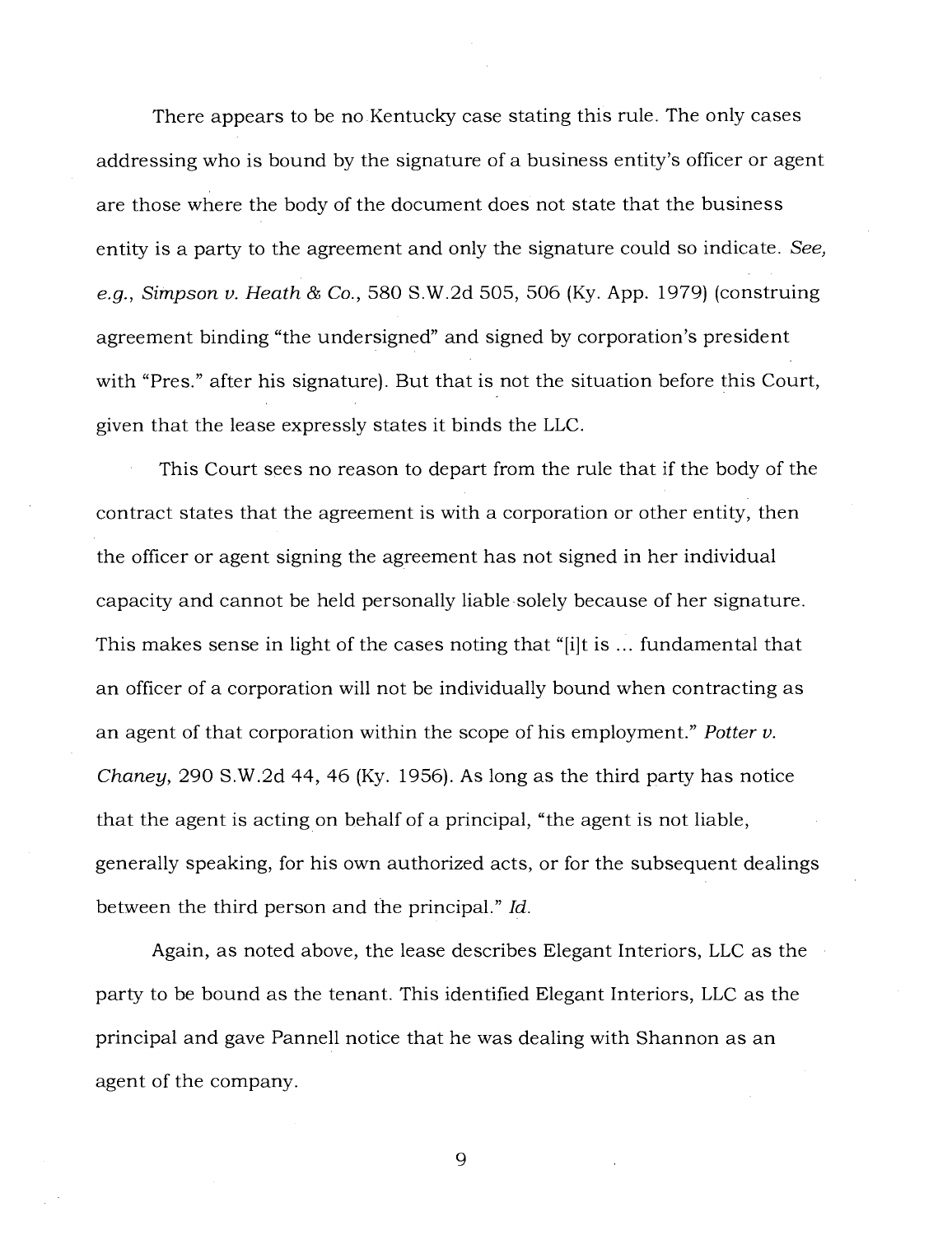There is no ambiguity in the lease, at least none based on the cover-page statement or the fact that Shannon did not indicate that her signature was on behalf of the limited liability company. It is thus clear that the lease was a contract of the limited liability company, not Shannon individually, and therefore Shannon cannot be liable as having signed the lease in her personal capacity.

Pannell also claims that the release, by stating that the bound party was "Ann Shannon" without mentioning Elegant Interiors, LLC, made Shannon personally liable or, at the very least, created ambiguity as to the overall agreement when read with the second lease by misleading him. While the release does state that "Ann Shannon ... will only be responsible for payment of the remaining" square footage, it is equally clear that the release was aimed primarily at giving up some of the rights to occupy commercial space under the original lease, which was with Elegant Interiors, LLC. This is evinced by the use of the word "only," to suggest that the release reduces an existing obligation. The release clearly related to the first lease in that it allowed Pannell to rent some of the space to a third party, reduced the rent to be paid, and put the burden of paying for any construction costs on Pannell.

The last sentence of the terms of the first (and second) lease stated that "[n]o modification to this lease shall be binding unless such modification shall be in writing and signed by the parties hereto." The parties to the original lease were unquestionably Elegant Interiors, LLC and Pannell, and the release was entered into because of this no-modifications-except-in-writing provision. By operation of this provision, Shannon could not have executed the release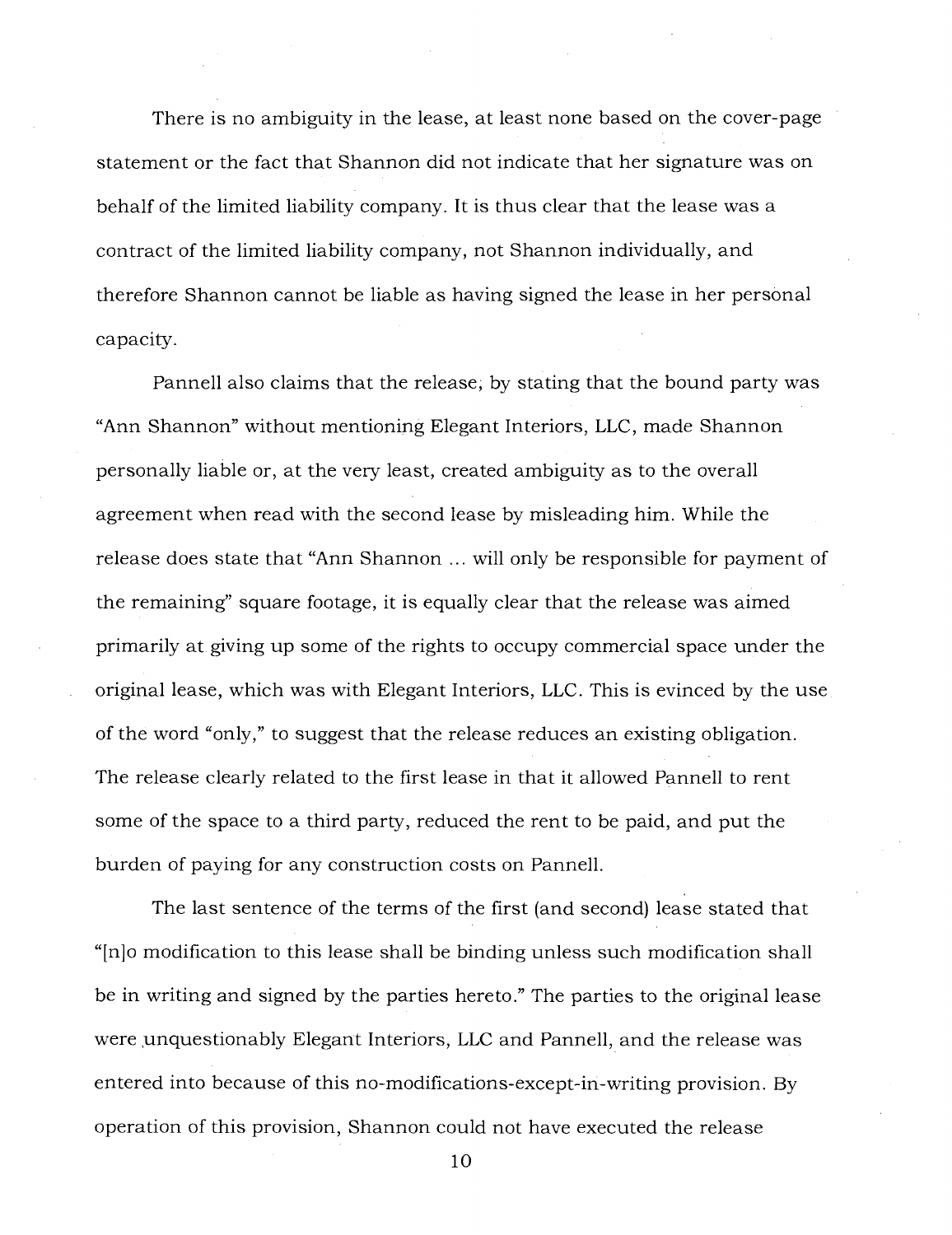personally and could only do so on behalf of the LLC. The release cannot be read in a vacuum to be an independent agreement that personally obligated Shannon. In fact, the release said that a "new lease" would be signed and that "[a]1l other stipulations w[ould] remain the same as in the initial lease." This would necessarily include the provision that the lease was with Elegant Interiors, LLC.

Ultimately, the release and the second lease must be read in light of the statutory preference for maintaining an LLC member's limited liability. KRS 275.150(2) states that the immunity provision, KRS 275.150(1), can give way "under a ... written agreement," in which "a member or manager may agree to be obligated personally for any of the debts, obligations, and liabilities of the limited liability company." But as this Court has stated, allowing personal liability is "antithetical to the purpose of a limited liability company." *Racing Investment Fund 2000, LLC v. Clay Ward Agency, Inc.,* 320 S.W.3d 654, 659 (Ky. 2010). The business statutes of this Commonwealth disfavor personal liability, and even when a member of the company intends to take on such liability, it "must be stated in unequivocal terms leaving no doubt that the member or members intended to forego a principal advantage of this form of business entity." *Id.* The release and second lease do not state in unequivocal terms that Shannon was binding herself personally and foregoing her statutory immunity.

As to the notion that the release and second lease could or should be read together to create ambiguity, it suffices to point out that the second lease included what is known as an integration or merger clause. The very last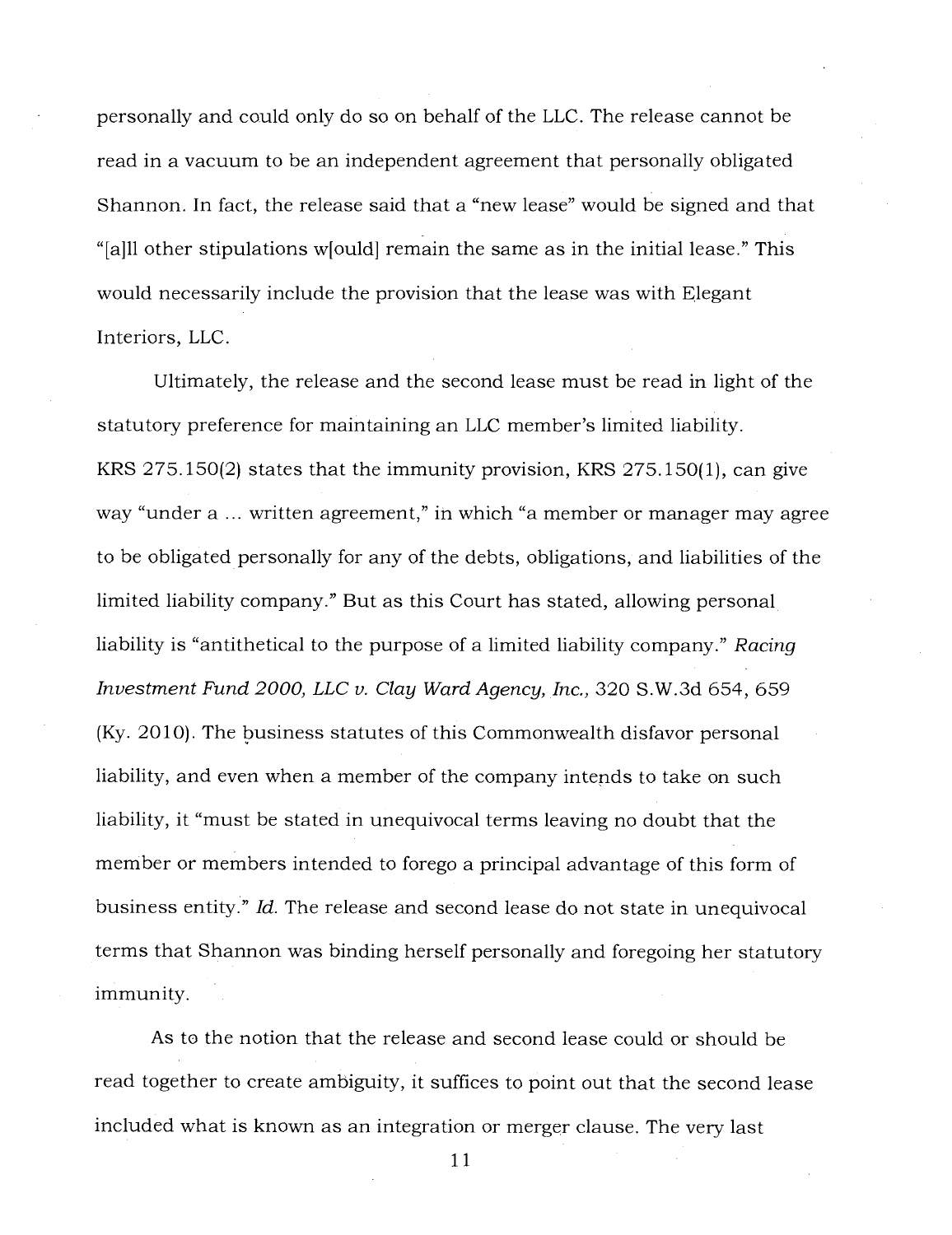clause of the lease states that "[t]his writing contains the entire agreement of the parties hereto."<sup>5</sup> At least as to items contained in the terms of the lease such as the amount of rent and who is a party to the agreement—the lease contains the entire agreement.<sup>6</sup> Parol evidence as to the "actual" terms of the lease agreement would not be permissible because "[w]hen the negotiations are completed by the execution of the contract, the transaction, so far as it rests on the contract, is merged in the writing." *Bryant v. Troutman,* 287 S.W.2d 918, 920 (Ky. 1956). There is no allegation of fraud or mistake here that would justify reforming the agreement. *See id.; Morguelan v. Nat. Levy Realty Co.,* 311 Ky. 845, 847, 226 S.W.2d 20, 21 (1950). Thus, the second lease is the controlling document with regard to who is responsible for paying rent and who is otherwise bound under it.

Pannell also suggests that the second lease's provision stating that the tenant is Elegant Interiors, LLC was "scrivener's error" and that the intent of

<sup>5</sup>The second-to-last clause states:

#### **END OF THE WORLD**

The occurrence of the end of the world prior to the complete performance by Tenant of the terms, covenants and conditions of this Lease ... shall permit Landlord to accelerate and demand payment for all charges which remain as an obligation of Tenant under this Lease, and Landlord's collection of monies due from Tenant may be pursued by an immediately  $\sqrt{ }$ available procedure. For all purposes hereunder or until Landlord provides notice to the contrary, such notice to be given to Tenant by then prevailing medium of communication. Landlord shall be deemed aligned with the Forces of Light and Tenant shall be deemed allied with the Powers of Darkness notwithstanding either party's final ordered placement.

Under this clause, it is unclear whether St. Peter is an unnamed third party to the lease.

<sup>6</sup>To the extent that the release addresses other items not included in the lease, such as responsibility for construction costs of fitting up the divided space, the release could be read as a separate agreement and could be controlling.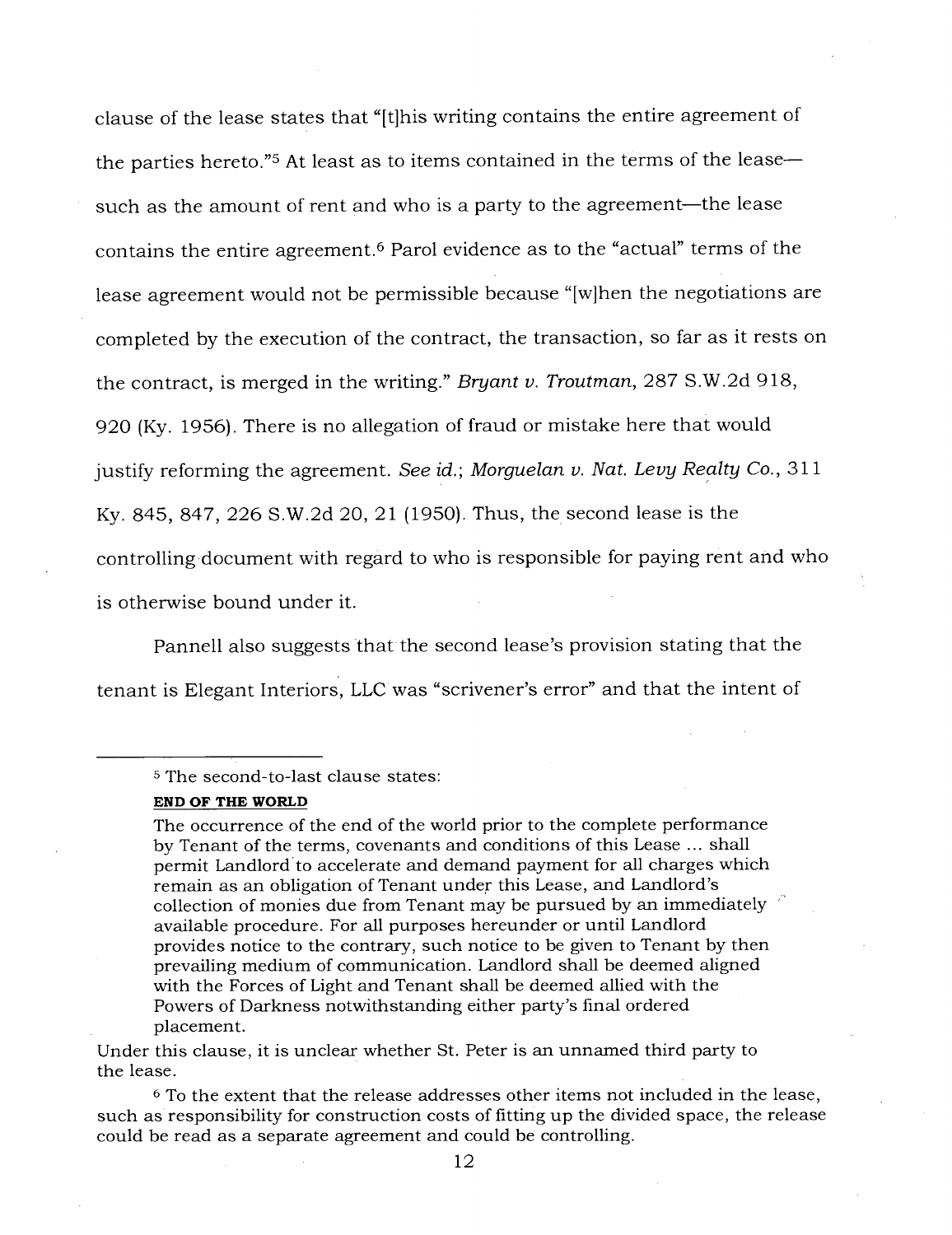the parties was for Ann Shannon to be listed as the tenant. While scrivener's error can be grounds for reforming a contract as the result of mutual mistake, "it is the well-established rule in this state that reformation of an executed contract on the ground of mistake will not be decreed unless the mistake be established by full, clear, and decisive evidence," and "[t]he ground of relief must appear beyond reasonable controversy." *Nichols v. Nichols,* 182 Ky. 18, 205 S.W. 953, 954 (1918); *see also Abney v. Nationwide Mut. Ins. Co.,* 215 S.W.3d 699, 704 (Ky. 2006) ("The mutual mistake must be proven beyond a reasonable controversy *by clear and convincing evidence."* (quoting *Campbellsville Lumber Co. v. Winfrey,* 303 S.W.2d 284, 286 (Ky. 1957), brackets omitted)). While a mutual mistake as to the identity of one of the parties surely would go to a material term of the agreement, there simply is insufficient proof here to justify finding a scrivener's error.

Nonetheless, "merely finding that. [Shannon] signed ... in a [limited liability company capacity] rather than an individual capacity does not dispose of this appeal." *White v. Winchester Land Development Corp.,* 584 S.W.2d 56, 60 (Ky. App. 1979), *overruled on other grounds by Inter-Tel Technologies, Inc. v. Linn Station Properties, LLC,* 360 S.W.3d 152 (Ky. 2012). Pannell's other arguments about the administrative dissolution and Shannon's authority as an agent of the LLC must also be addressed.

## **B. What was the effect of the administrative dissolution of the limited liability company and subsequent reinstatement?**

Pannell also argues that because Elegant Interiors, LLC had been administratively dissolved at the time the second lease was entered into, any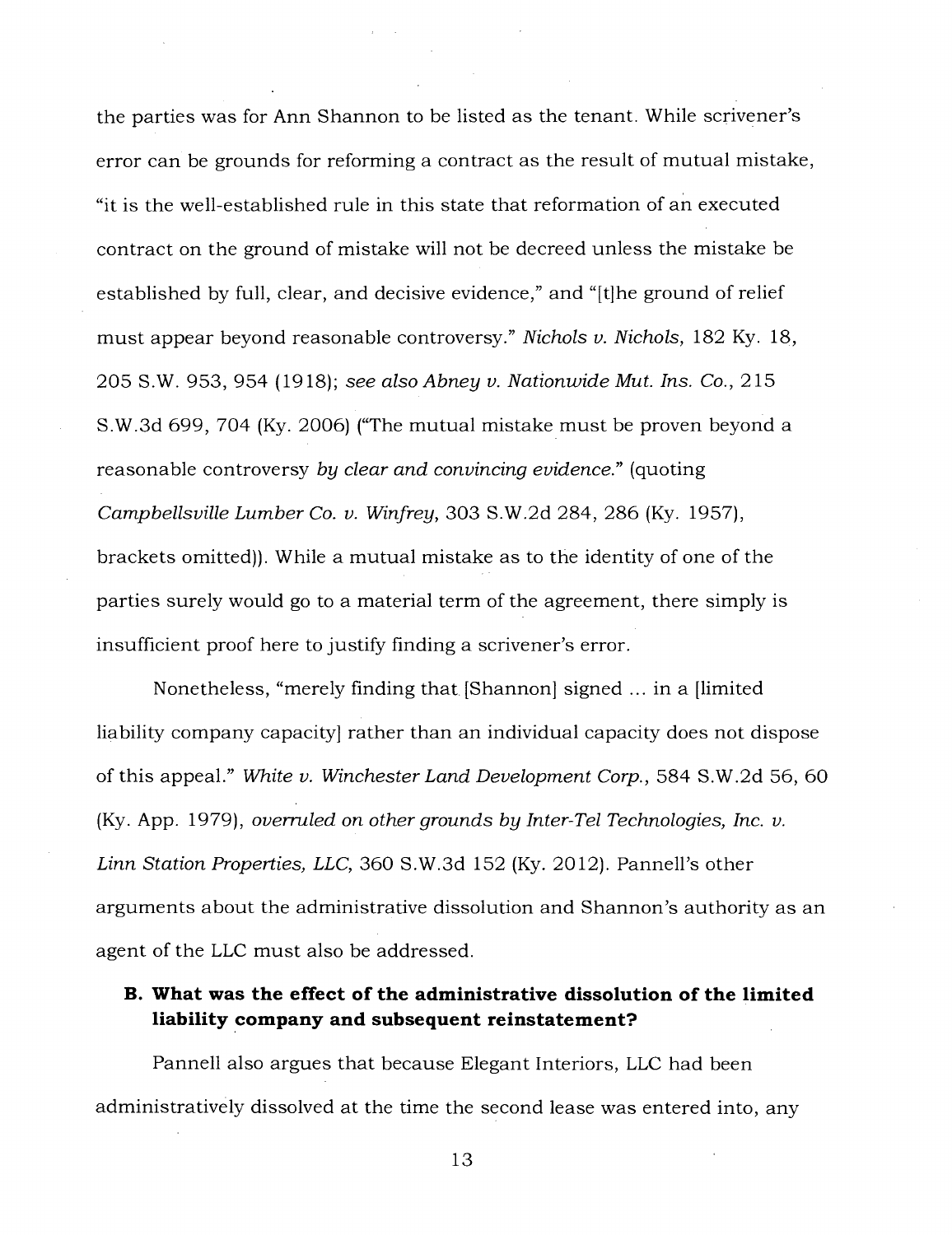liability must fall on Shannon personally; regardless of whether she signed the lease in her individual capacity. Shannon of course argues that the reinstatement of the LLC was retroactive, thus giving the company continuous existence and placing liability on the company alone. This actually presents two different questions. First, did the dissolution strip Shannon of her statutory immunity as a member of the LLC and thereby make her personally liable? Second, was Shannon liable as an agent for the LLC during its administrative dissolution, either by reason of being an agent or because she was without authority to enter into the lease?

# *1. Shannon, as a member of the limited liability company, cannot be held personally liable solely by reason of her member status for actions taken during a period of administrative dissolution because the company was reinstated.*

This Court concludes that a member of a limited liability company enjoys statutory immunity from liability under KRS 275.150 for actions taken during a period of administrative dissolution so long as the company is reinstated before a final judgment is rendered against the member.

Pannell begins by claiming that the "well-established and ancient rule" in Kentucky is that shareholders and officers are personally liable for debts made in the name of a dissolved corporation. He implies that the same rule should extend to limited liability companies. This, however, was "the rule at common law," Moore v. Occupational Safety and Health Review Com'n, 591 F.2d 991, 995 (4th Cir. 1979), and the common law of business entities has largely been abrogated by the adoption of the various statutes, like the Kentucky Business Corporation Act and the Kentucky Limited Liability Company Act. In fact,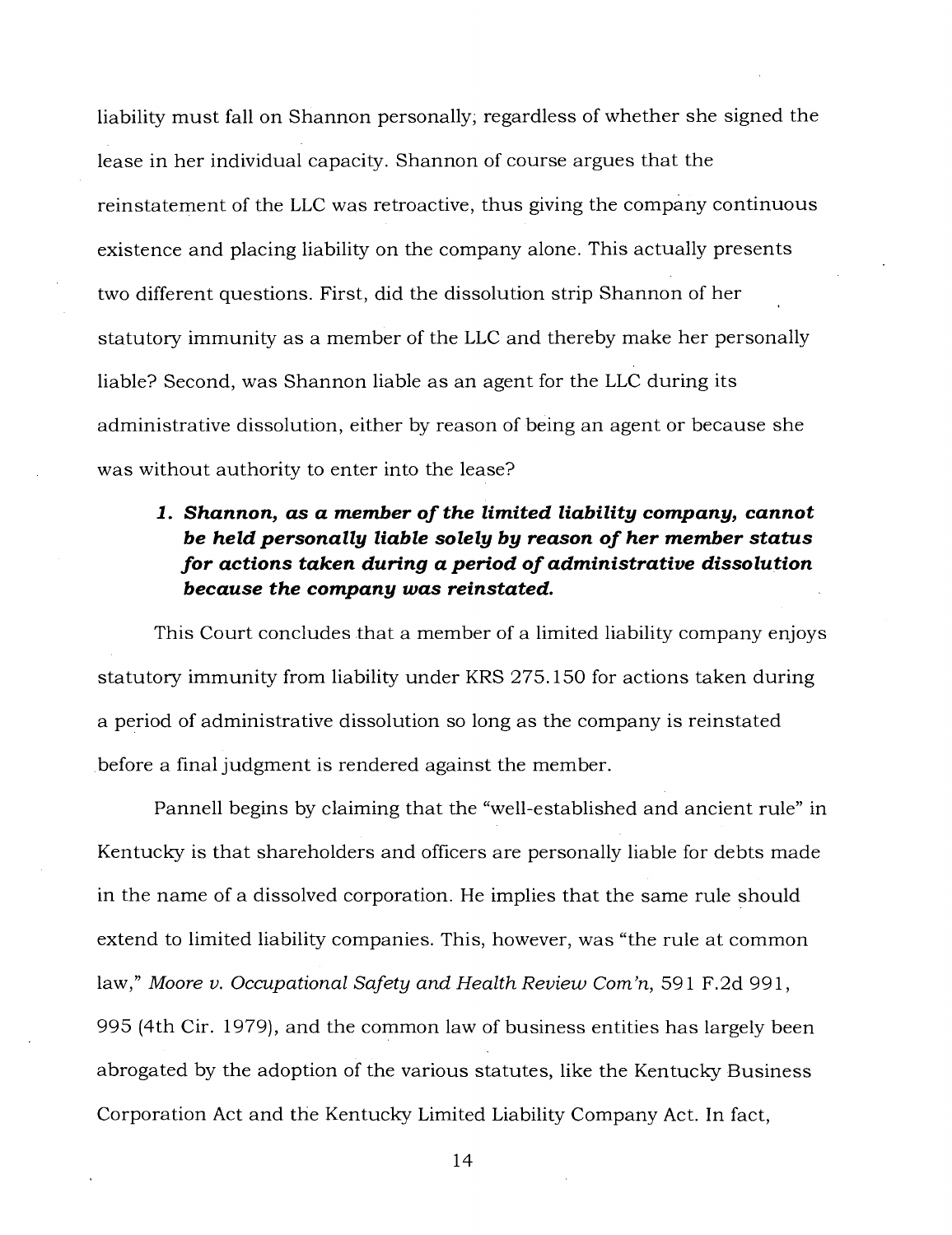"'limited liability companies are creatures of statute,' controlled by Kentucky Revised Statutes (KRS) Chapter 275," *Turner v. Andrew,* 413 S.W.3d 272, 275 (Ky. 2013) (quoting *Spurlock v. Begley,* 308 S.W.3d 657, 659 (Ky. 2010)), not primarily by the common law. To the extent that common law doctrines could arguably govern limited liability companies, the Kentucky Limited Liability Company Act "is in derogation of common law," KRS 275.003(1), and the traditional rule of statutory construction that "require[s] strict construction of statutes which are in derogation of common law shall not apply to its provisions." *Id.* Thus, to the extent the statutes conflict with common law, the common law is displaced.

This Court must therefore first look at the controlling statutory law. The obvious place to start, then, is the source of limited liability in the LLC context, KRS 275.150. That statute grants immunity from personal liability to members, managers, employees and other agents of an LLC, stating in relevant part:

Except as provided in subsection (2) of this section or as otherwise specifically set forth in other sections in this chapter, no member, manager, employee, or agent of a limited liability company ... shall be personally liable by reason of being a member, manager, employee, or agent of the limited liability company, under a judgment, decree, or order of a court, agency, or tribunal of any type, or in any other manner, in this or any other state, or on any other basis, for a debt, obligation, or liability of the limited liability company, whether arising in contract, tort, or otherwise. ... That a limited liability company has a single member or a single manager is not a basis for setting aside the rule otherwise recited in this subsection.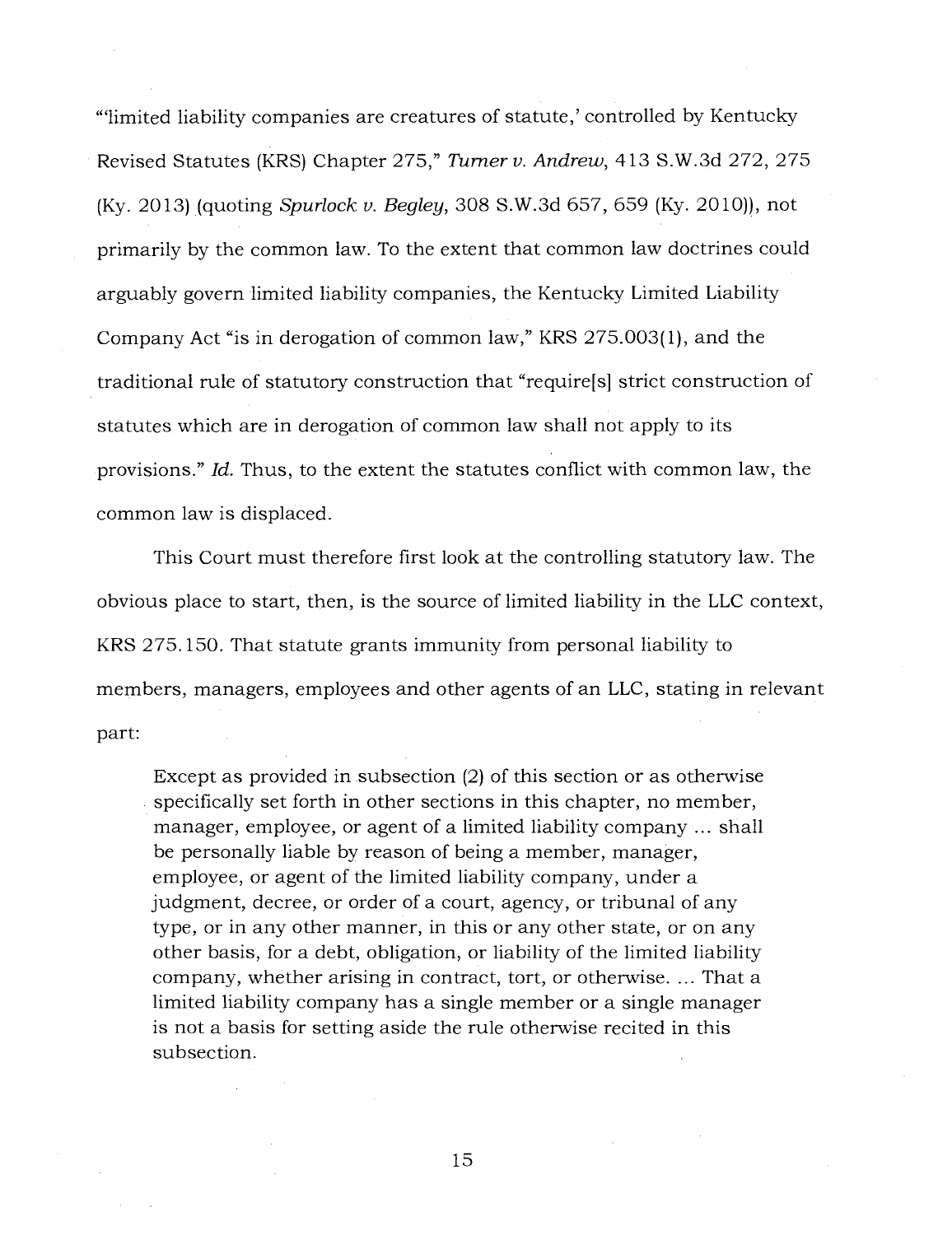KRS 275.150(1). Subsection (2) allows liability only if the operating or other written agreement allows a member or manager to agree to become personally liable, which is not the case here, as discussed above.

The question, however, is not whether this immunity exists (obviously, it does), but whether it ceases to apply when the LLC is administratively dissolved and the LLC continues to conduct its business, even though later reinstated. When the events of this case occurred, KRS 275.295 provided that when an LLC is reinstated after administrative dissolution, "the reinstatement shall relate back to *and take effect as of the effective date of the administrative dissolution,* and the limited liability company shall resume carrying on business as if the administrative dissolution had never occurred." KRS 275.295(3)(c) (emphasis added). The plain meaning of the relate-back language is that the company is deemed viable on reinstatement from the point of administrative dissolution onward, which necessarily includes the time of suspension between the date of administrative dissolution and reinstatement.

Reinstatement under the statute literally undoes the dissolution. This is why the Secretary of State was required to "cancel" the certificate of dissolution and issue a certificate of existence. *See* KRS 275.295(3)(a). And that certificate of existence took effect, by statute, retroactively on the date of dissolution.

The Court of Appeals has read the same language that appeared in KRS 255.295, albeit in KRS 2718.14-220, the statute relating to corporations,? to

<sup>7</sup>KRS 271B.14-220(3) stated that "[w]hen the reinstatement is effective, it shall relate back to and take effect as of the effective date of the administrative dissolution or revocation and the corporation shall resume carrying on its business as if the administrative dissolution or revocation had never occurred." That we are dealing with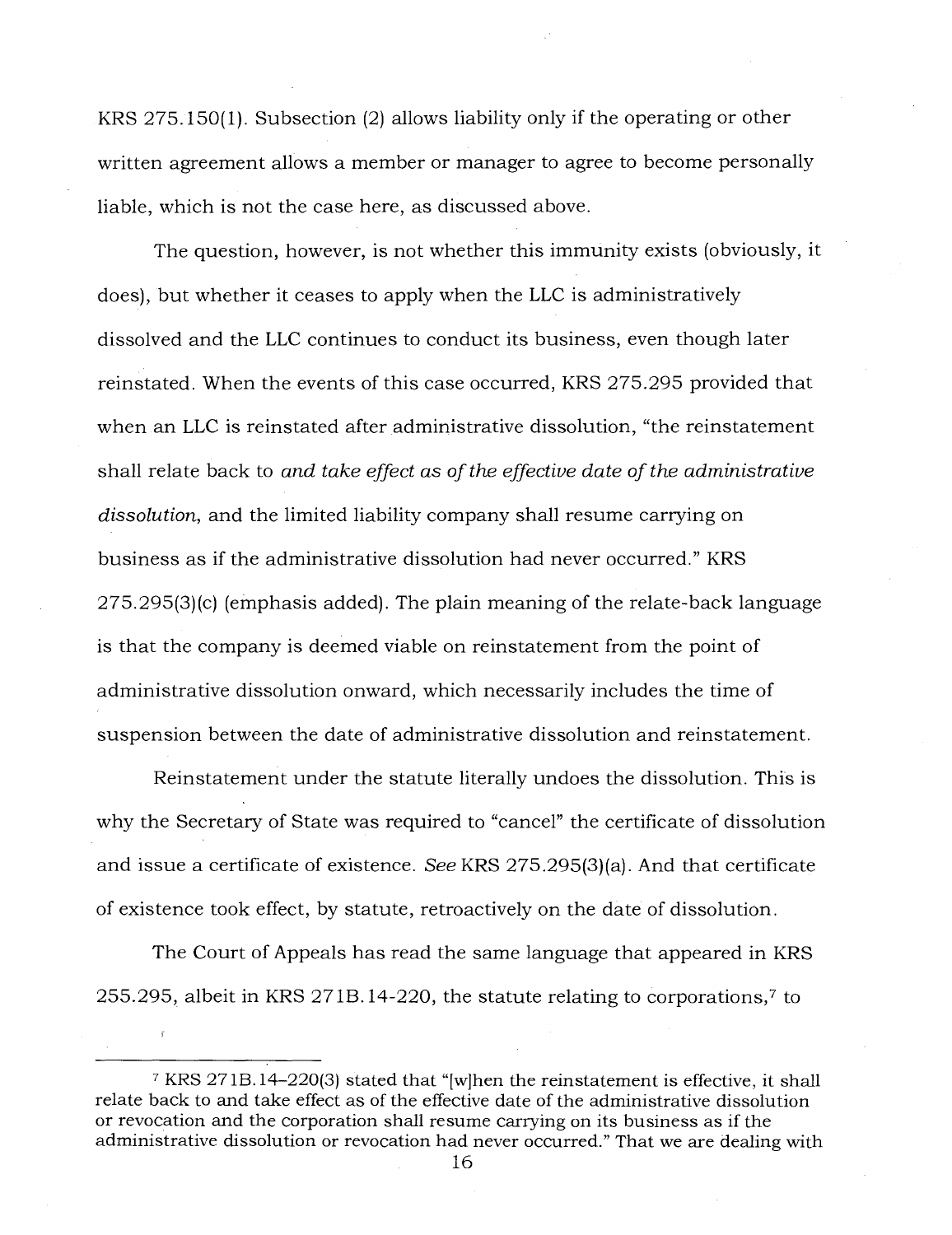mean that the "General Assembly ... intended for reinstatement to restore a corporation to the same position it would have occupied had it not been dissolved and that reinstatement validates any action taken by a corporation between the time it was administratively dissolved and the date of its reinstatement." *Fairbanks Arctic Blind Co. v. Prather & Associates, Inc.,* 198 S.W.3d 143, 146 (Ky. App. 2005).

The problem is that a conjunctive "and" follows this relate-back language and leads to the language that the company shall "resume carrying on its business as if the administrative dissolution or revocation had never occurred." Absent the word "resume," the meaning of the statute would be unquestionable—if a business entity is reinstated, its entity status is to be deemed seamless, with no loss of identity—just as the Court of Appeals held in *Fairbanks.* 

Pannell, however, argues that we cannot ignore the word "resume" in the statute, claiming that it means something different from "continue" and that it necessarily requires that the entity have quit doing business while administratively dissolved. He also cites KRS 275.300, which states that a dissolved LLC "shall continue its existence but shall not carry on any business except that appropriate to wind up and liquidate its business and affairs." KRS 275.300(2).

the LLC version of the statute does not change the meaning of the language, which was the same for both corporations and LLCs at the time, despite being in different statutes. As noted above, a single statute now governs this area for both LLCs and corporations.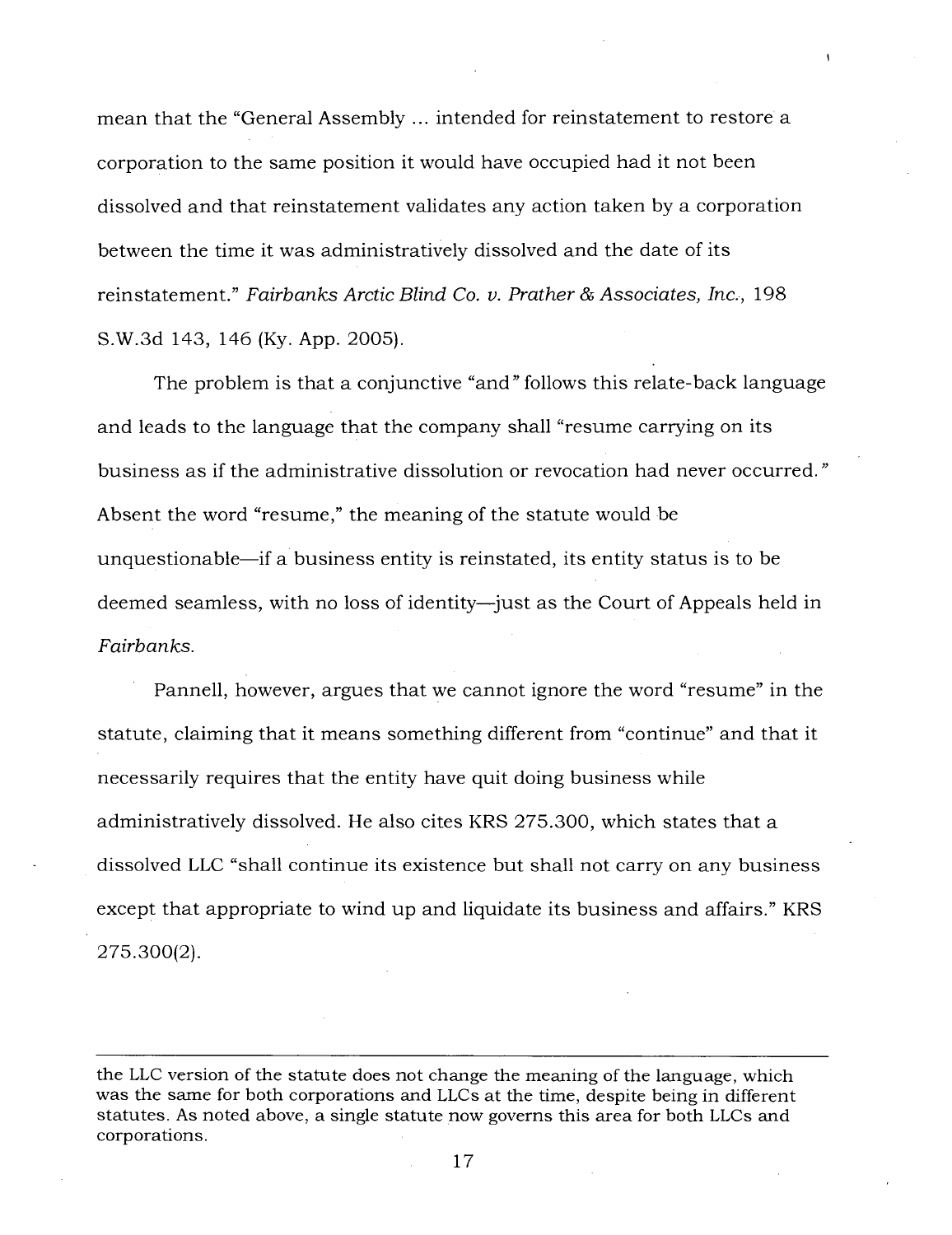He also cites a 2-1 unpublished opinion by the Court of Appeals, *Forleo v. American Products of Kentucky,* No. 2005-CA-00196-MR, 2006 WL 2788429 (Ky. App. Sept. 29, 2006), interpreting the same language construed in *Fairbanks.* Again, while that language was in the corporation statute, it was identical to that in the LLC statute. In *Forleo,* the court held that a corporation's shareholders were personally liable for business conducted during a period of administrative dissolution despite the reinstatement statute. In *Forleo,* judgment was entered against the shareholders finding them personally liable. *After* entry of the judgment, the shareholders had the corporation reinstated and moved to have the judgment set aside through the retroactive application of the reinstatement KRS 271B.14-220. Rather than applying laches or a similar theory, the Court of Appeals reasoned that the shareholders had acted in contravention of the provision allowing only "winding up" after dissolution, KRS 271B.14-210(3), making the actions non-corporate in nature. The Court reasoned that the choice of the word "resume" in the statute "necessarily implies that the corporation ceased doing business after dissolution" *Id.* at \*2. Therefore, the court reasoned, the acts taken in the interim could not have been corporate acts. Unfortunately, *Forleo* apparently failed to address *Fairbanks,* despite being decided later in time.

With *Fairbanks* and *Forleo,* though only one was a published and therefore precedential opinion, there is an apparent split of opinion in the Court of Appeals. Indeed, another panel of the Court of Appeals has applied *Fairbanks,* in another unpublished decision, to mean that if "reinstatement of a corporation relates back to the effective date of dissolution and operates as if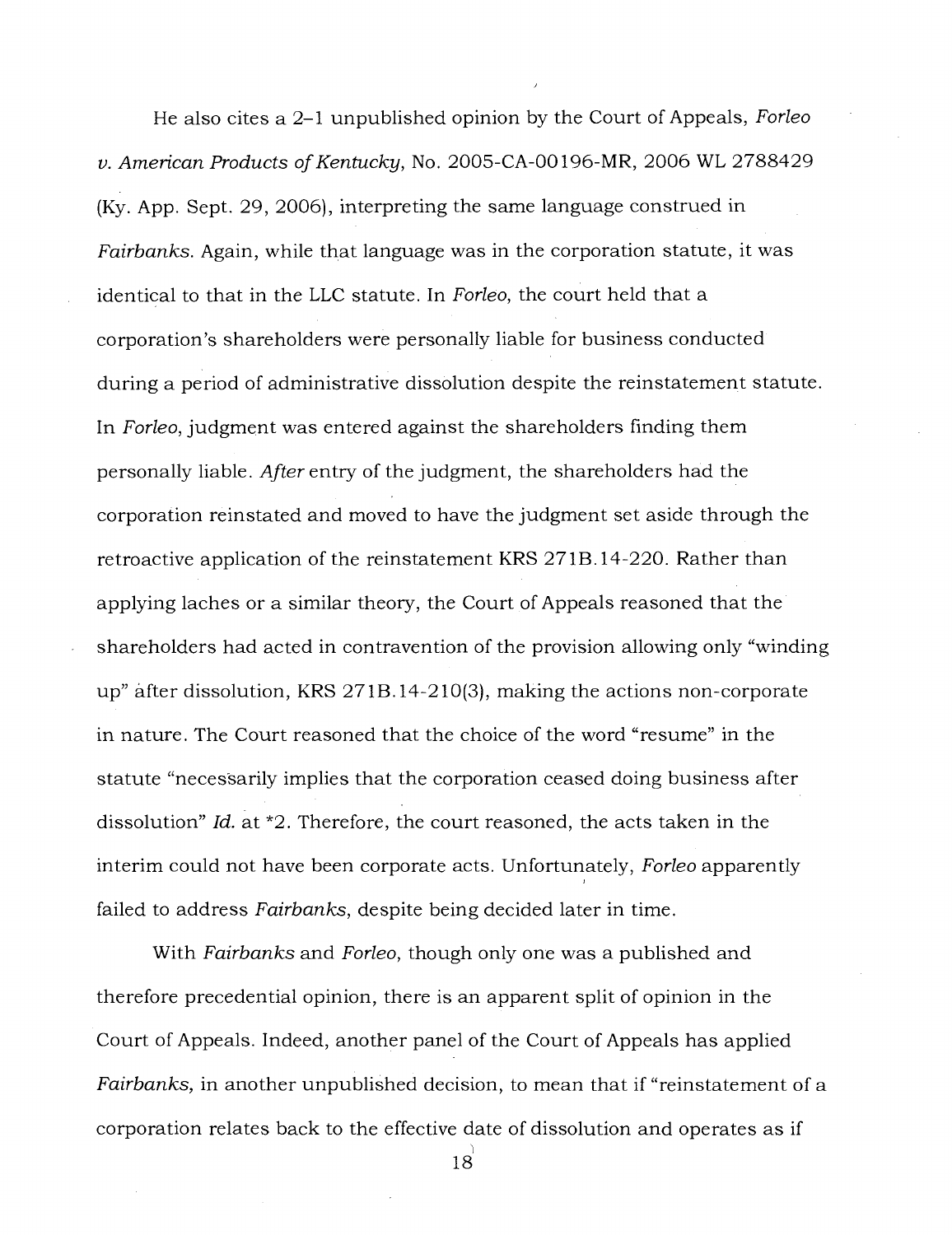dissolution never occurred, it naturally follows that the shareholders and officers of such corporation are not individually liable for actions undertaken on behalf of the corporation during its dissolution." *Harshman Const. & Elec., Inc. v. Witte,* 2011-CA-000609-MR, 2012 WL 2471445, at \*2 (Ky. App. June 29, 2012).

The statute's inclusion of "resume" does seem to offer some ambiguity. Admittedly, "resume" is ordinarily understood to require an interruption in activities. *See, e.g., Merriam-Webster's Collegiate Dictionary* 999 (10th ed. 1997) (defining "resume" to mean "to return to or begin again after interruption" and "to begin again something interrupted").

But in interpreting statutes, this Court is required to give effect to all the language in a statute if possible. "No single word ... is determinative, but the statute as a whole must be considered." *Cosby v. Commonwealth,* 147 S.W.3d 56, 58-59 (Ky. 2004) (quoting *County of Harlan v. Appalachian Reg'l Healthcare, Inc.,* 85 S.W.3d 607, 611 (Ky. 2002)). Thus, all the language of KRS 275.295 must be considered, and it must be considered in relation to the other statutes in the chapter. The word "resume" must therefore be read in light of the other parts of KRS 275.295(3)(c) that clearly contemplate a seamless existence for the company.

To understand the whole statute, we must look at what happens when the Secretary of State reinstates an administratively dissolved LLC. As noted above, if the requirements of reinstatement are met, then the Secretary of State "shall *cancel* the certificate of dissolution." 'KRS 275.295(3)(b) (emphasis added). "Cancel" means "to terminate a promise, obligation, or right." *Black's*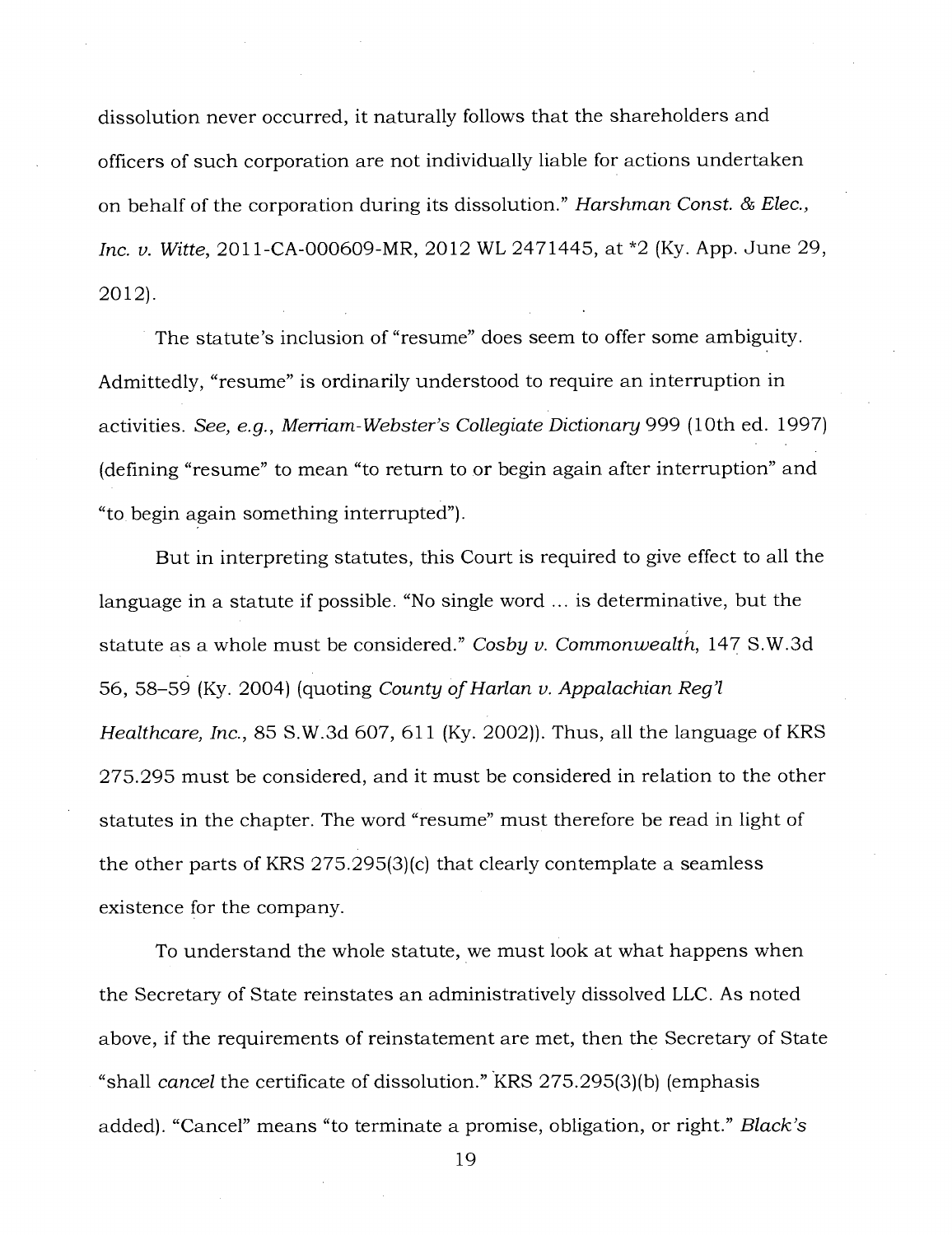*Law Dictionary* 218 (8th ed. 2004). Thus, the certificate of dissolution is undone—voided—and has no effect.

More importantly, the Secretary of State must also "prepare a certificate of existence stating the effective date of reinstatement." KRS 275.295(3)(a). This "effective date" is dictated by KRS 275.295(3)(c), which says that the reinstatement shall "take effect as of the effective date of the administrative dissolution." Thus, the Secretary of State certifies the existence of the corporation as of the date of dissolution, with the net effect that the corporation was never suspended. 8This is consistent with the language in KRS 275.300(2) stating that a limited liability company "shall continue its existence" even while dissolved if it has not wound up its affairs, and even though it is barred from carrying on ordinary business.

So what then is the effect of reinstatement? The company, of course, "resumes" its business. But the reinstatement "relate[s] back to and take[s] effect as of the effective date of the administrative dissolution," and the company "resumes" its business "as if the administrative dissolution had never occurred." KRS 275.295(3)(c). This other language cannot be ignored, nor can "resume" be read to trump it. To do so would effectively delete this other language, which anticipates that the company has a seamless existence and functionality. Giving effect to that language, however, does not ignore or elide "resume"; rather, it suggests that "resume," as used in this context, is more

<sup>8</sup>Here, the Secretary of State, either because of a clerical error or misreading of KRS 275.295(3)(c), erroneously stated that the "effective date of reinstatement is August 11, 2006," which was the date the certificate was issued, not the date of dissolution. This error, however, cannot change the legislative command as to when the reinstatement is effective.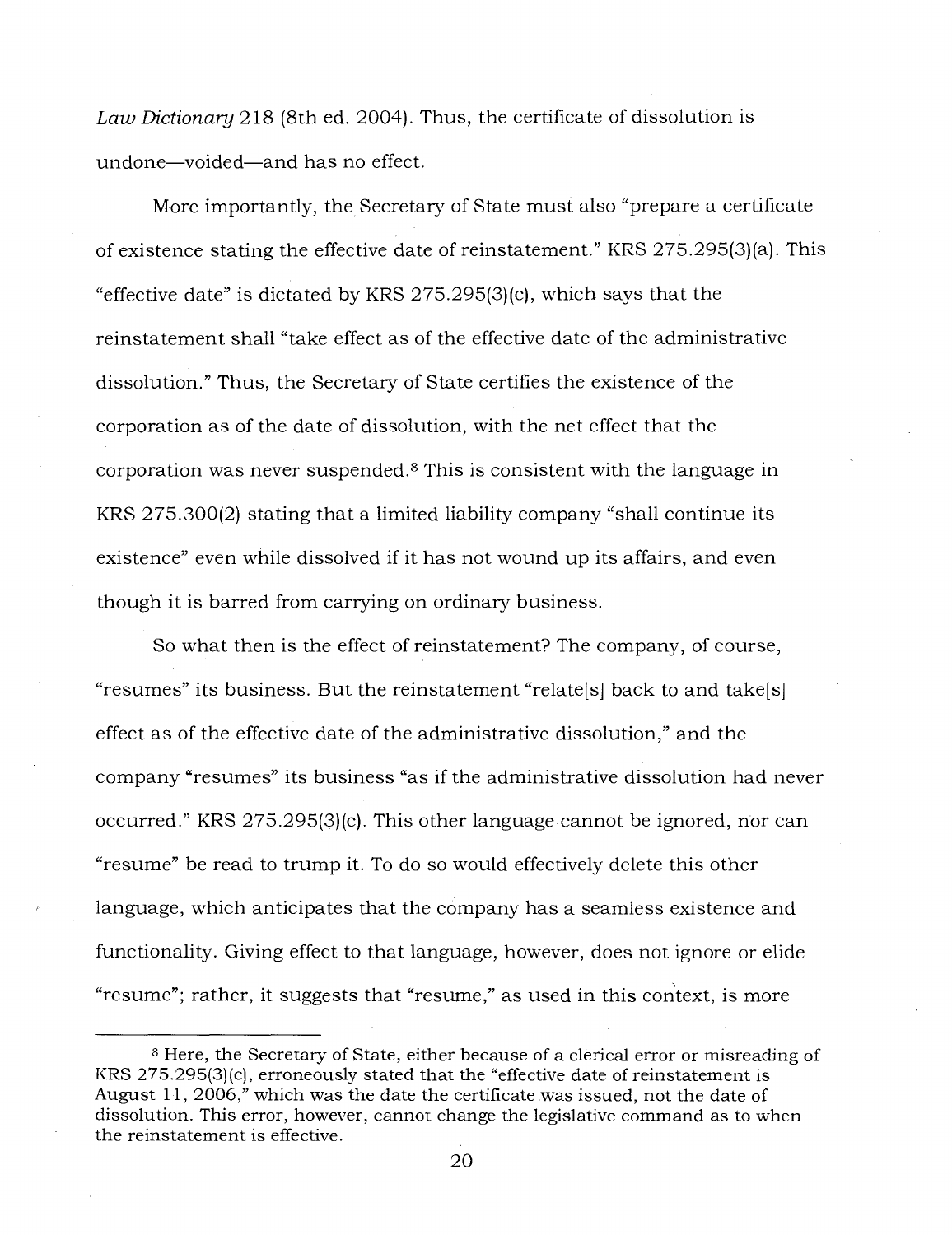akin to "continue,"<sup>9</sup> which is an accepted sense of the word. *See, e.g., Compact Oxford English Dictionary* 763 (2d ed. 1991) (noting "resume" can mean "to continue"). And "continue" is often used to describe action without interruption. This reading is the only way to give effect to the entire provision. This means that under the statute, "the existence of the LLC is not interrupted, and it is as if the administrative dissolution never took place." Thomas E. Rutledge 86 Lady E. Booth, *The Limited Liability Company Act: Understanding Kentucky's New Organizational Option, 83 Ky. L.J. 1, 38 n.179 (1995).*<sup>10</sup>

Indeed, the Court of Appeals, in *Fairbanks,* addressed the argument that a court should "focus solely on the word 'resume' found in KRS 271B.14-220(3) and construe the statute to disavow interim corporate activities." *Fairbanks,*  198 S.W.3d at 147. That court declined to follow this interpretation, stating:

This would effectively redact the statute to read, "When the reinstatement is effective ... the corporation shall resume carrying on its business[.]" However, as noted above, we may not subtract language from a statute nor may we render any of its language meaningless, if we can avoid doing so.

Id. (alteration and omission in original). Instead, the court gave effect to the language following "resume," which requires acting "as if the administrative

<sup>9</sup>Indeed, the present version of the statute, KRS 14A.7-030(3)(b), states that the entity "shall *continue* carrying on its business," rather than "shall resume."

<sup>&</sup>lt;sup>10</sup> Pannell points out that Thomas Rutledge is a partner in the firm representing Shannon and suggests as a result that his scholarly writings and work with the General Assembly in passing various business laws should be ignored by this Court. But Mr. Rutledge is known as an expert in the field, and his scholarly writings quoted and referenced are not about this case (some, in fact, were written years before the dispute even arose). His writings therefore remain persuasive authority to the extent they are persuasive. Indeed, as explained below, this Court disagrees with them as to some of the issues in this case.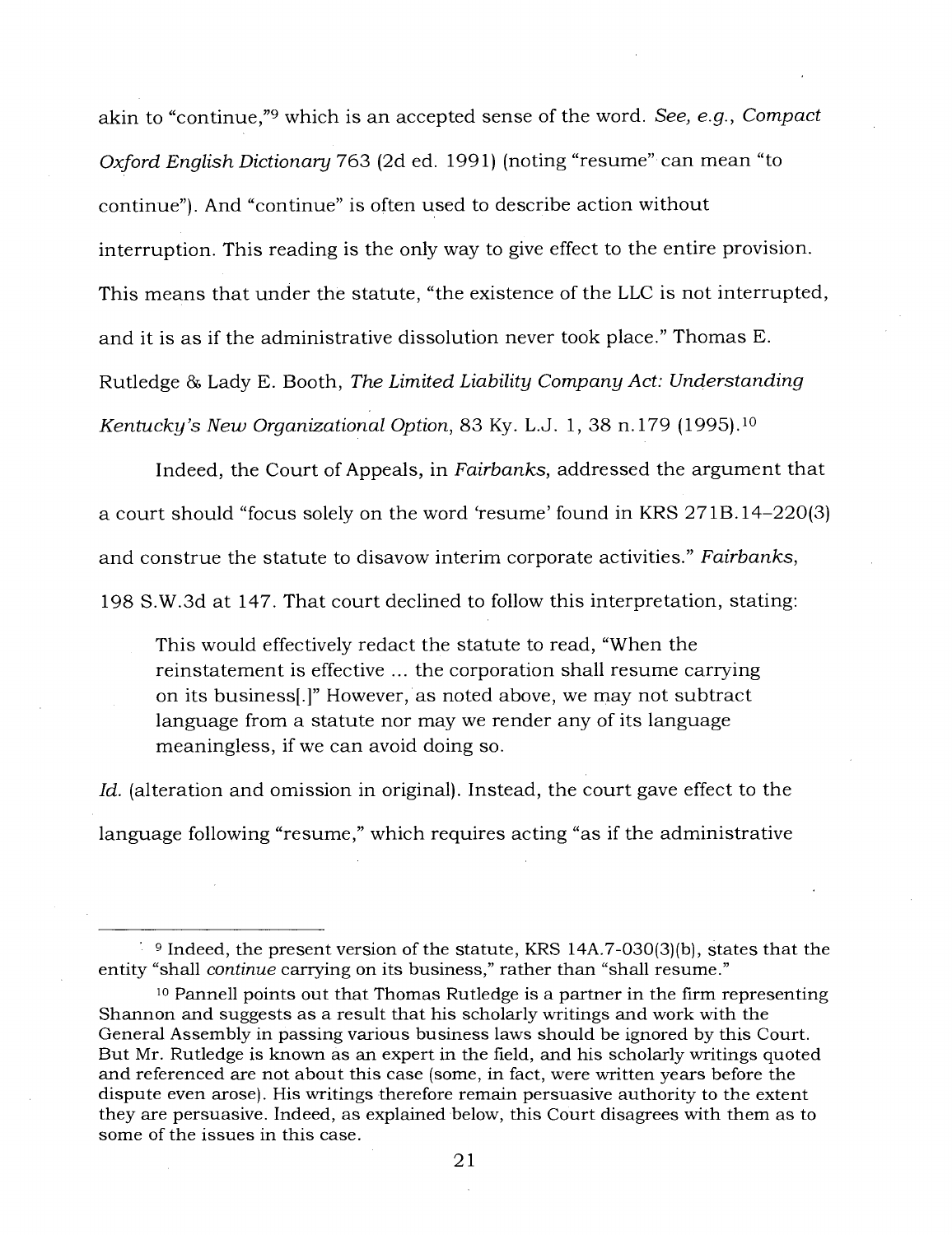dissolution ... had never occurred" and treating the effective date of reinstatement as the date of the dissolution. *Id.* at 146.

That this is the proper reading of KRS 275.295 is buttressed by subsequent amendments and enactments of the General Assembly in this area. "Where a former statute is amended, or a doubtful meaning clarified by subsequent legislation ... such amendment or subsequent legislation is strong evidence of legislative intent of the first statute." *Kotila v. Commonwealth,* 114 S.W.3d 226, 238 (Ky. 2003) (quoting 2B Norman J. Singer, *Sutherland Statutory Construction §* 49:11, at 120-21 (6th ed. 2000)), *abrogated on other grounds by Matheney v. Commonwealth,* 191 S.W.3d 599 (Ky. 2006). This is part of the canon of construction requiring statutes to be read *in pari materia. See id.* ("If it can be gathered from a subsequent statute *in pari materia* what meaning the legislature attached to the words of a former statute, they will amount to a legislative declaration of its meaning, and will govern the construction of the first statute." (quoting *California Sch. Township, Starke Cty. v. Kellogg,* 33 N.E.2d 363, 366 (Ind. Ct. App. 1941))). <sup>11</sup>

<sup>11</sup>This is a broadly used canon of construction. *See, e.g., Seatrain Shipbuilding Corp. v. Shell Oil Co.,* 444 U.S. 572, 596, 100 S.Ct. 800, 814, 63 L.Ed.2d 36 (1980) ("[W]hile the views of subsequent Congresses cannot override the unmistakable intent of the enacting one, such views are entitled to significant weight, and particularly so when the precise intent of the enacting Congress is obscure." (internal citations omitted)); *Fed. Hous. Admin. v. Darlington, Inc.,* 358 U.S. 84, 90, 79 S.Ct. 141, 145, 3 L.Ed.2d 132 (1958) ("Subsequent legislation which declares the intent of an earlier law is not, of course, conclusive in determining what the previous Congress meant. But the later law is entitled to weight when it comes to the problem of construction."). In fact, these cases were quoted and relied upon in *Kotila v. Commonwealth,* 114 S.W.3d 226, 238 (Ky. 2003). While they show that this doctrine is not unlimited, they nevertheless show that it is a well-accepted tool in statutory interpretation.

In fact, the perhaps most recent treatise on the subject agrees that it is valid, stating: "It is a logical consequence of this contextual principle [of construing statutes *in pari materia]* that the meaning of an ambiguous provision may change in light of a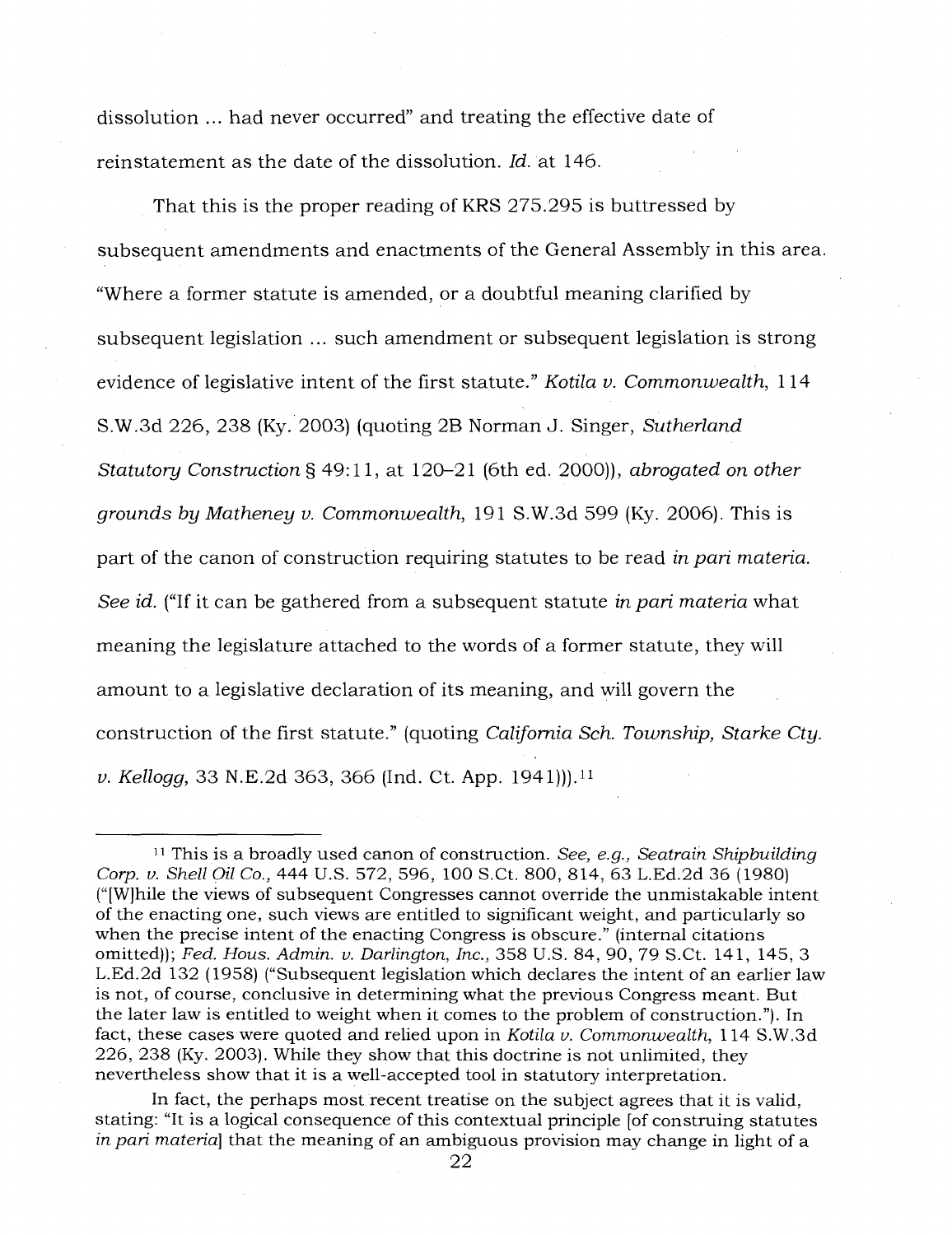At least one statute was changed in response to *Forleo,* even though it was not binding precedent. KRS 271B.14-050, which states what dissolution of a corporation shall not do (e.g., shall not transfer title of corporate property), was amended in 2007—the next regular session after *Forleo—to* add a provision stating that dissolution "shall not ... [a]bate or suspend KRS 271B.6- 220." KRS 271B.14-050(2)(i); *see* 2007 Ky. Acts ch. 137, § 68 (effecting the change). KRS 271B.6-220 is the statute limiting the liability of corporate shareholders, which, under KRS 271B.14-050(2)(i), is not abated or suspended by dissolution. This change was "in response to" *Forleo.* Thomas E. Rutledge, *The 2007 Amendments to the Kentucky Business Entity Statutes,* 97 Ky. L.J. 229, 243 (2009).

This change alone undermines the claim in *Forleo* that actions during a period of administrative dissolution can lead to personal liability for a shareholder. The General Assembly, by making this change, has expressly stated that limited liability for shareholders is to continue despite an administrative dissolution.

The limited-liability-company analog to the corporate statute, KRS 275.305, was also changed in 2007 so that it too states that dissolution "shall

subsequent enactment." Antonin Scalia & Bryan A. Garner, *Reading Law: The Interpretation of Legal Texts* 254-55 (2012). The limit, of course, is that this approach is inapplicable "when the ambiguous provision has already been given an authoritative judicial interpretation ... by reason of the principle of stare decisis, which has special force in statutory cases." *Id.* at 255. "The legislature, naturally, can change the law whose meaning the prior judicial interpretation has established. But once the meaning *has* been established, the meaning cannot change 'in light of' a later statute with which a different meaning would be compatible." *Id.* There so far has been no authoritative judicial interpretation of the meaning of this language that would suggest that, Pannell's interpretation is correct. In fact, the only published decision actually supports that idea that Shannon should be immune from liability and is in accord with the subsequent amendment to the law.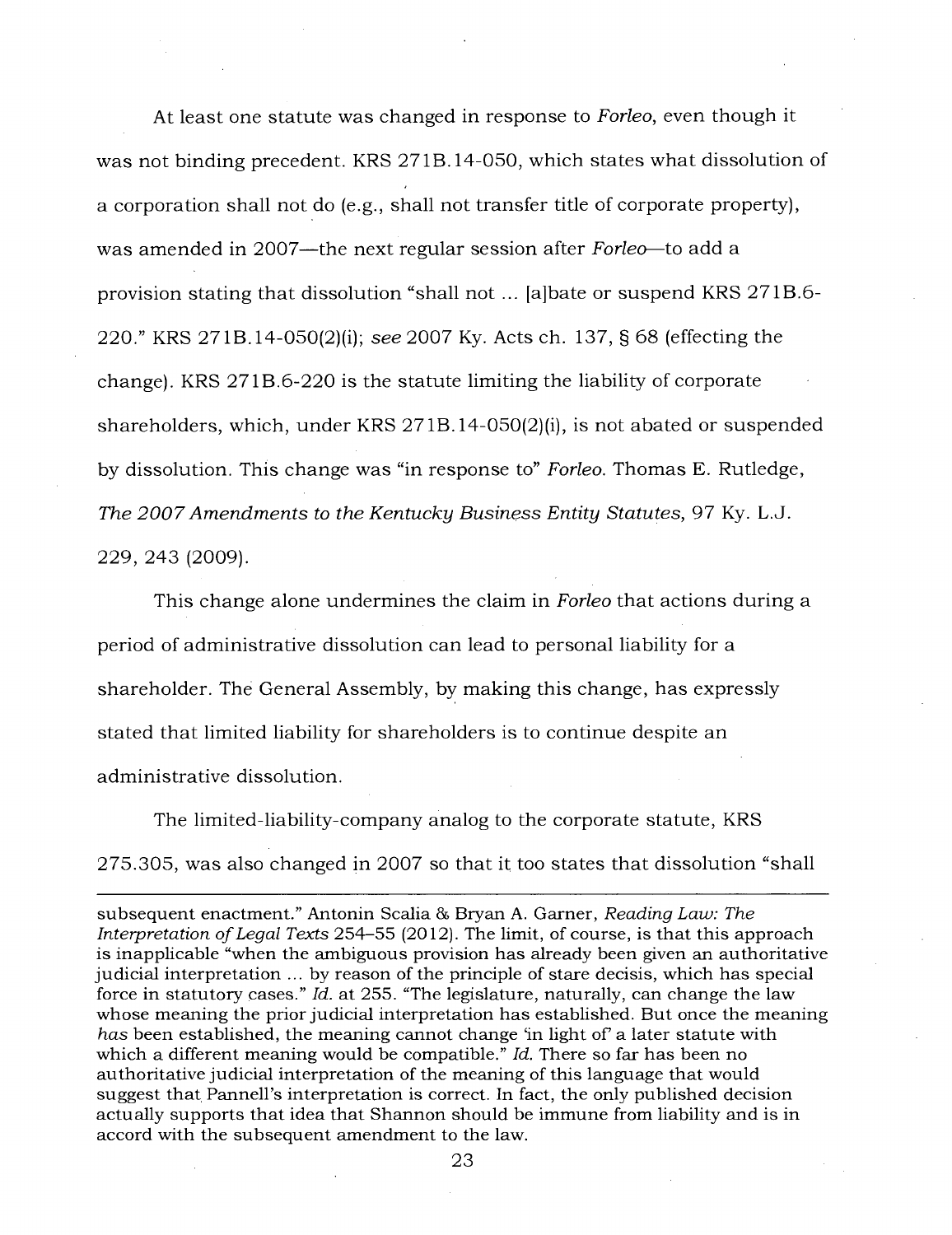not ... [a]bate or suspend KRS 275.150(1)." KRS 275.305(3)(i); *see* 2007 Ky. Acts ch. 137, § 120 (amending the statute). KRS 275.150(1), of course, is the provision giving immunity to a limited liability company's members, managers, and employees. This amendment of the limited-liability-company statute clarified the intent of the legislature as to the effect of dissolution on the liability of a limited liability company's members, just as the similar change did for corpòrate shareholders.

In fact, this matter has been further clarified by the adoption of the Kentucky Business Entity Filing Act, which replaced KRS 275.295 and similar statutes, as described above. That relevant portion of that Act states:

When the reinstatement is effective:

- (a) It shall relate back to and take effect as of the effective date of the administrative dissolution;
- (b) The entity shall continue carrying on its business as if the administrative dissolution or revocation had never occurred; and
- (c) The liability of any agent shall be determined as if the administrative dissolution or revocation had never occurred.

KRS 14A.7-030(3). This new statute substitutes "continue" where the old statute stated "resume."

Pannell argues that these changes are not evidence of what the statute formerly meant but instead show that his reading is correct, especially if the changes were necessary to correct the law in response to *Forleo.* That argument, however, ignores the *in pari materia* canon discussed above. This is not a matter of retroactive application of an entirely new statutory provision; rather, it is an application of old language, the meaning of which has been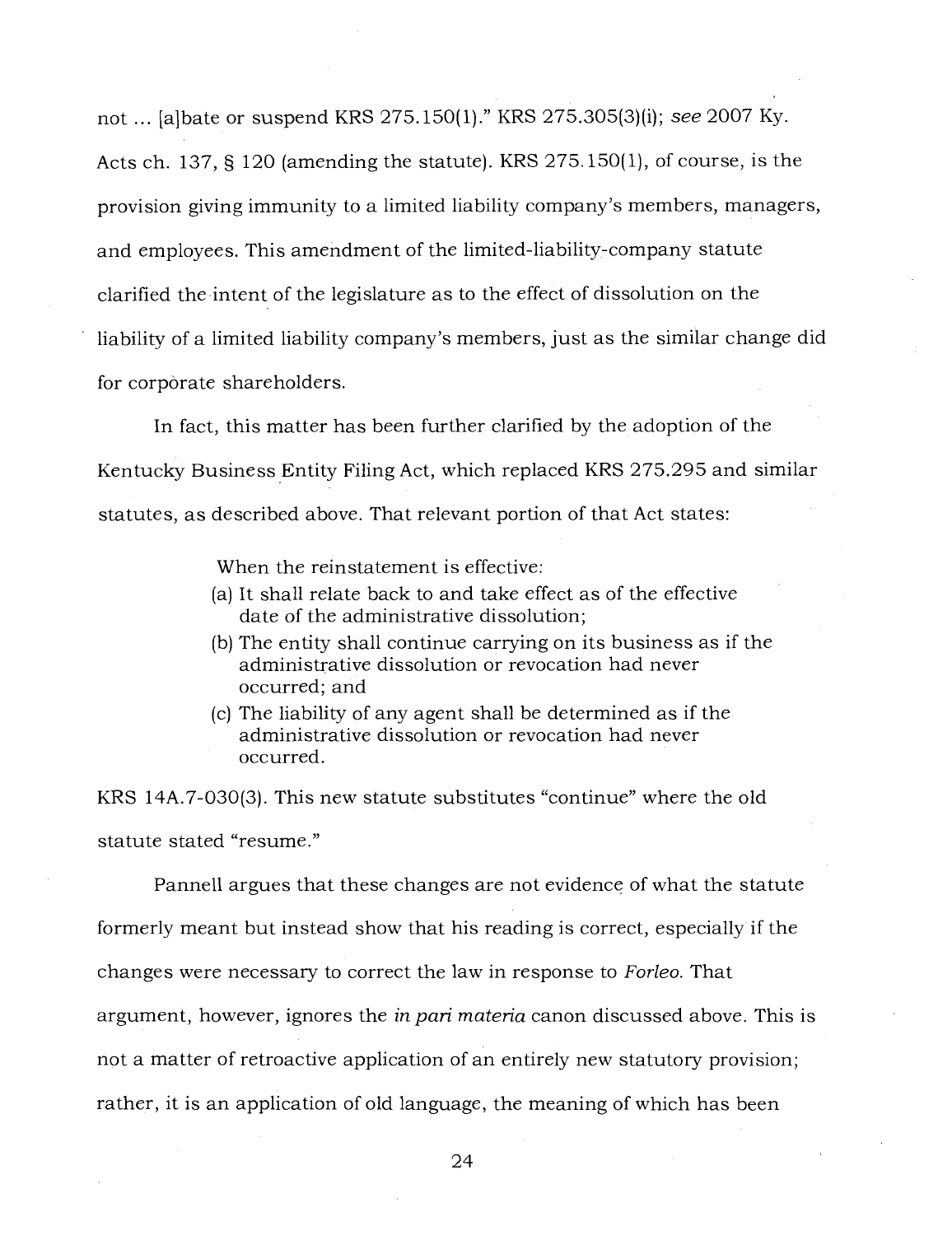clarified by more recent amendments. The canon is a guide to meaning, not a substitute for it or a means of retroactively applying a statute. We have only used it as a guide here.

There is some concern that this reading of the statute ignores other aspects of the limited-liability laws, namely the command that a dissolved company "shall not carry on any business except that appropriate to wind up and liquidate its business and affairs." KRS 275.300(2). There is, admittedly, some apparent conflict between this language and the notion that a company's member or employee could go about non-winding-up business during an administrative dissolution and later enjoy immunity for those actions if the company has been reinstated. Nevertheless, this concern is unconvincing for several reasons.

First, this view would treat "actions after administration dissolution and prior to reinstatement that are beyond those necessary or appropriate to winding-up and liquidation as ultra vires and ... then hold the shareholders ... liable personally on ultra vires obligations." Rutledge, *supra,* at 240-41. But this ignores the rule that the only parties with standing to challenge an act as ultra vires are insiders (members or shareholders) and, in some circumstances, the Attorney General, not third parties doing business with the company. *See*  KRS 271B.3-040(2). In fact, with corporations, third parties are statutorily barred from challenging a corporation's acts as ultra vires. *See* KRS 271B.3- 040(1). While no analogous statute exists for limited liability companies, it stands to reason that third parties also should not be able to challenge an LLC's act as ultra vires as they have no interest in the dispute. Such a third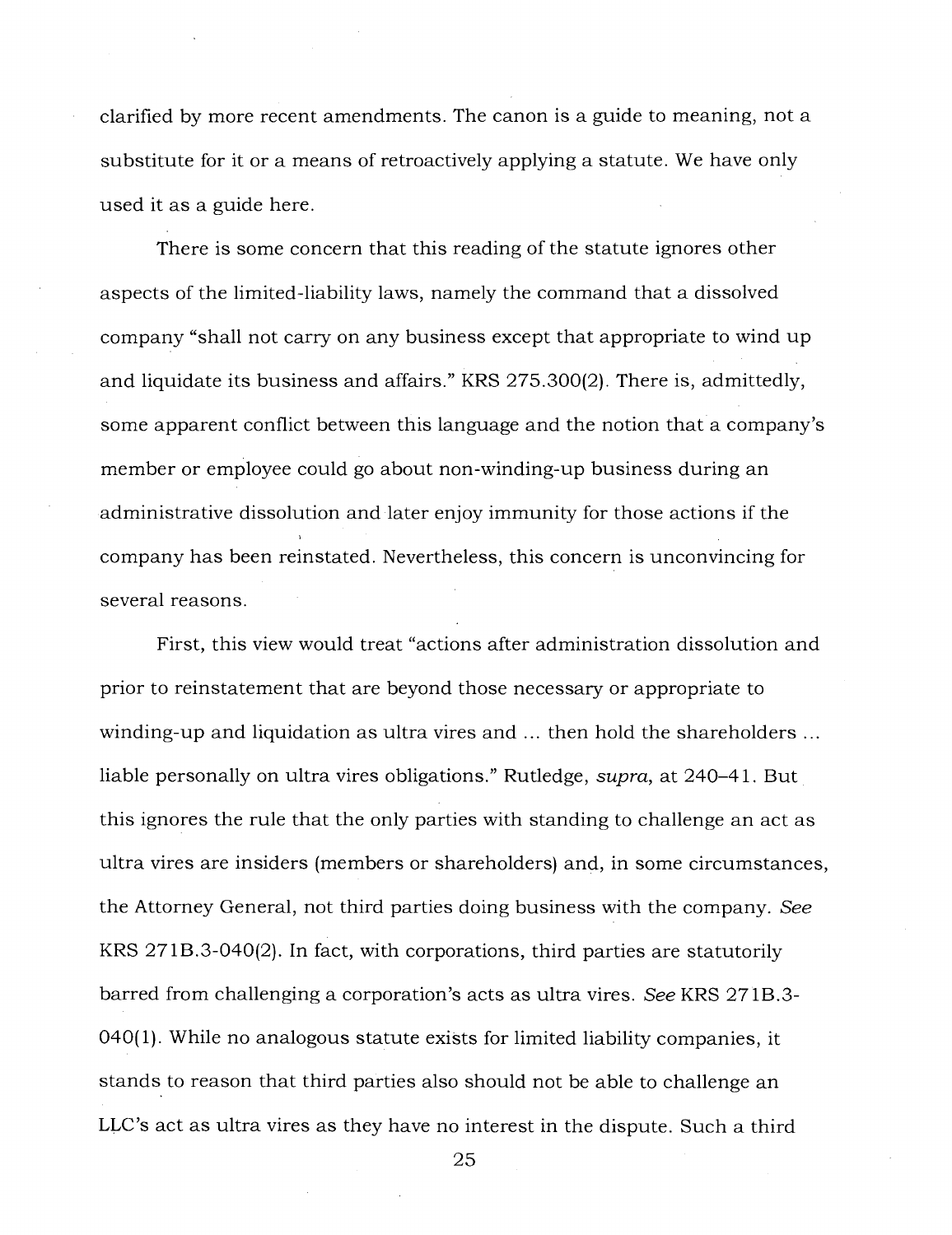party would thus have no standing.<sup>12</sup> Even if such a party could challenge the act, it could at most nullify the act, not use the claim as a tool to then pierce the veil of limited liability to reach the individual members.

Second, it does not make sense to enforce the winding-up-only limits on an LLC if it is not intended to be wound up and instead is meant to be a going concern. It is logical to view the language "carry on any business except that necessary to wind up and liquidate" as applying to companies that will not be seeking reinstatement. This is a sound principle, because it serves to prevent further acts by a business that does not intend to continue as a business entity. Even then, the Limited Liability Company Act allows that the LLC can be bound by non-winding-up acts under certain circumstances. *See* KRS  $275.305(1)(b)$ .

More importantly, the statutes anticipate that some companies will be administratively dissolved and later reinstated. Reinstatement can only occur if a member or agent of the LLC files papers with the Secretary of State. Reinstatement is a statutory process, which does not involve discretion on the part of the Secretary of State; if the applicant meets the statutory requirements, then the Secretary *shall* cancel the dissolution and issue a certificate of existence. But the filing of such paperwork is not part of winding up, and thus should be forbidden by the winding-up-only language if read strictly. If that were correct, then a company could never file for reinstatement.

<sup>&</sup>lt;sup>12</sup> Of course, if the third party is harmed or about to be harmed by the act, that injury or potential injury could be the source of standing. But the nature of such a challenge would not be that the action was ultra vires.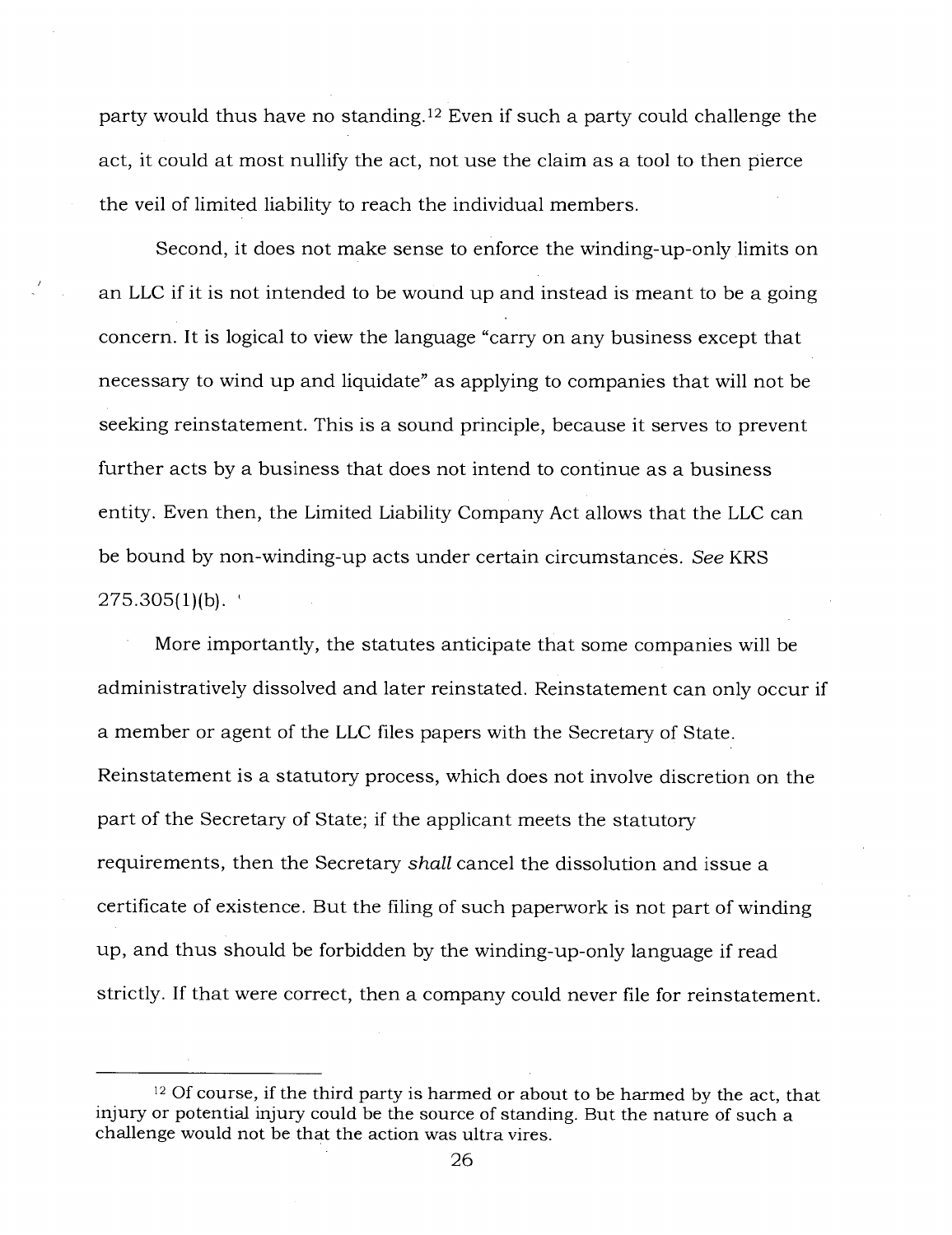Thus, it is equally logical to read the winding-up-only limit as applying only to an entity that intends to wind up its affairs.

Additionally, there are some actions that must be taken during the dissolution before reinstatement to preserve the business of the company that plans to continue. It is a sound principle to allow ratification of acts of a company that intends to continue its entity status, so that the company may not avoid statutory and other regulation for the period of time it was under dissolution. This avoids a company purposely using dissolution to avoid legal restrictions on its conduct.

Since limited liability companies do not actually cease to exist during dissolution, it makes sense that the language about "relating back" and "as if the administrative dissolution or revocation had never occurred" is intended to create a seamless functional existence when the company wishes to continue doing business rather than closing up shop. Thus to read excessive meaning into the term "resume" would result in a poor business rule. That one word cannot mean more than the rest of the statutory language put together; it must be read to serve the business purpose intended by the legislation.

Pannell also argues that we should reject Shannon's immunity claim because the reinstatement statute is silent as to the issue of personal liability. He is correct that the statute is silent, but that silence cuts both ways. Just as the statute does not say that shareholders are still immune, it does not say they lose their immunity. Yet, as discussed above, our statutory and case law strongly favors maintaining limited liability for corporate shareholders and limited-liability-company members. *See Racing Investment Fund 2000, LLC v.*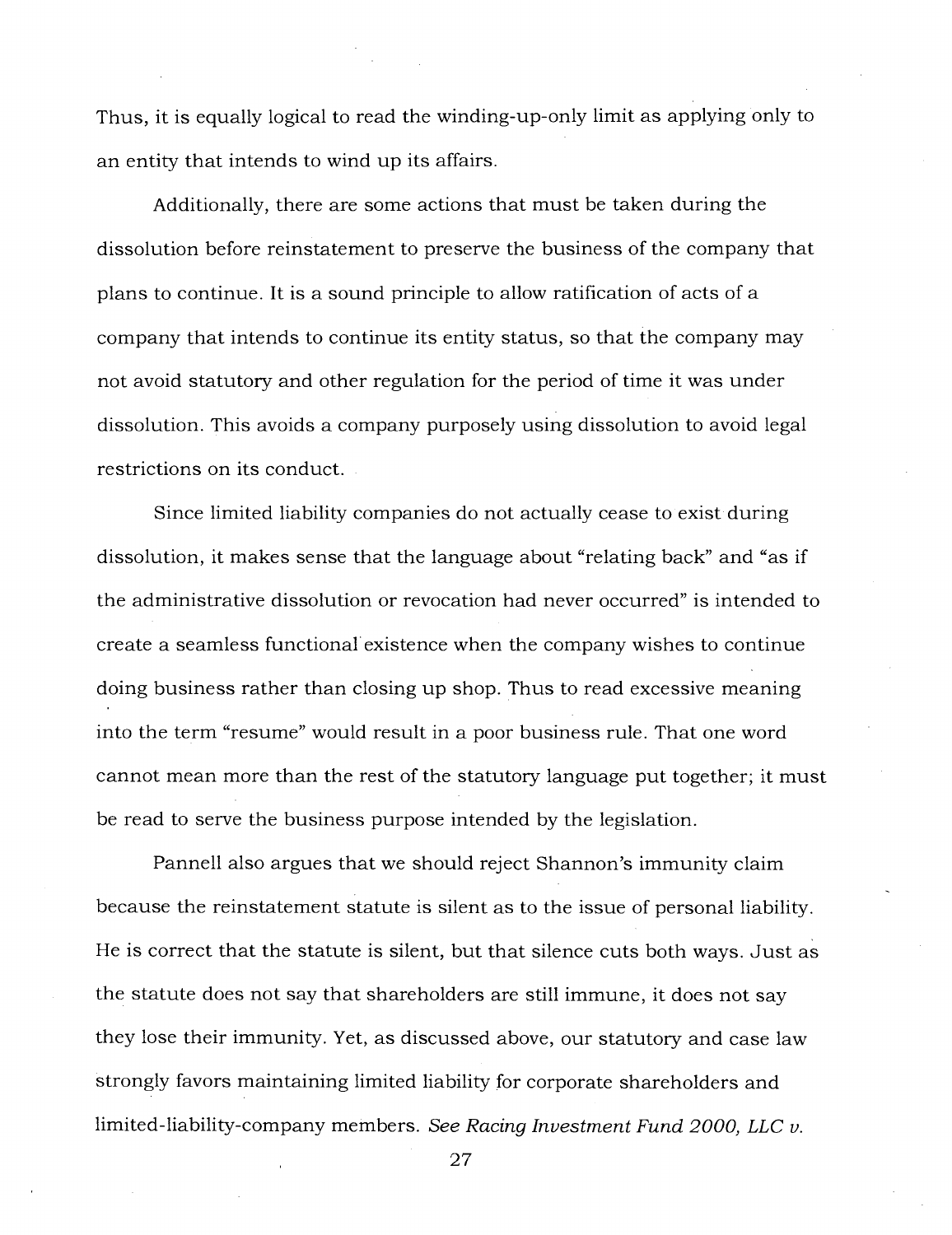*Clay Ward Agency, Inc.,* 320 S.W.3d 654, 659 (Ky. 2010). Immunizing this constituency from personal liability promotes entrepreneurship, and increases the number of persons willing to engage the risks of entering into business. Additionally, there is no question that "a limited liability company is a legal entity distinct from its members," KRS 275.010(2); *see also Turner v. Andrew,*  413 S.W.3d 272, 275 (Ky. 2013), and that a member of a limited liability company "shall not be a proper party to a proceeding by or against a limited liability company, solely by reason of being a member of the limited liability company," KRS 275.155; *see also Turner,* 413 S.W.3d at 275-76. This is the case "even where there is only one member." *Turner,* 413 S.W.3d at 276.

Statutes like KRS 275.150, 275.010, and 275.155 strongly suggest that the seeming gap in the reinstatement statute stemming from its silence on the issue of personal liability is filled by the strong policy in favor of limited liability. That the reinstatement statute does not include a provision expressly placing personal liability on various corporate *dramatis personae* during a period of dissolution is telling. Indeed, some other states have done exactly that. For example, Florida's administrative dissolution statute is almost identical to Kentucky's, except it has a provision stating that a director, officer, or agent of an administratively dissolved corporation is personally liable if he or she purports to act for the corporation during dissolution. *See* Fla. Stat. Ann. §  $607.1421(4).$  13 Kentucky has no such provision, even though the General

<sup>&</sup>lt;sup>13</sup> The provision states:

A director, officer, or agent of a corporation dissolved pursuant to this section, purporting to act on behalf of the corporation, is personally liable for the debts, obligations, and liabilities of the corporation arising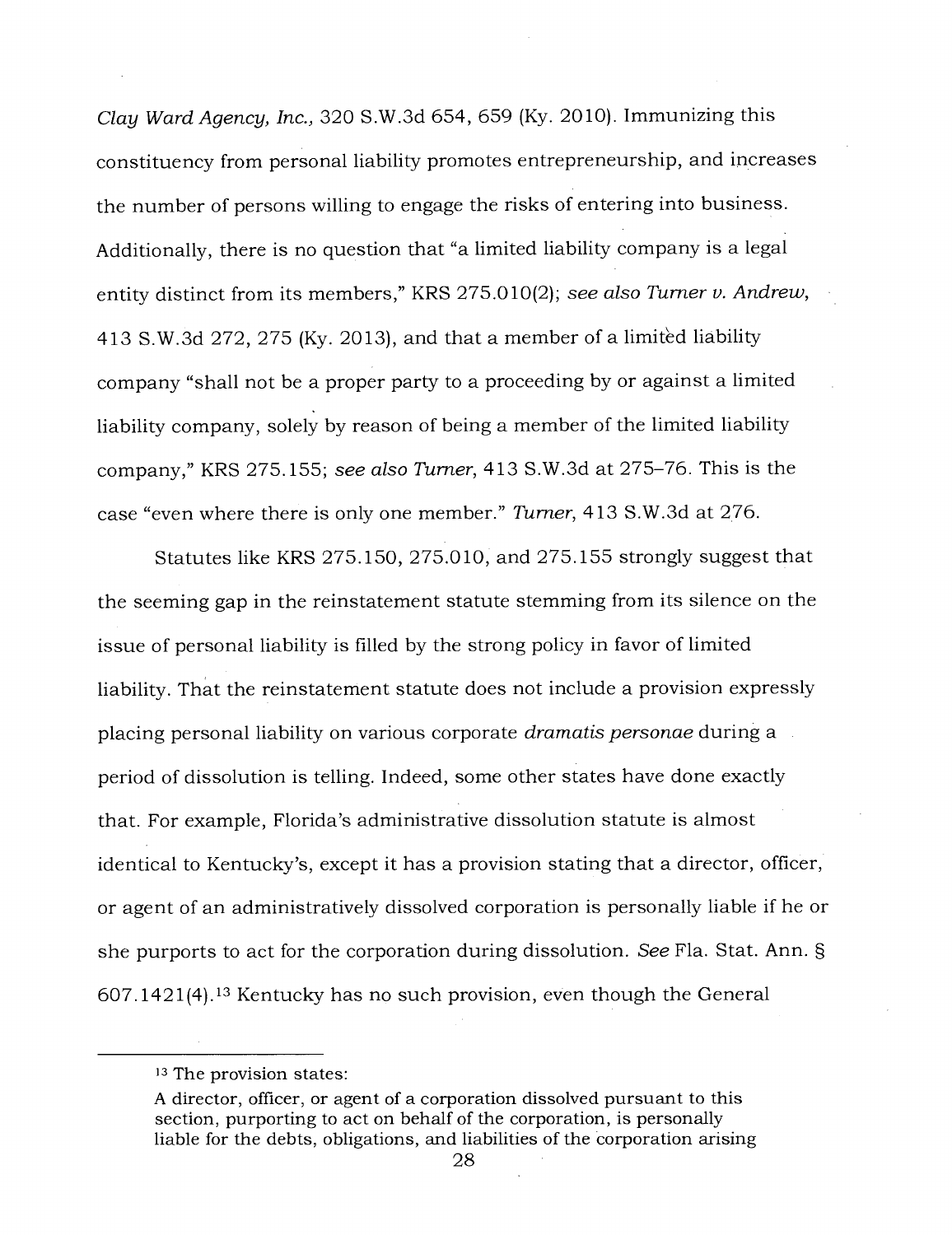Assembly could easily have included one. Instead, the General Assembly only enacted language providing for the continuous existence of the company and retroactive effect of reinstatement, along with an express grant of immunity from liability. This statutory scheme must be given effect as a whole.

To elevate the "resume" language over the rest of KRS 275.295, as happened in *Forleo,* undermines this strong preference for limited personal liability. It would also allow functional piercing of the corporate veil<sup>14</sup> based on what amounts to little more than "a lack of attention to corporate formalities," Thomas E. Rutledge, *The 2007 Amendments to the Kentucky Business Entity Statutes,* 97 Ky. L.J. 229, 240 (2009), which is but one in a long list of factors to consider in the veil-piercing context, *id.; see also Inter-Tel Technologies, Inc. v. Linn Station Properties, LLC,* 360 S.W.3d 152, 163 (Ky. 2012). Yet "[i]t is fundamental corporate law that a shareholder is not liable for a debt of the corporation unless *extraordinary circumstances* exist to impose liability." *Morgan v. O'Neil,* 652 S.W.2d 83, 85 (Ky. 1983) (emphasis added); *see also Schultz v. General Elec. Healthcare Financial Services Inc.,* 360 S.W.3d 171, 174

from such action and incurred subsequent to the corporation's administrative dissolution only if he or she has actual notice of the administrative dissolution at the time such action is taken; but such liability shall be terminated upon the ratification of such action by the corporation's board of directors or shareholders subsequent to the reinstatement of the corporation under ss. 607.1401-607.14401.

Fla. Stat. Ann. § 607.1421. Interestingly, even this statute does not extend liability to a shareholder, but instead extends the liability only to agents of the corporation. It also allows for ratification of those actions, which transfers the liability back to the corporation.

<sup>14</sup> The term "corporate veil" is used, despite an LLC being a different type of entity from a corporation, because the doctrine grew out of corporate law. Nevertheless, "[flor liability purposes, a limited liability company (LLC) should be subject to the same treatment as a corporation." 51 Am. Jur. 2d *Limited Liability Companies §* 16 (updated 2013).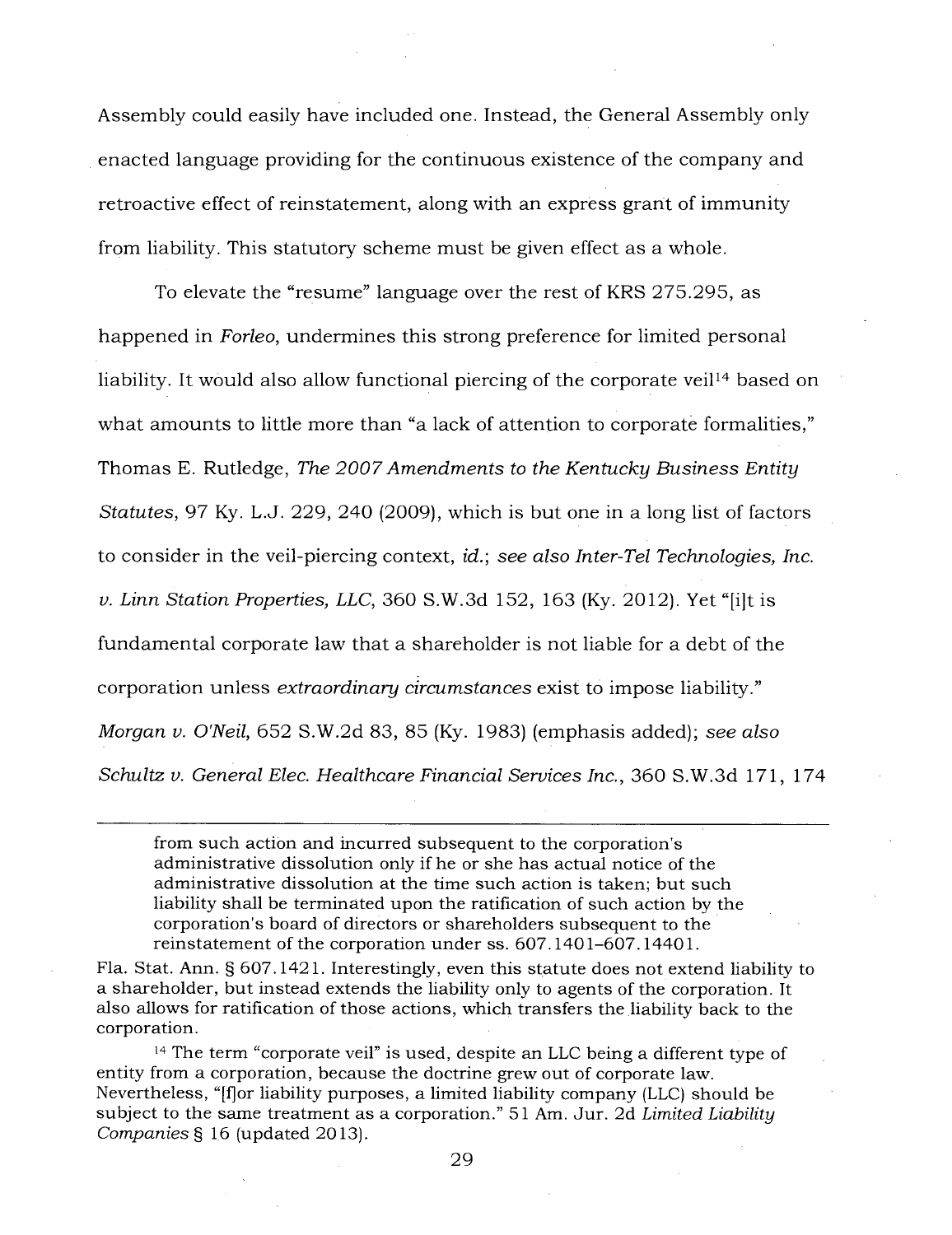(Ky. 2012) ("[A] court will disturb the legal fiction of corporate separateness only in the rarest of circumstances."); *White v. Winchester Land Development Corporation,* 584 S.W.2d 56, 62 (Ky. App. 1979) ("Generally speaking, the corporate veil should only be pierced 'reluctantly and cautiously'...."). Surely a temporary, unintentional dissolution is not an extraordinary circumstance. The same fundamental law limiting veil piercing to extraordinary circumstances must apply to limited liability companies as well.<sup>15</sup>

The strong principle of favoring limited liability informs our understanding of the law applicable to limited liability companies. From it, we can even more readily conclude that the legislature intended the relation-back, effective-date, and as-if-the-administrative-dissolution-had-never-occurred language to create a seamless company functionality that protects the members of the LLC from personal liability for actions occurring during a period of administrative dissolution, as long as reinstatement occurs. And, despite the suggestion otherwise in *Forleo,* this would comport with the general rule in most jurisdictions that business-entity owners (usually shareholders of

<sup>&</sup>lt;sup>15</sup> This, of course, assumes the doctrine of veil piercing even applies to limited liability companies under Kentucky law. While several decisions have assumed that it does, *see Stettenbenz v. Butch's Rod Shop, LLC,* 2012-CA-001405-MR, 2013 WL 4779862 (Ky. App. Sept. 6, 2013) (unpublished), the question appears to have been raised in only one case, *Howell Contractors, Inc. v. Berling,* 383 S.W.3d 465, 466 (Ky. App. 2012), which ultimately avoided the question by applying Ohio law, which does allow veil piercing of LLCs. There are, of course, strong arguments for why LLC veil piercing should not be allowed, *see generally* Stephen M. Bainbridge, *Abolishing LLC Veil Piercing,* 2005 U. Ill. L. Rev. 77 (2005), even when corporate veil piercing is viable in the jurisdiction, *see* Thomas E. Rutledge & Lady E. Booth, *The Limited Liability Company Act: Understanding Kentucky's New Organizational Option,* 83 Ky. L.J. 1, 17 n.73 (1995) ("An issue to be considered is the degree to which the common law doctrine of piercing the corporate veil should apply to LLCs. While the use of the LLC's liability shield should not be permitted to protect wrongdoers, the application of the law that has developed in this area is questionable.").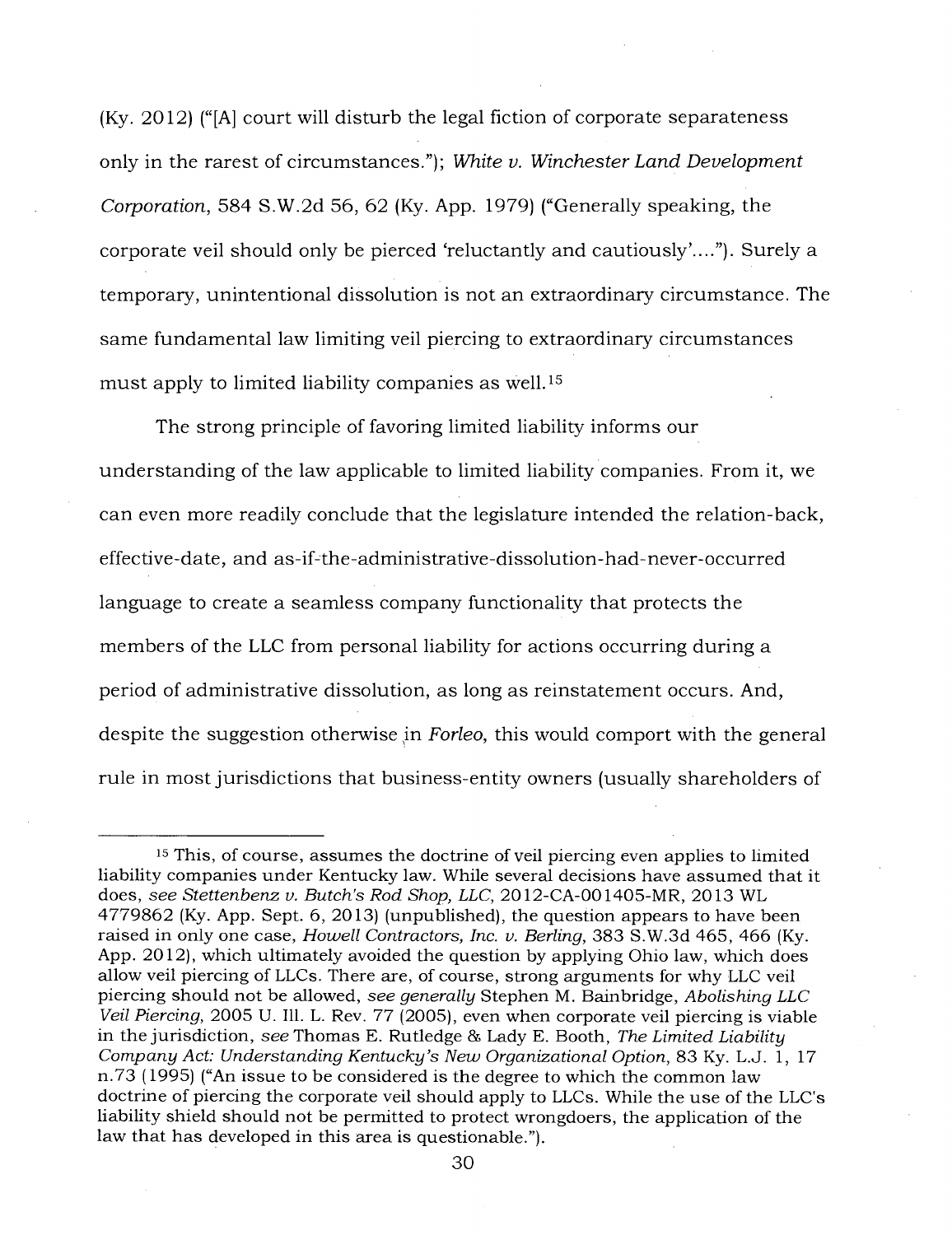a corporation but sometimes, as in this case, members of a limited liability company) are not personally liable for actions during a period of dissolution followed by reinstatement. *See* 16A William Meade Fletcher et al., *Fletcher Cyclopedia of the Law of Private Corporations §* 8130, at 282-83 (rev. vol. 2012) ("[T]he reinstatement of a corporation following dissolution by administrative action of the state ordinarily relates back to the effective date of its dissolution or suspension. Thus, shareholders of a reinstated corporation generally are not liable for actions undertaken during a period of dissolution or suspension.").<sup>16</sup>

As noted above, this analysis applies to Shannon's liability as a member of the LLC. But Pannell's objection appears to actually be that Shannon is liable as an officer or agent of the corporation who acted without authority. Indeed, this makes sense, as a corporate shareholder or LLC member, while an owner, is not necessarily an agent of the business entity, at least not simply by reason of being an owner. <sup>17</sup>

<sup>&</sup>lt;sup>16</sup> Fletcher notes that "some states" follow a different rule and allow personal liability. 16A William Meade Fletcher et al., *Fletcher Cyclopedia of the Law of Private Corporations §* 8130, at 282-83 (rev. vol. 2012). But these states largely appear to be ones that do not provide for retroactive effect of reinstatement. *See, e.g., T-K Distributors, Inc. v. Soldevere,* 704 P.2d 280, 282 (Ariz. Ct. App. 1985) (applying statute from which language giving retroactive effect to reinstatement had been removed).

<sup>17</sup>Under Kentucky law, LLC members are agents of the LLC by default, *see* KRS 275.135(1), but they do not have to be. Instead, the LLC can be managed by a manager or managers, in which case "[n]o member, solely by reason of being a member, shall be an agent of the limited liability company." KRS 275.135(2)(a). It is unlikely that Shannon employed a manager, as she conducted the company's affairs herself. But the distinction between liability arising because of a member's status as a member or an agent is important because it avoids "doing violence to the application of the limited liability shield enjoyed by [members]." Thomas E. Rutledge, *The 2007 Amendments to the Kentucky Business Entity Statutes,* 97 Ky. L.J. 229, 243 n.95 (2009). It also matters because an LLC's agent cannot be liable solely by reason of being an agent. KRS 275.150(1).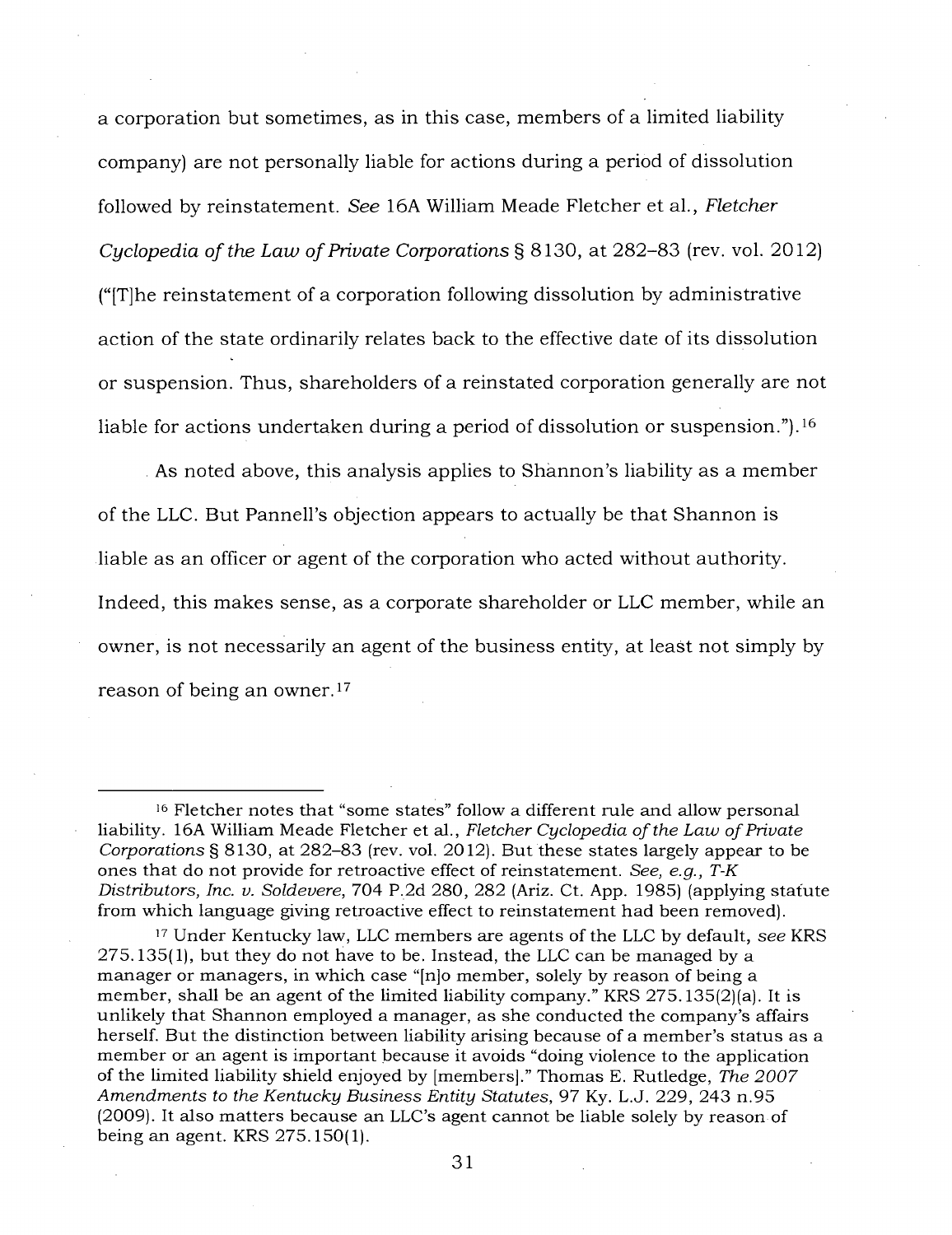Pannell's reliance on *Forleo* is telling in this respect, as one of the major criticisms of the analysis in that case (but not necessarily the result) is that "it conflated the role of the shareholder, who lacks the authority to act on behalf of or to bind the corporation, with the roles of a director and an officer which, respectively, has the authority to direct the management of the corporation and the authority to bind the corporation to third parties." Thomas E. Rutledge, *The 2007 Amendments to the Kentucky Business Entity Statutes,* 97 Ky. L.J. 229, 241 (2009) (footnote citations omitted). (Even *Forleo* phrased its rule at one point as applying to the liability of corporate *officers,* and its discussion of a majority rule, discussed more below appears to stem from cases involving the liability of officers and other agents rather than owners. *See Forleo,* 2006 WL 2788429, at \* 1.) That this is really Pannell's claim is further shown by the two cases he cites at the outset of his argument about Shannon's lack of LLC protection, both of which concern the liability of an *agent* acting without or beyond her authority. *See Steele v. Stanley,* 237 Ky. 517, 35 S.W.2d 867 (1931); *Oliver v. Wyatt,* 418 S.W.2d 403 (Ky. 1967).

But the liability of a director, officer, employee or other agent of a limited liability entity during a period of administrative dissolution is technically a separate question from the liability of the owners of the entity. Indeed, as noted above, the cases Pannell relies on, and the majority rule those cases allege exists, are about the liability of directors, officers and other agents, as distinct from the owners (e.g., shareholders and members) of a business entity. Those cases sometimes also place liability on owners, but they do so because those owners were also acting as agents of the companies in question. And not only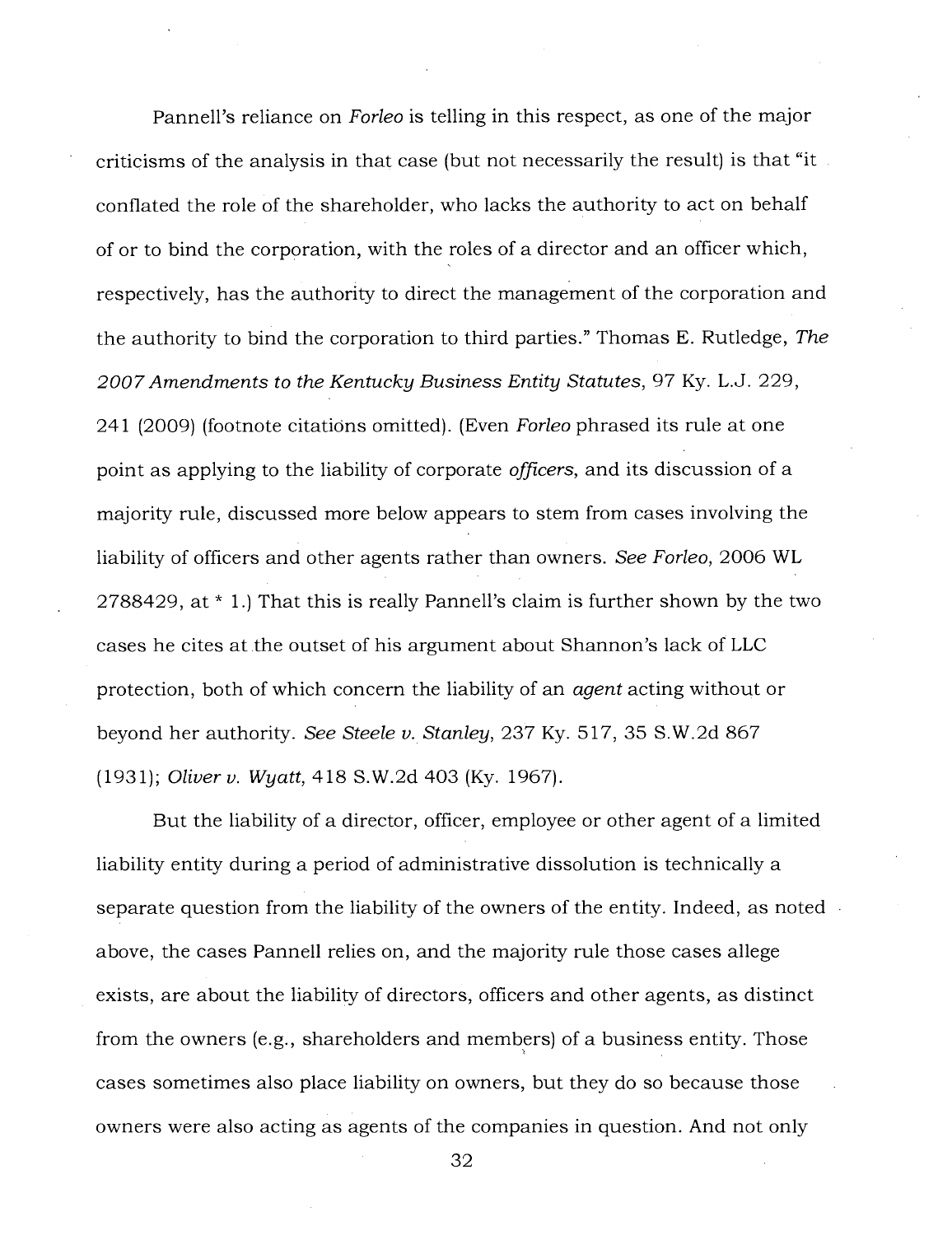is it a separate question, it is often a different question, since the immunity from liability for these two groups often stems from different places, with the immunity for owners stemming from statute, *see, e.g.,* KRS 271B.6.220 (limiting liability of corporate shareholders), and the immunity of directors, officers, and other agents, at least for contractual obligations, stemming from the law of agency, *see, e.g., Restatement (Third) Of Agency §* 6.01 (2006).

That the liability questions are separate is easily shown by a situation where the owner (member) is a different person from the agent, but the act in question was that of the agent. It is further shown by the fact that a business entity can only act through an agent. Clearly, the agent's personal liability for that act does not dictate whether the owner is personally liable. This case is analytically difficult in part because Shannon is both a member (owner) and manager (agent) of Elegant Interiors, LLC. But a member's immunity cannot be set aside solely because the "limited liability company has a single member or a single manager." KRS 275.150(1). Shannon's potential liability as an agent of Elegant Interiors, LLC is therefore addressed separately below.

# **2.** *Shannon is not liable as an agent of the limited liability company.*

This is the most difficult of the questions raised by this case, in part because it was not the focus of the litigation, or at least the decision, at the trial court. This question, however, again breaks down into multiple subquestions. First, can Shannon under the circumstances of this case be personally liable by reason of her merely being an agent? Second, can she be personally liable because she acted as an agent without authority?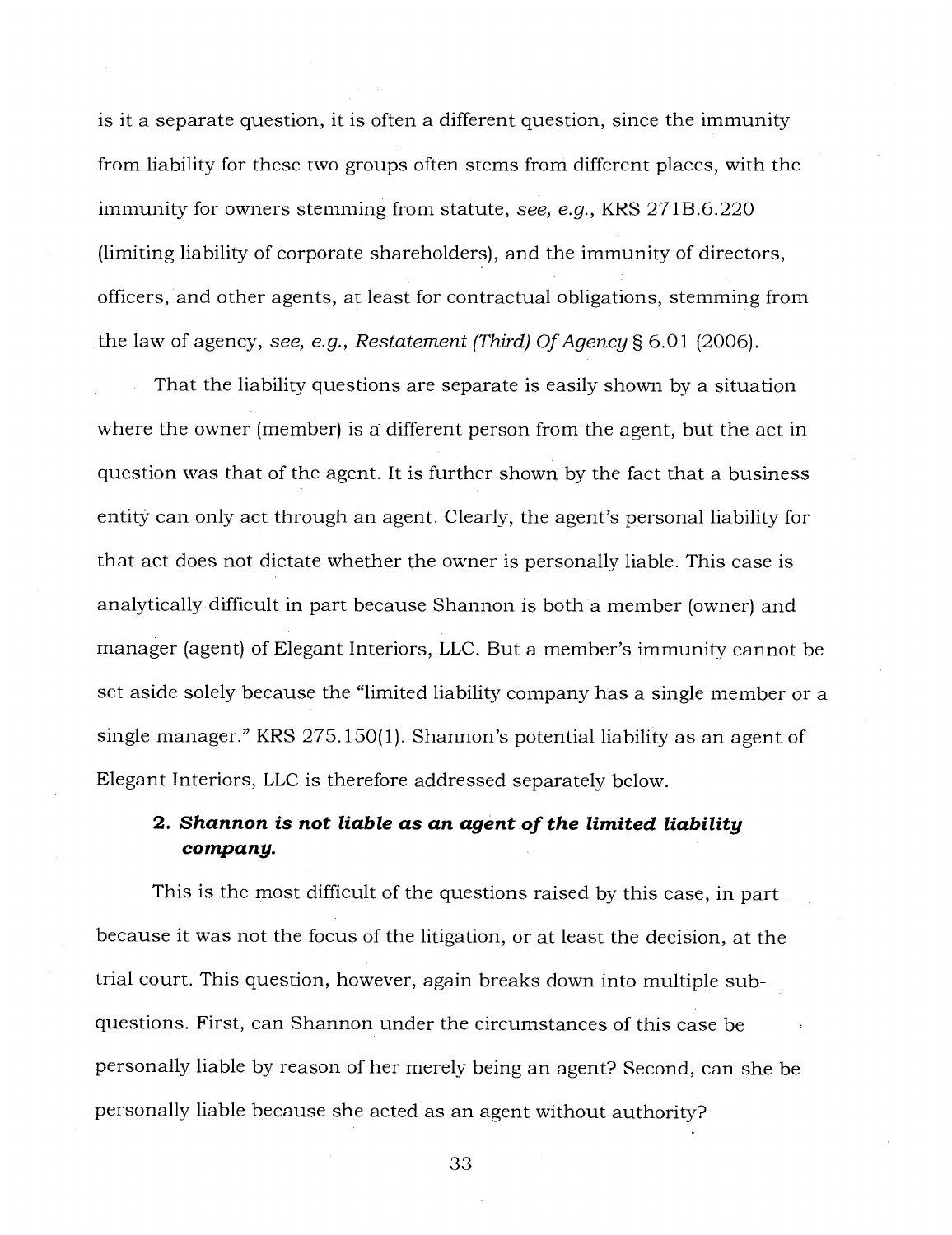# *a. Shannon is not liable simply because she was an agent of the limited liability company.*

The analysis above about liability of members also applies to agents of the limited liability company, to the extent their liability is alleged to exist simply by reason of their being agents, at least under the statute in effect when the events in this case occurred. Unlike the corporation limited-liability statute, the statute granting immunity to members of a limited liability company also grants the same immunity to a "manager, employee, [and] agent of a limited liability company" to the extent that the claimant alleges the person is "personally liable by reason of being a ... manager, employee, or agent of the limited liability company ... for a debt, obligation, or liability of the limited liability company, whether arising in contract, tort, or otherwise." KRS 275.150(1). To the extent that any liability is claimed solely because Shannon was a manager or agent of the LLC, the analysis above for why she cannot be liable as a member applies. The reinstatement is retroactive to the date of dissolution, and it is as if the dissolution never occurred, giving the company a seamless existence. The limitation on the agent's liability simply for being an agent is likewise seamless.

But it is when talking about the liability of agents that *Forleo* offers one last objection to this reading of the LLC reinstatement statute, namely, that this interpretation will place Kentucky in a minority position with regard to the effect of reinstatement as to the liability of officers and agents. *Forleo*  interpreted language in a corporation reinstatement statute identical to that in the LLC reinstatement statute. In construing the effect of the corporation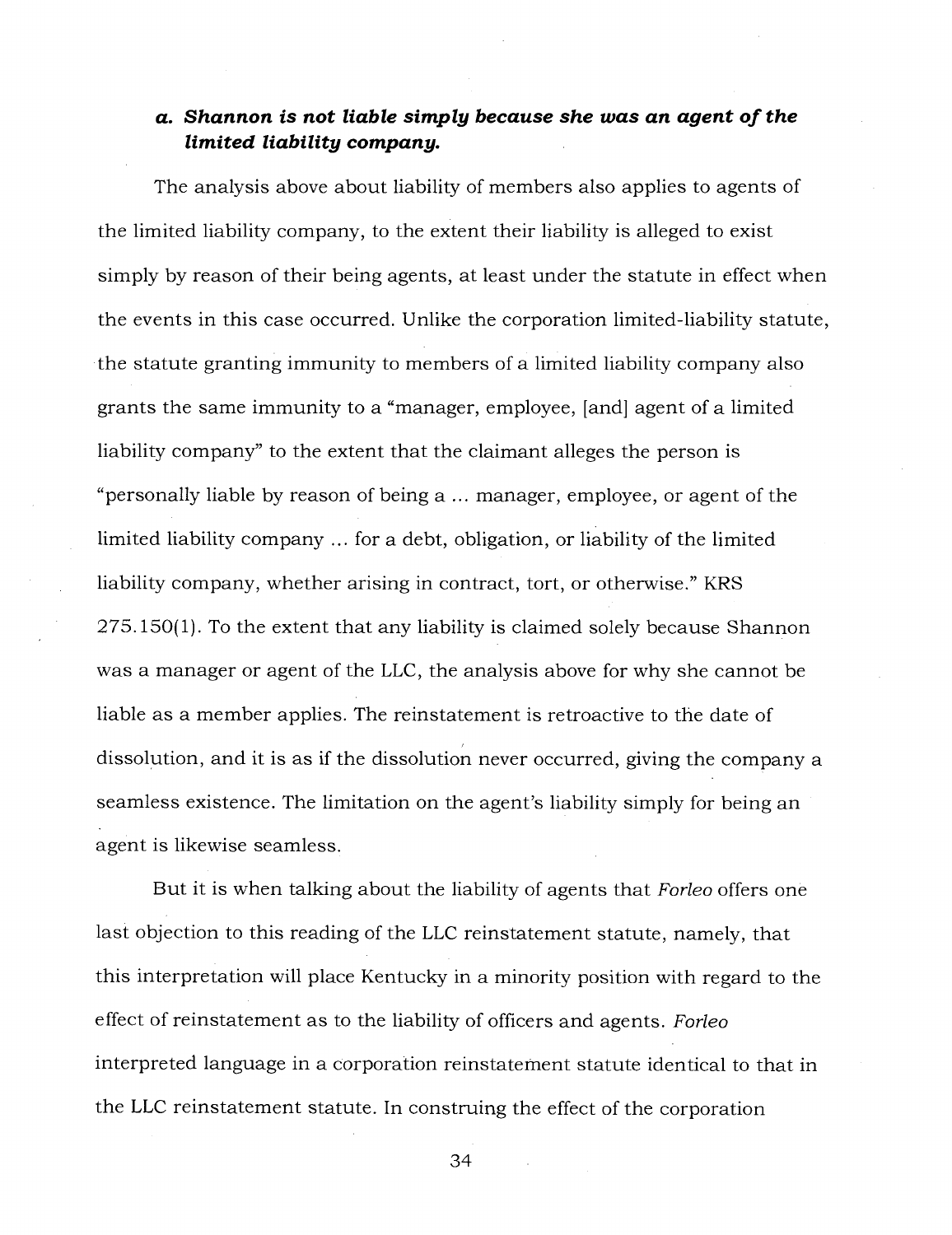reinstatement statute, *Forleo* stated: "A majority of other jurisdictions considering this issue have found that reinstatement of the corporation does not shield the officers from personal liability for debts incurred after dissolution." *Forleo,* 2006 WL 2788429, at \* 1. In support of this conclusion, it cited *Cardem, Inc., v. Marketron International,* 749 N.E.2d 477 (Ill. App. Ct. 2001), and *WorldCom, Inc. v. Sandoval,* 701 N.Y.S.2d 834 (N.Y. Sup. Ct. 1999). But neither of these cases stands for precisely the proposition claimed.

In *Cardem,* the defendant was the shareholder and president of the corporation, and was held liable. That decision was "based ... on a survey of the opinions of other jurisdictions that had addressed this question and agree[ment] with those that imposed personal liability on such an officer." *Cardem, Inc.,* 749 N.E.2d at 480. It did not suggest that it followed a majority rule, only that it agreed with those cases imposing liability. Moreover, *Cardem*  was based largely on an Illinois statute expressly making directors of a corporation liable for debts incurred during dissolution. *See id.* ("The directors of a corporation that carries on its business after the filing by the Secretary of State of articles of dissolution, otherwise than so far as may be necessary for the winding up thereof, shall be jointly and severally liable to the creditors of such corporation for all debts and liabilities of the corporation incurred in so carrying on its business." (quoting 805 Ill. Comp. Stat. 5/8.65(a)(3) (West 1998))). Kentucky does not have a statute like this one.

*WorldCom* at least claimed there is a "majority rule ... that 'the officer' may be held personally liable for debts incurred by the continuation of business of the dissolved corporation, regardless of the corporation's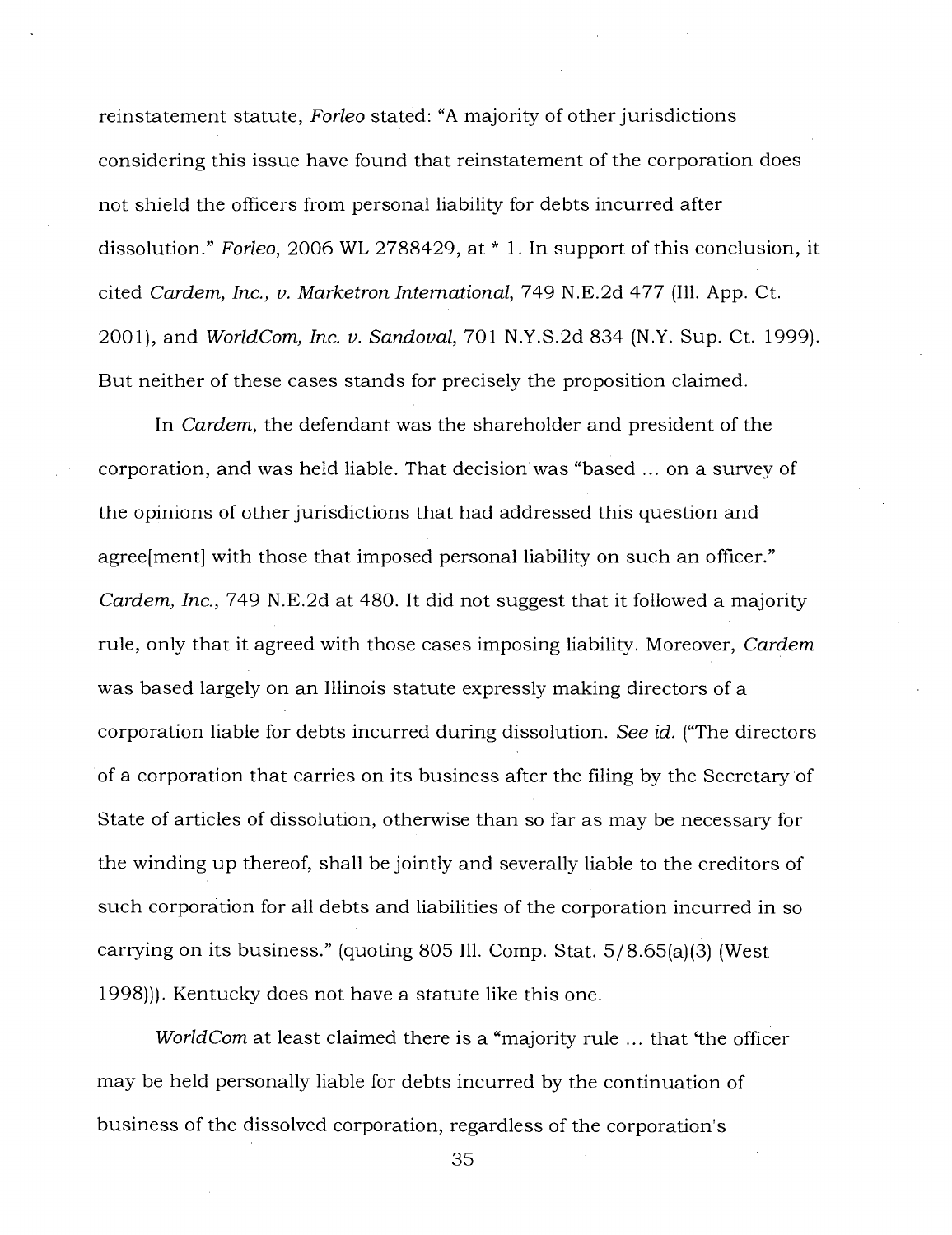subsequent reinstatement."' *WorldCom, Inc.,* 701 N.Y.S.2d at 837. But this socalled majority rule appears to be the case only where the statutory scheme speaks specifically to the liability of the directors or other officers, as happened in *Cardem.* For example, *Worldcom* cited as one of its examples *Moore v. Occupational Safety and Health Review Com'n,* 591 F.2d 991, 994 (4th Cir. 1979), but that case involved a Virginia statute specifically stating that "upon the entry by the Commission of an order of reinstatement, the corporate existence shall be deemed to have continued from the date of dissolution *[e]xcept that reinstatement shall have no effect on any question of personal liability of the directors, officers or agents in respect of the period between dissolution and reinstatement." Id.* (quoting Va. Code Ann. § 13.1-92 (1950)) (emphasis added). Again, Kentucky has no such statute.

Interestingly, the *Moore* court noted that there was a "contrariety of judicial opinion" on the subject, though it ultimately concluded that a majority of states had followed the common-law rule of holding directors liable for interim acts. But it then stated that "the effect of a state reinstatement statute on the interim liability of the directors of a dissolved corporation is determined by the appropriate state's interpretation or construction of the statute providing for the reinstatement or revival." *Id.* at 995 (citation footnote and quotation mark omitted). Thus, a different statute can dictate a different result. And, as noted above, Kentucky has largely replaced its common law of business entities with statutes, and those statutes differ from those in some other states, such as Illinois.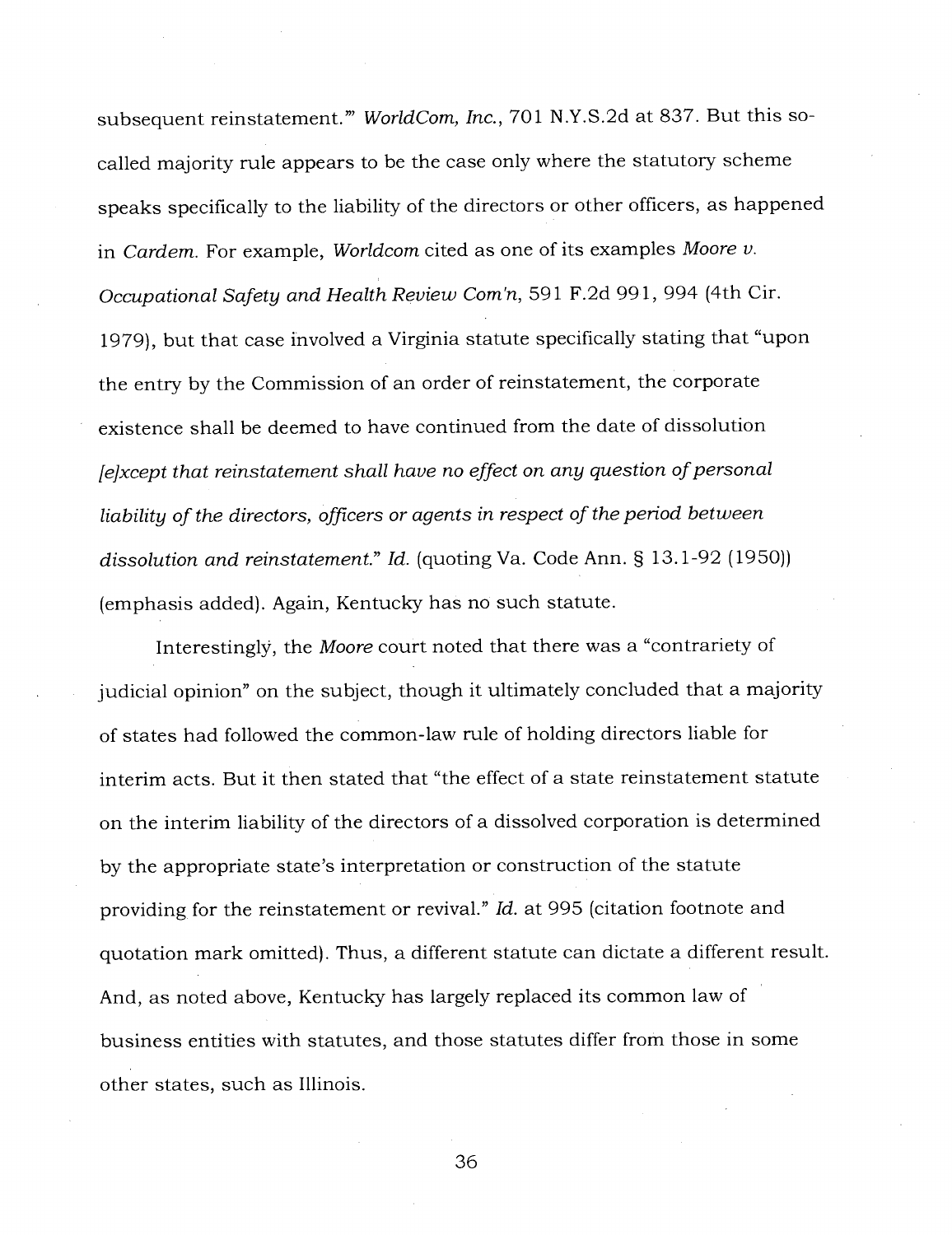*Worldcom* is thus distinguishable from this case because it was based on New York statutes that do not provide expressly for retroactive effect of the reinstatement, though they state that reinstatement "shall have the effect of annulling all of the proceedings theretofore taken for the dissolution" and the corporation "shall thereupon have such corporate powers, rights, duties and obligations as it had on the date of the publication of the proclamation [of dissolution], with the same force and effect as if such proclamation had not been made or published." N.Y. Tax Law § 203-a(7), *construed in WorldCom, Inc.*  701 N.Y.S.2d at 837. *Worldcom* also relied heavily on *Poritzky v. Wachtel*, 27 N.Y.S.2d 316, 318 (N.Y. Sup. Ct. 1941), which focused on the danger that corporate agents could use reinstatement to fraudulently shift personal debts to a corporation.

But in this light, it is not even clear that *Worldcom* or *Poritzky* correctly state New York law. First, both cases are decisions by trial courts deciding summary judgment motions, not appellate decisions. And as another, more recent New York trial court has noted, "[s]eductive though it may be, the *Poritzky* rationale is fallacious." *Department 56, Inc. v. Bloom,* 720 N.Y.S.2d 920, 922 (N.Y. Sup. Ct. 2001). That court went on to describe how there are no incentives to engage in the type of behavior bemoaned in *Worldcom* and *Poritzky,* and that there were in fact several disincentives. *Id.* at 923. For that reason, *Department 56* declined to read New York law to create personal liability, holding that "the state itself imposes no personal liability upon offending corporate officers or directors." *Id.*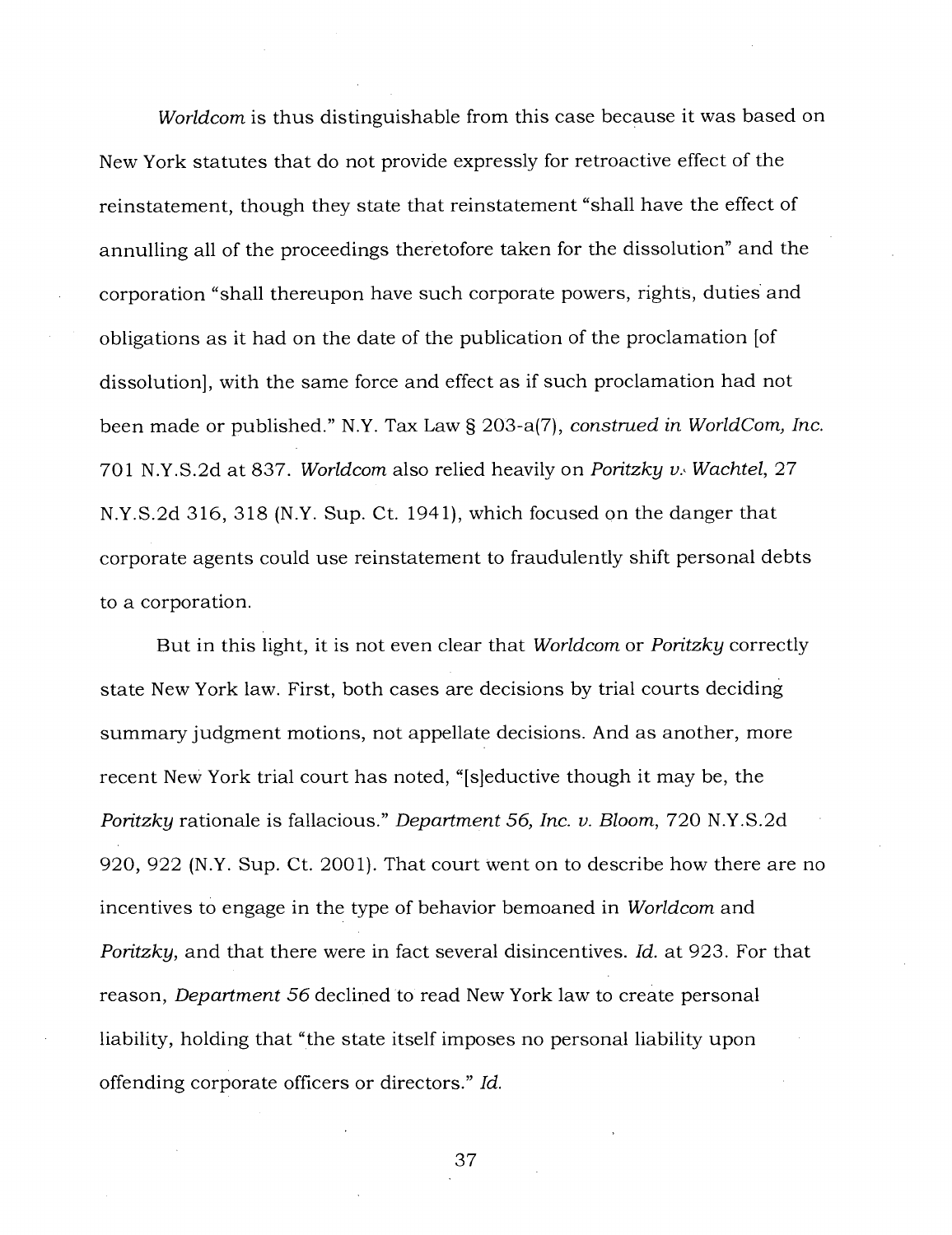Second, as one federal court has stated, *Worldcom* and *Poritzky* ignored "the literal language of the statute" in question. *Nigro v. Dwyer,* 438 F. Supp. 2d 229, 235 (S.D.N.Y. 2006). At best, based on *Nigro's* review of the relevant case law, there appears to be "a fraud exception to the literal language of the [New York] Tax Law." *Id.* at 236. But there is no allegation of fraud here. (Pannell's suggestion that he was misled by the release's use only of Ann Shannon's name does not rise to the level of fraud, especially given that the lease clearly stated that the LLC was the tenant.)

The simple fact is that Kentucky's corporation law and other business entity laws differ from those in other states. Additionally, many of the decisions establishing or proclaiming the "majority rule" are older decisions, depend on statutes different from Kentucky's, and may not reflect the current statutory law in those jurisdictions. In fact, according to *Fairbanks,* "[t]he majority rule among [states with reinstatement statutes that are silent regarding a dissolved corporation's interim acts] is that reinstatement *validates* a dissolved corporation interim acts." *Fairbanks,* 198 S.W.3d at 144 (emphasis added). As to Pannell's argument that *Fairbanks* was not about personal liability to a third party, and is thus distinguishable, other authorities clarify that this "majority rule" applies to such liability:

In most jurisdictions, the reinstatement of a corporation following dissolution by administrative action of the state relates back to the effective date of dissolution, and directors or officers are not personally liable for actions taken during the period of dissolution or suspension. Such matters become the exclusive liability of the corporation.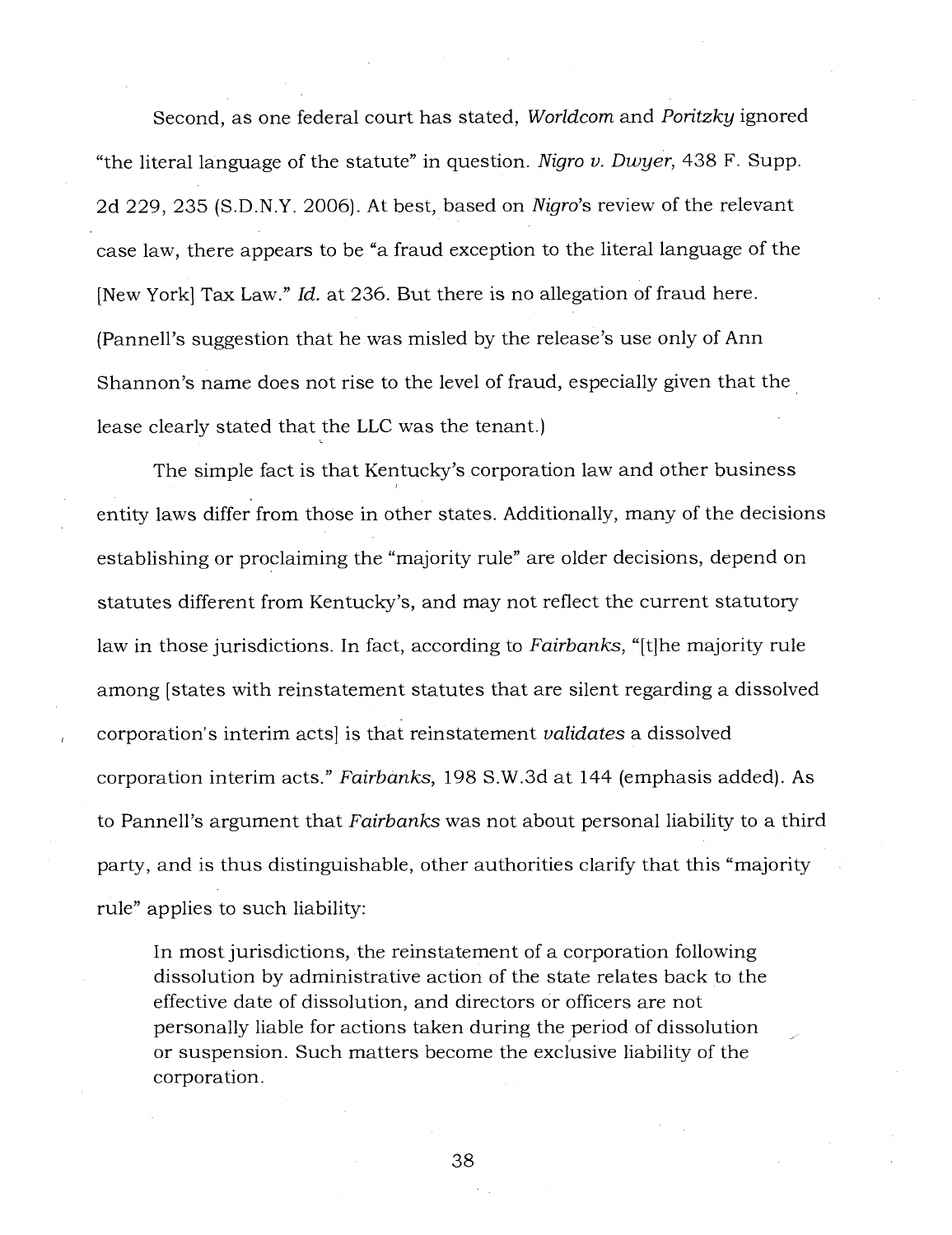16A William Meade Fletcher et al., *Fletcher Cyclopedia of the Law of Private Corporations §* 8117, at 250 (rev. vol. 2012). <sup>18</sup>

The existence of a majority rule can only be persuasive if the rule is based on statutes like those in Kentucky. We cannot say that our statutes expressly state who is liable for a company's debts while under dissolution as is the case in some states. *See, e.g., Frederic G. Krapf 86 Son, Inc. v. Gorson,* 243 A.2d 713, 715 (Del. 1968) (interpreting statute "provid[ing] that upon reinstatement of a charter all contracts and other matters done and performed by the corporate officers during the time the charter was inoperative shall be validated, and be the exclusive liability of the corporation"). But they also do not expressly extend personal liability to officers and agents of a business entity when they act during a period of dissolution.

At best, the dissolution and reinstatement statutes are silent as to the question of personal liability. Yet we are charged with determining the effect of the reinstatement statute, which as noted above expressly makes the reinstatement retroactive, in the context of all the other statutes, such as those creating and favoring limited liability. The retroactivity of the reinstatement statute, when read with the provision making the company exist even after

<sup>18</sup>Again, Fletcher notes that "some states" follow a different rule and allow personal liability. 16A Fletcher, *supra, §* 8117. But again these states largely appear to be ones that have substantially different statutory schemes, *e.g., Moore v. Occupational*  Safety and Health Review Com'n, 591 F.2d 991, 994 (4th Cir. 1979), or are concerned with fraud, *e.g., Nigro v. Dwyer,* 438 F. Supp. 2d 229, 235 (S.D.N.Y. 2006).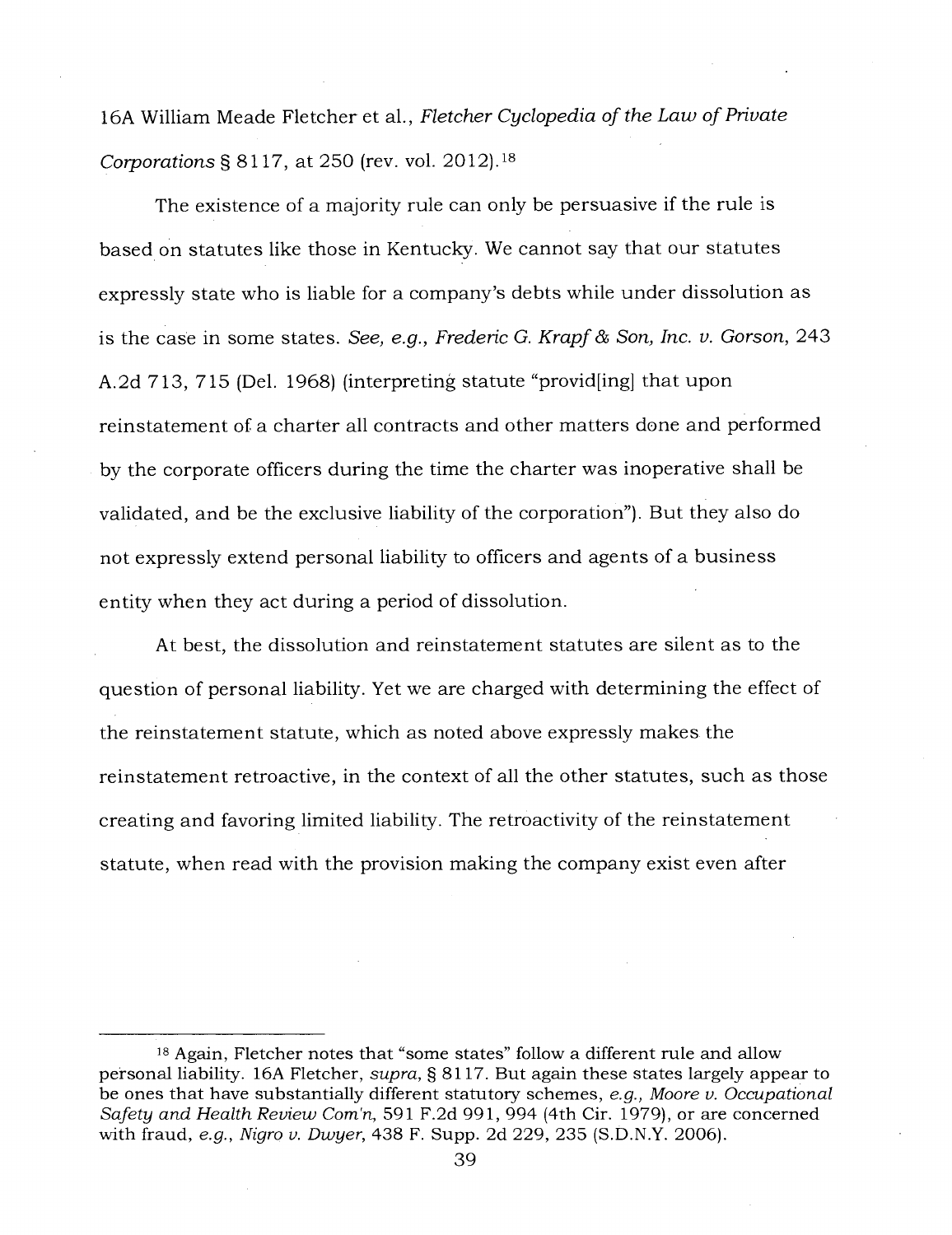dissolution and the statutes creating immunity for agents, makes an agent immune if personal liability is alleged solely because the agent is an agent.<sup>19</sup>

# *b. Shannon cannot be held personally liable as an agent who acted without or beyond her authority because her authority never lapsed.*

That said, the thrust of Pannell's argument is really that Shannon acted on her own behalf, not for the limited liability company, and without authority to do so. Part of this claim—that Shannon signed the lease not in her representative capacity, but in her personal capacity—has been addressed above. Whether Shannon actually had authority to enter into the lease when the company was administratively dissolved is a close question, but ultimately this Court concludes that she did have such authority because of the retroactive effect of the reinstatement statute. <sup>20</sup>

Again, this is a separate question from whether Shannon can be liable solely by reason of being an agent. The immunity provided by KRS 275.150 extends only to liability *by reason* of her being an agent. By alleging that Shannon acted without authority, Pannell is not claiming she is liable solely because of her status as an agent, but because she had no authority to act as an agent.

<sup>&</sup>lt;sup>19</sup> It is worth noting that the LLC-immunity statute does not extend immunity to an agent's individual wrongful acts. Specifically, the statute states that the immunitygranting provision "shall not affect the liability of a member, manager, employee, or agent of a limited liability company for his or her own negligence, wrongful acts, or misconduct." KRS 275.150(3). Of course, there are no allegations of negligence or wrongful acts: Pannell has simply alleged that Shannon was in violation of the lease agreement, which makes this a simple contract dispute.

<sup>20</sup>Under the present version of the statute, the agency analysis appears to be much simpler, as it now states that the liability of an agent for acts during a period of dissolution "shall be determined as if the administrative dissolution or revocation had never occurred." KRS 14A.7-030(3)(c).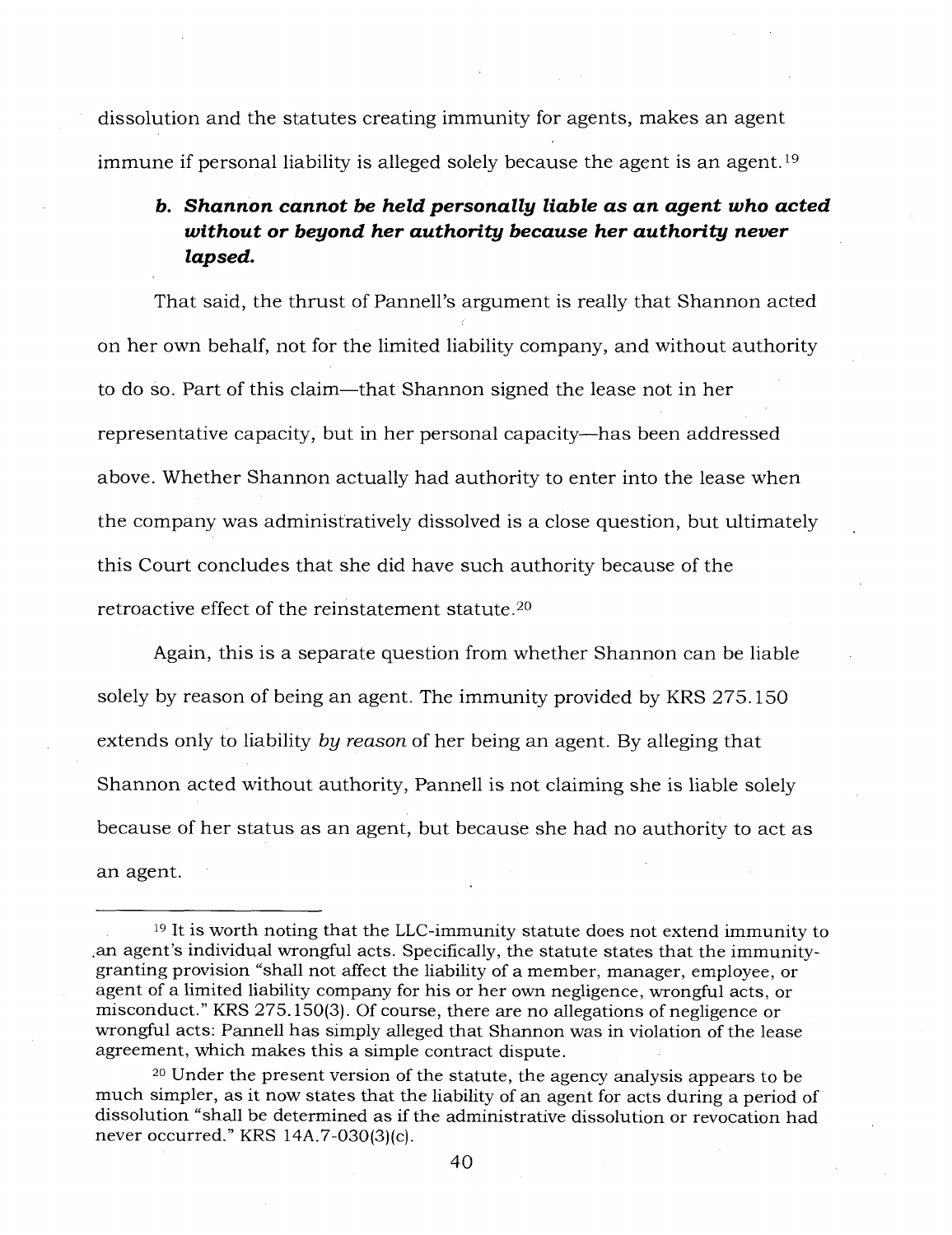Business entities, as legal fictions, can only act through their agents, and the law of agency dictates when an agent or a principal is bound by a transaction and whether the agent is therefore personally liable.<sup>21</sup> While various provisions of the Limited Liability Company Act address how the law of agency operates with respect to LLCs, to the extent the act is not inconsistent with the common law of agency, the latter still applies.

And it is the universal law of agency that when an agent acts with authority in a transaction with a third party, and the third party is aware of the agency, the transaction is between the principal and the third party. *See Restatement (Third) Of Agency §* 6.01 (2006). In such circumstances, the agent is not liable. *Id.* The agent of a business entity (or any agent, for that matter) can be personally liable only when he or she purports to be an agent but actually acts without authority. When that happens, responsibility for the transaction falls back to the agent and does not bind the principal. Thus, when

And traditionally, such language was only intended to address pre-organization actions. *See, e.g.,* Wilburt D. Ham, *Corporations,* 63 Ky. L.J 739, 745 n. 31 (1974- 1975) ("the words ... 'without authority so to do' presumably have reference to the existence of a certificate of incorporation"). Such language previously appeared in the corporation statute and has since been replaced by language expressly addressing liability for pre-incorporation acts. That the LLC statute has both forms of language suggests redundancy rather than intent to broaden liability.

<sup>21</sup>Arguably, the Limited Liability Company Act expressly incorporates many aspects of the law of agency. *See, e.g.,* KRS 275.095 ("All persons ... who assume to act for a limited liability company without authority to do so ... shall be jointly and severally liable for all liabilities created while so acting."). While this provision of KRS 275.095 was added to the statutes after the events in this case, its addition "[c]onfirm[ed] the common law of agency." Thomas E. Rutledge, *The 2007 Amendments to the Kentucky Business Entity Statutes,* 97 Ky. L.J. 229, 260 (2009). While there is no doubt that the common law of agency applies to LLCs, any suggestion that this provision creates additional liability is questionable as applied to a dissolved LLC, since the amendment to KRS 275.095 is under the heading "Joint and several liability for knowingly purporting to act for nonexistent organization," and a dissolved LLC continues to exist during dissolutions until wound up.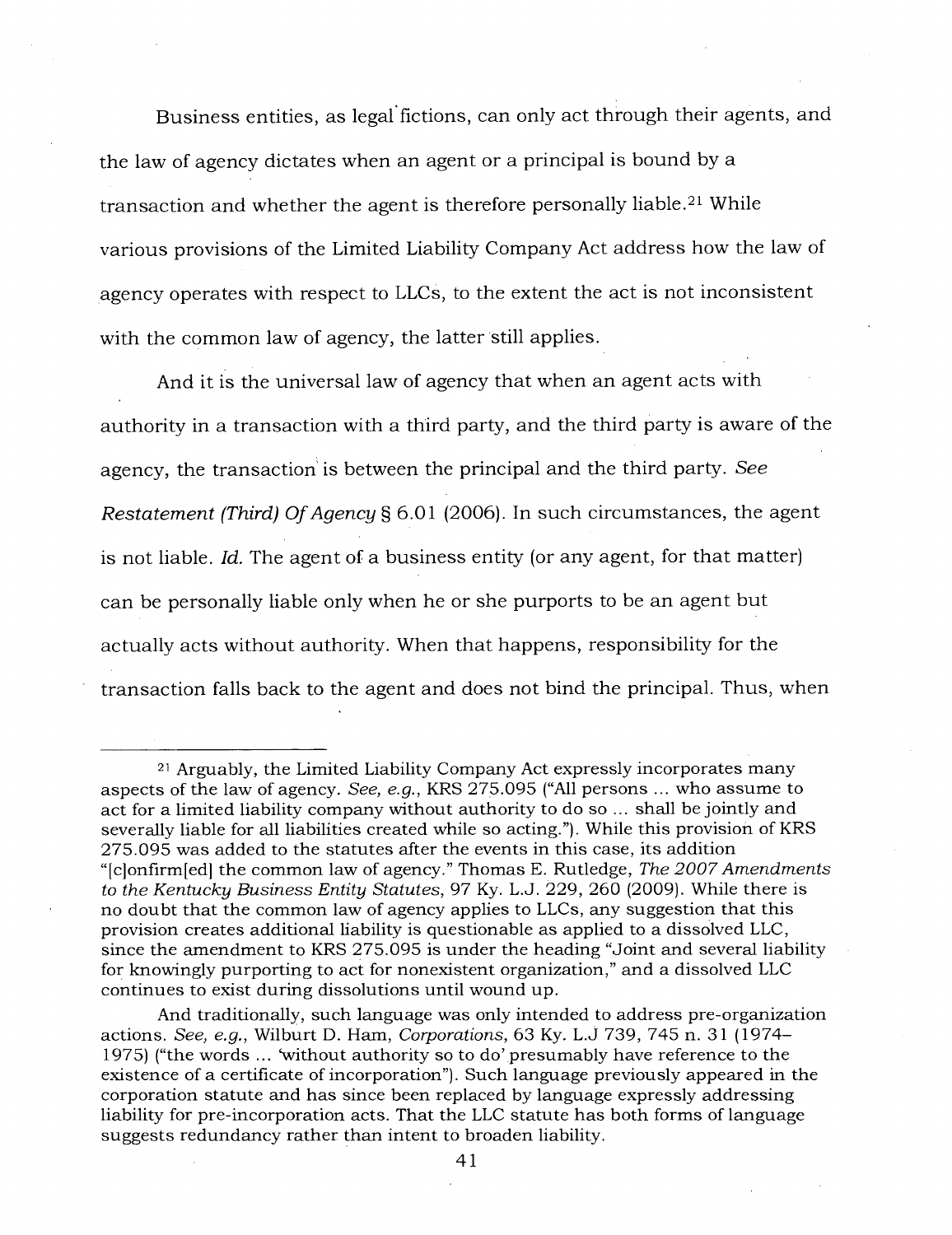acting in the capacity of an agent for the LLC, Shannon could only be personally liable if she acted without authority. Otherwise, the contract in question was between the principal (the LLC) and the third party (Pannell), and Shannon had no personal liability for the agreement.

Pannell, of course, argues that Shannon lacked the authority to act on behalf of the LLC because there was no LLC in existence at the time the release and second lease were entered into. Pannell also argues that the effect-ofdissolution statute, KRS 275.300, limits a dissolved LLC to winding up its business and prohibits "any other business," KRS 275.300(2), which in turn bars an agent from doing such other business.

This line of reasoning is one argument for why *Forleo* reached the correct result, <sup>22</sup> since the defendants in that case, in addition to being shareholders, were also officers and therefore agents of the corporation. After noting that changes to the Kentucky Business Corporation Act would undermine *Forleo*  going forward, one critic, Thomas Rutledge, has argued that *Forleo* was nevertheless correct because officers and agents of a corporation conducting business during a period of dissolution act without authority, either because

<sup>22</sup>Another, better argument for why *Forleo* was correctly decided is that the reinstatement in that case occurred after judgment had been rendered by the trial court and the rights of the parties, therefore, were decided. Indeed, several of the cases cited by Pannell, such as *Daniels v. Elks Club of Hartford,* 58 A.3d 925 (Vt. 2012), involved post-judgment reinstatements. Pannell claims there is no real distinction between pre- and post-judgment reinstatement, and notes that the reinstatement here came after litigation began, which, he argues, should be the dividing line. But a court judgment is an important distinction, a proper dividing line, as it decides the dispute between the parties. Once the rights of the parties have been finally decided, reinstatement cannot undo that decision. There is a strong preference for finality of judgments. Additionally, the equitable remedy of laches could support the result in *Forleo.* In fact, the Limited Liability Company Act specifically states that "[u]nless displaced by particular provisions of this chapter, the principles of law and equity shall supplement this chapter." KRS 275.003(1).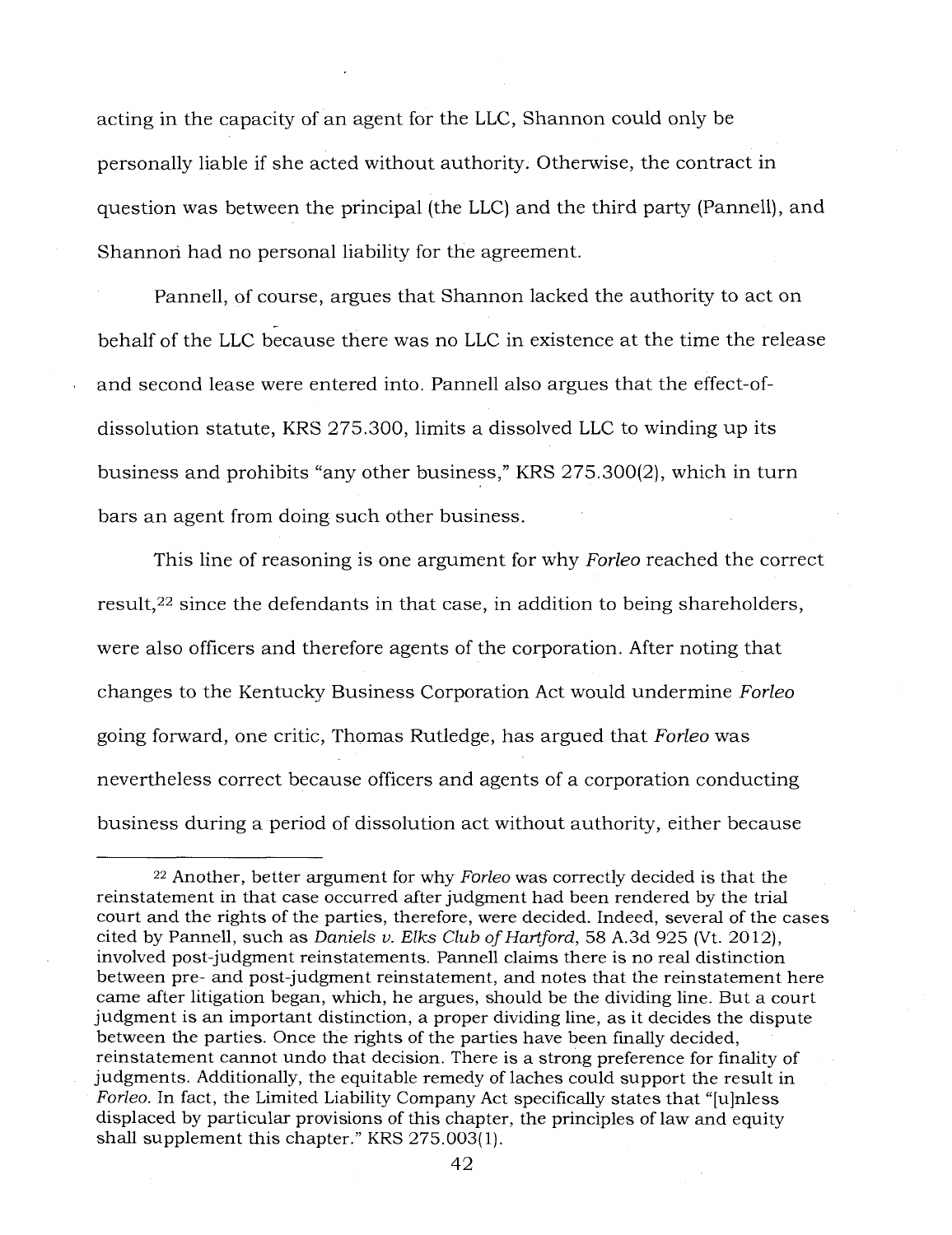the corporation "lacked the capacity to appoint an agent to engage in activities other than for that limited scope [winding up]," or because "to the extent that the agents sought to bind the principal on a transaction upon which the principal could not at law be bound, those same agents will have exceeded the scope of the delegated authority and may as well have violated their warranty of authority." Thomas E. Rutledge, *The 2007 Amendments to the Kentucky Business Entity Statutes,* 97 Ky. L.J. 229, 243 n.95 (2009). This argument, however, depends on the false assumption that a corporation or LLC ceases to exist during a period of dissolution. *See id.* ("Unless the third party agrees otherwise, a person who makes a contract with a third party purportedly as an agent on behalf of a principal becomes a party to the contract if the purported agent knows or has reason to know that the purported principal does not exist or lacks capacity to be a party to a contract." (quoting *Restatement (Third) of Agency §* 6.04 (2006))).

Indeed, that this approach depends on the non-existence of the business entity is shown by the *Restatement's* claim that "[t]he classic instance of this situation arises when a person enters into a contract purportedly on behalf of an entity that has not yet been formed, such as a business or a not-for-profit corporation or a limited-liability company." *Restatement (Third) of Agency*  § 6.04 cmt. c (2006). Obviously, that is not the case here because Shannon's company had been organized.

Of course, "[s]imilar questions arise when a person purports to take action on behalf of an entity ... when the entity has been dissolved." *Id.* In such instances, "[t]he organizational statute applicable to the entity may specify the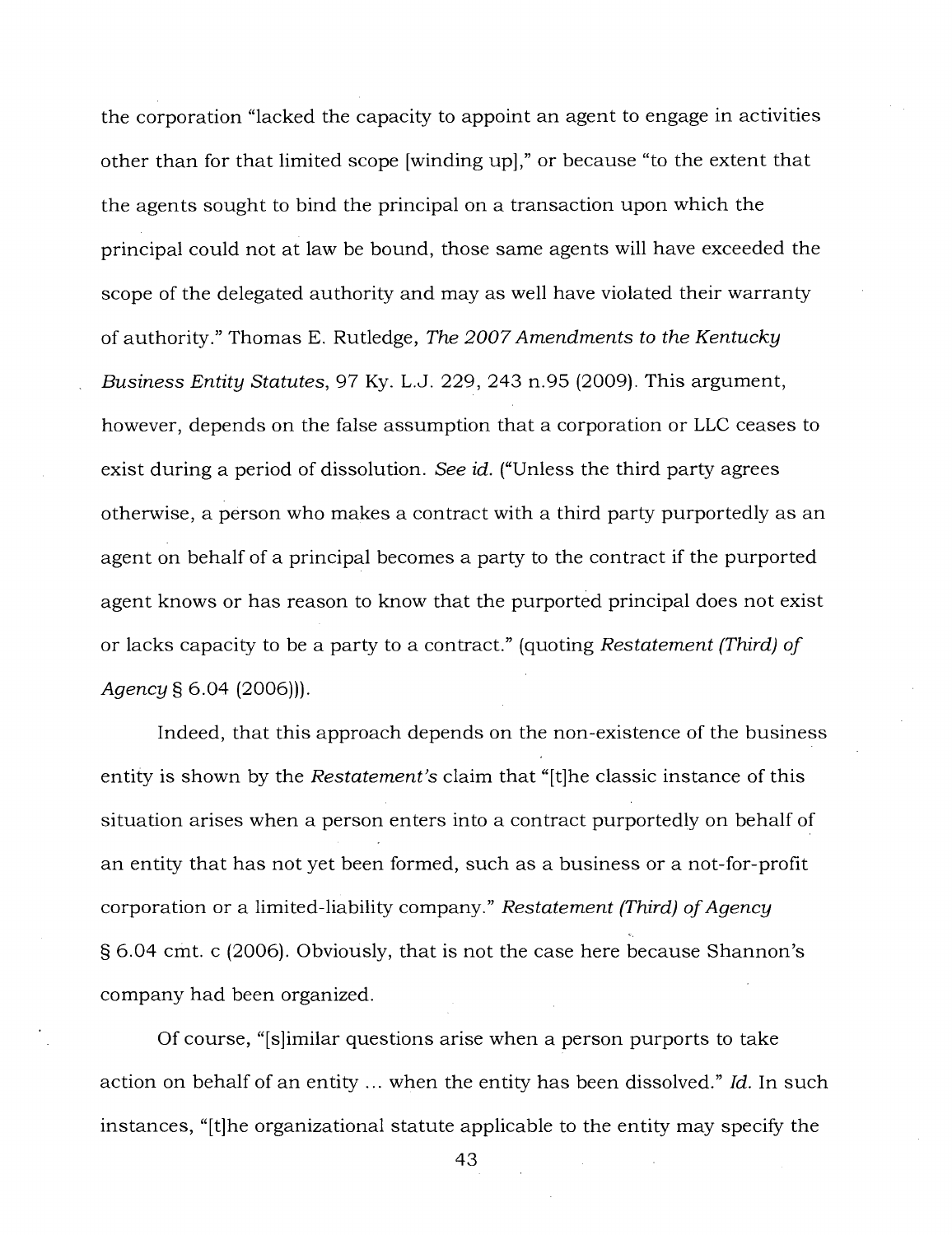circumstances under which such action will result in individual liability to third parties." *Id.* For example, the *Restatement* offers an illustration in which a business entity is dissolved and, under the applicable statutes, "the effect of the dissolution ... is to terminate [the entity's] existence." *Id.* This would create individual liability absent law providing otherwise. *Id.* And Pannell argues that the LLC did not exist in this case because of its dissolution.

But under Kentucky law, a "dissolved limited liability company shall continue its existence." KRS 275.300(2). So Shannon's authority did not cease to exist for lack of a principal because Elegant Interiors, LLC continued to exist as a matter of statutory law.

Pannell suggests that KRS 275.300 creates another limit on Shannon's authority as an agent because the statute forbids the LLC and any erstwhile agent from doing any acts other than those necessary for winding up. By extension, this would mean that by command of the legislature, Shannon had no authority to engage in continuing business while the LLC was dissolved. This, of course, cannot be literally true because seeking reinstatement, which is clearly allowed, is not part of winding up.

More importantly, the retroactive effect of the reinstatement, which as noted above creates a seamless existence and functionality for the LLC, means there was never a failure of Shannon's authority. She was both a member and an agent of the LLC, and the reinstatement requires us to treat the LLC as though it existed the entire time. If the company never ceased to exist, and its full "corporate" powers are retroactive to the dissolution date, so too is the authority of its agent. Thus, the limits in KRS 275.300 had no applicability,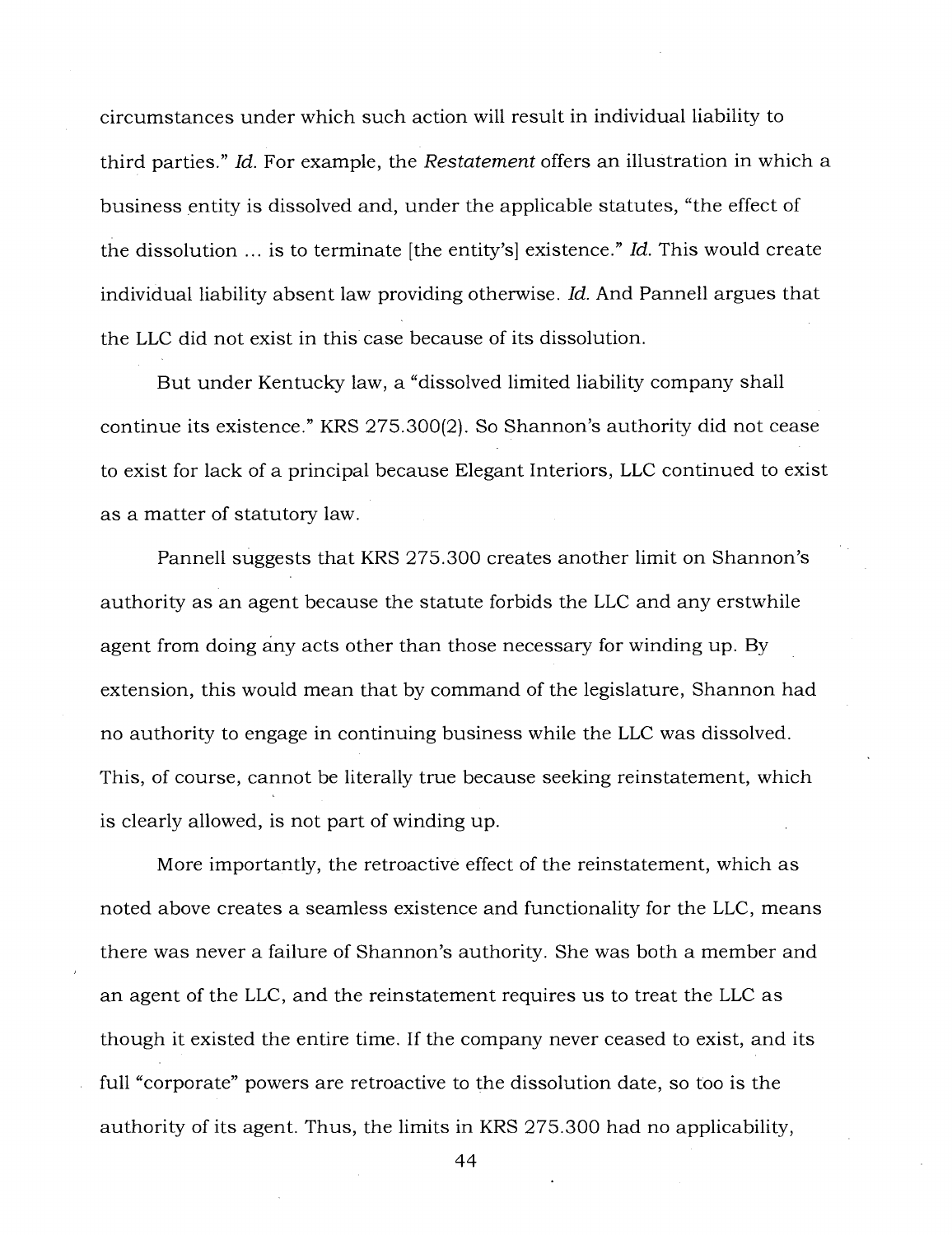since the LLC was, in fact, reinstated and had a continuous existence. <sup>23</sup> Because the agent's acts bind the company, they are acts of the company, and not the agent. And, as noted above, the agent cannot be liable for acts of the company. Shannon, therefore, cannot be liable as an agent, as her authority never lapsed.

In a sense, the reinstatement was a kind of statutory ratification of Shannon's acts on behalf of the company. Ratification "supplies original authority to do the act." *Kindred Nursing Centers Ltd. Partnership v. Leffew,*  398 S.W.3d 463, 467 -68 (Ky. App. 2013) (quoting *Capurso v. Johnson,* 248 S.W.2d 908, 910 (Ky. 1952)); *see also Restatement (Third) of Agency §* 4.02(1) (2006) (ratification "retroactively creates the effects of actual authority"). And ratification "relates back" to the time the transaction was entered into. *Leffew,*  398 S.W.3d at 468. Again, the LLC statutes anticipate that the LLC can ratify .

<sup>&</sup>lt;sup>23</sup> Though they do not directly answer the question in this case, because they largely apply only when an LLC is winding up, other statutes demonstrate that KRS 275.300 alone cannot mean that Shannon lacked the authority to continue her business. Those other statutes expressly contemplate that non-winding-up acts will occur during dissolution but will bind the company. KRS 275.305, for example, specifically states that a limited liability company is bound by acts of "each member or manager having authority to wind up the limited liability company's business and affairs" that are "appropriate for winding up the limited liability company's affairs." KRS 275.305(1)(a). That statute also binds the LLC to *"any other act that would have bound the limited liability company if it had not been dissolved,* if the other party to the transaction did not have notice of the dissolution." KRS 275.305(1)(b) (emphasis added). This undermines any claim that KRS 275.300 absolutely limits a company to winding up during dissolution, as it expressly allows the company to be bound at that time. Of course, Pannell could argue that this statute suggests that the agent's nonwinding-up actions are not binding on the LLC because statute also states that "the filing of a certificate of dissolution ... shall be presumed to constitute notice of dissolution for purposes of subsection  $(1)(b)$  of this section." KRS 275.305(2). If this statute were the only one at issue, then Pannell might be correct. But we cite it only for the proposition that KRS 275.300 does not absolutely limit a dissolved company's powers. Ultimately, this statute does not control the outcome here because the LLC was actually reinstated and was not wound up, and this statute only dictates what happens when a company is dissolved and wound up.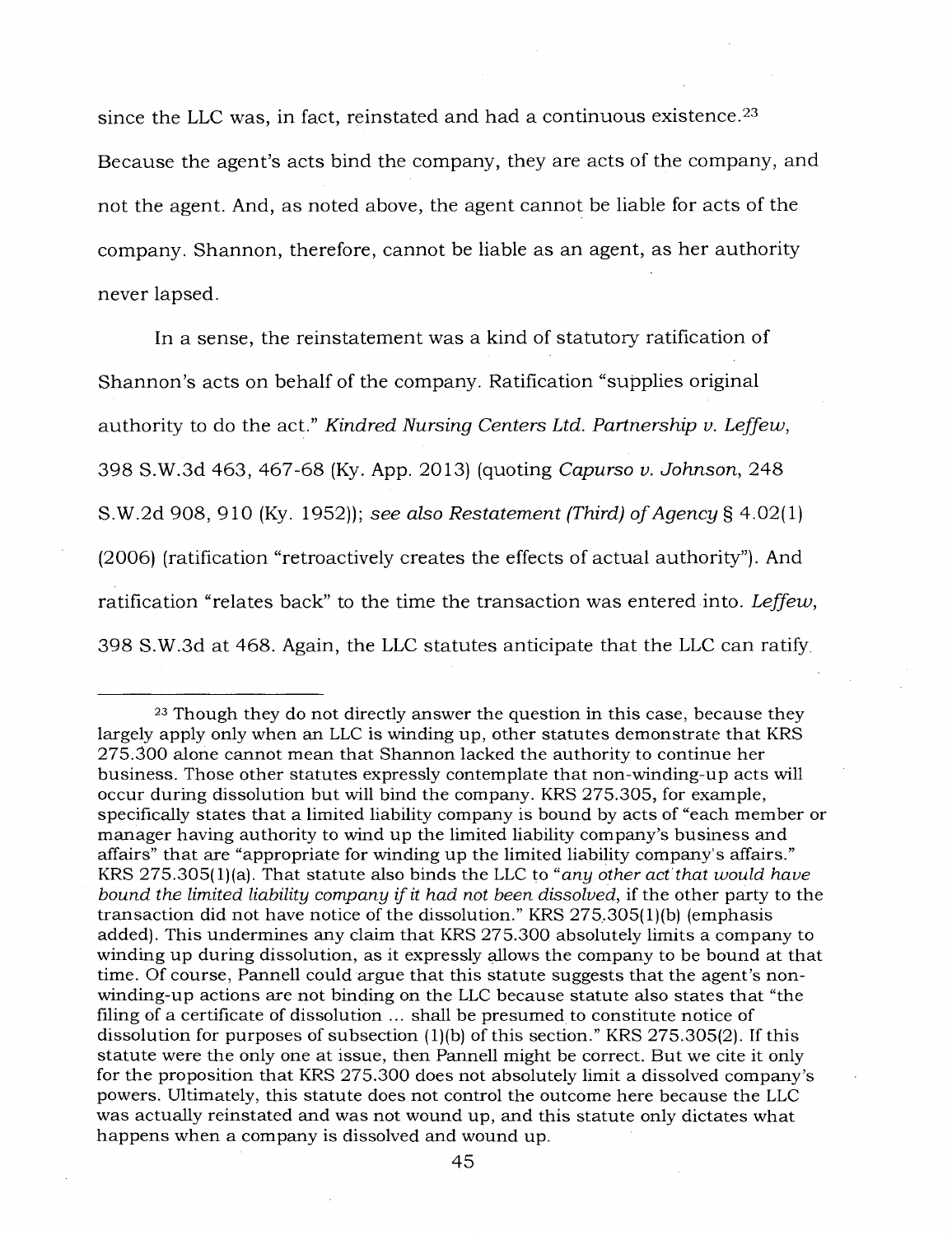an agent's acts during a period of dissolution, thereby making the acts those of the LLC. Specifically, KRS 275.305(3) states that "[a]n act of a member or manager which is not binding on the limited liability company pursuant to subsection (1) of this section [which makes a member's non-winding-up actions binding in certain circumstances] shall be binding if it is otherwise authorized by the limited liability company."

Reinstatement, however, is superior to traditional ratification. Ordinarily, ratification occurs either through "manifesting assent" or "conduct that justifies a reasonable assumption that the person so consents." *Restatement (Third) Of Agency §* 4.01(2) (2006). And "whether conduct is sufficient to indicate consent" to ratification "is a question of fact," *id. §* 4.01 cmt. d, which would require a jury finding. But as discussed above that the company never ceased to exist is a result of statute—a matter of law—and the effect of reinstatement is that the company's continued existence is as though there was never dissolution. If there was never dissolution, then there was never a lapse in Shannon's authority that would require traditional ratification.

Pannell complains in his brief that that the reinstatement occurred only after he filed suit and suggests that our reading of the statute has an inequitable effect. But it is not entirely clear how this reading is unfair to Pannell, except as viewed after the fact when it is clear that the LLC has no assets. But what if the circumstances were reversed, and the LLC still had assets but Shannon did not? Under Pannell's proffered reading of the statutory scheme, he would have to settle for suing Shannon because the acts were hers and not the LLC's.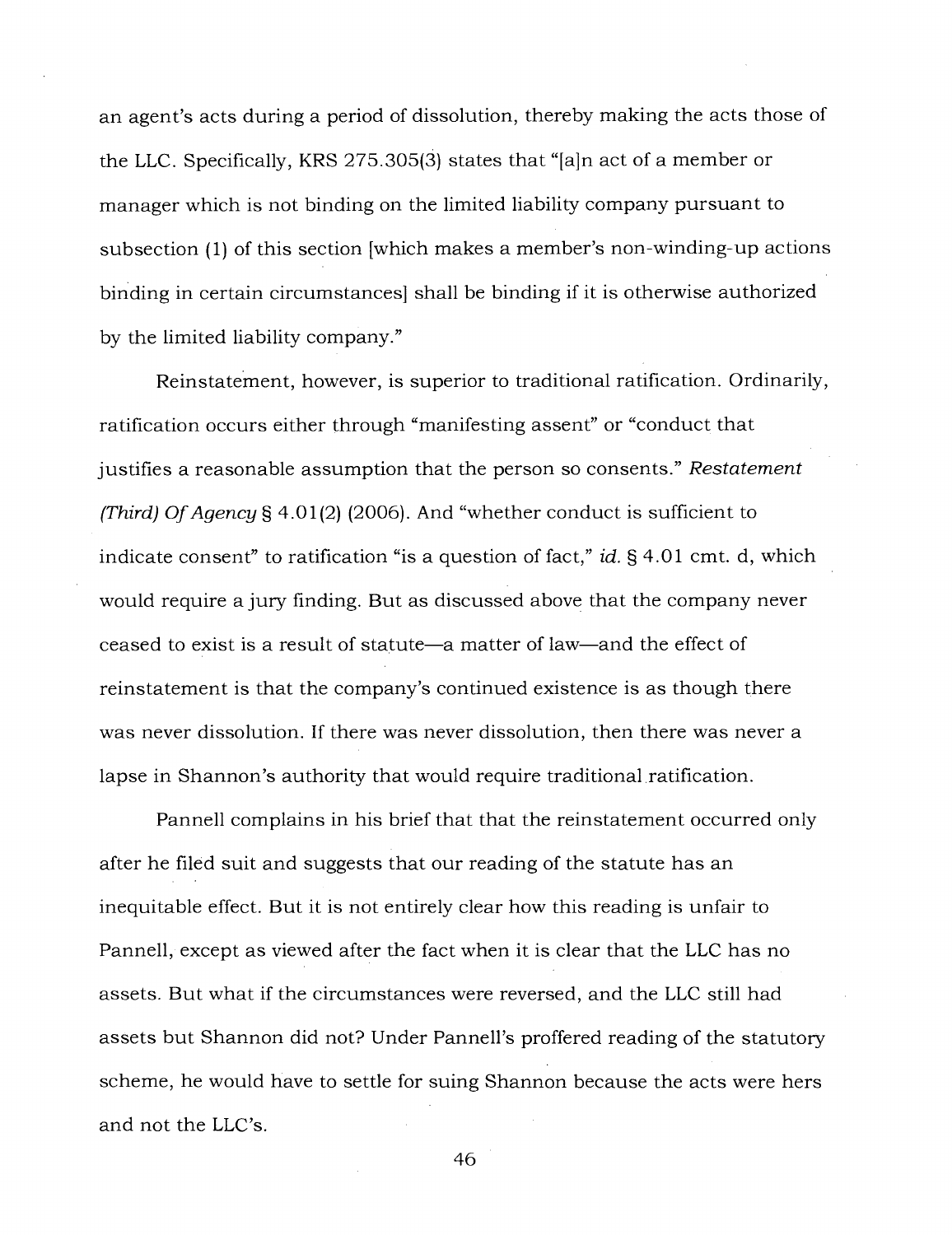The equities should be viewed from before the fact, at the time of the transaction, not after the fact once litigation is anticipated or begun. If Pannell had no notice of the dissolution and entered into the lease specifically with the LLC, then he cannot claim he is harmed or loses some bargain if the LLC is later reinstated and its agent's action are legally imputed to it. Pannell will have gotten all that he expected at the time of the transaction, including any risk and any benefit. It is only after the fact, after seeing what has happened with the LLC and seeing the risk manifest into reality, that he appears to be harmed.

The simple fact is that reinstatement is between the LLC and the state. Indeed, the primary purpose of requiring business entities to file annual reports and to pay a filing fee is "the raising of revenue for the State." *Fairbanks Arctic Blind Co. v. Prather & Associates, Inc.,* 198 S.W.3d 143, 144 (Ky. App. 2005) (quoting *J.B. Wolfe, Inc. v. Salkind,* 70 A.2d 72, 76 (N.J. 1949)). Indeed, the filing fees were once called a "franchise tax." Any inequity would actually be in permitting Pannell to use the temporary faltering of the relationship between the LLC and the state to his advantage when he has no interest in that relationship. *Cf id.* at 244-45. He cannot be allowed to take advantage of the LLC's failure to file its report and pay what amounts to a tax to bypass the LLC and hold its owners or agents liable, at least not once the failures have been remedied. *Cf id.* 

#### **III. Conclusion**

Shannon did not sign the second lease in her personal capacity, and thus liability cannot be assigned directly to her, bypassing the limited liability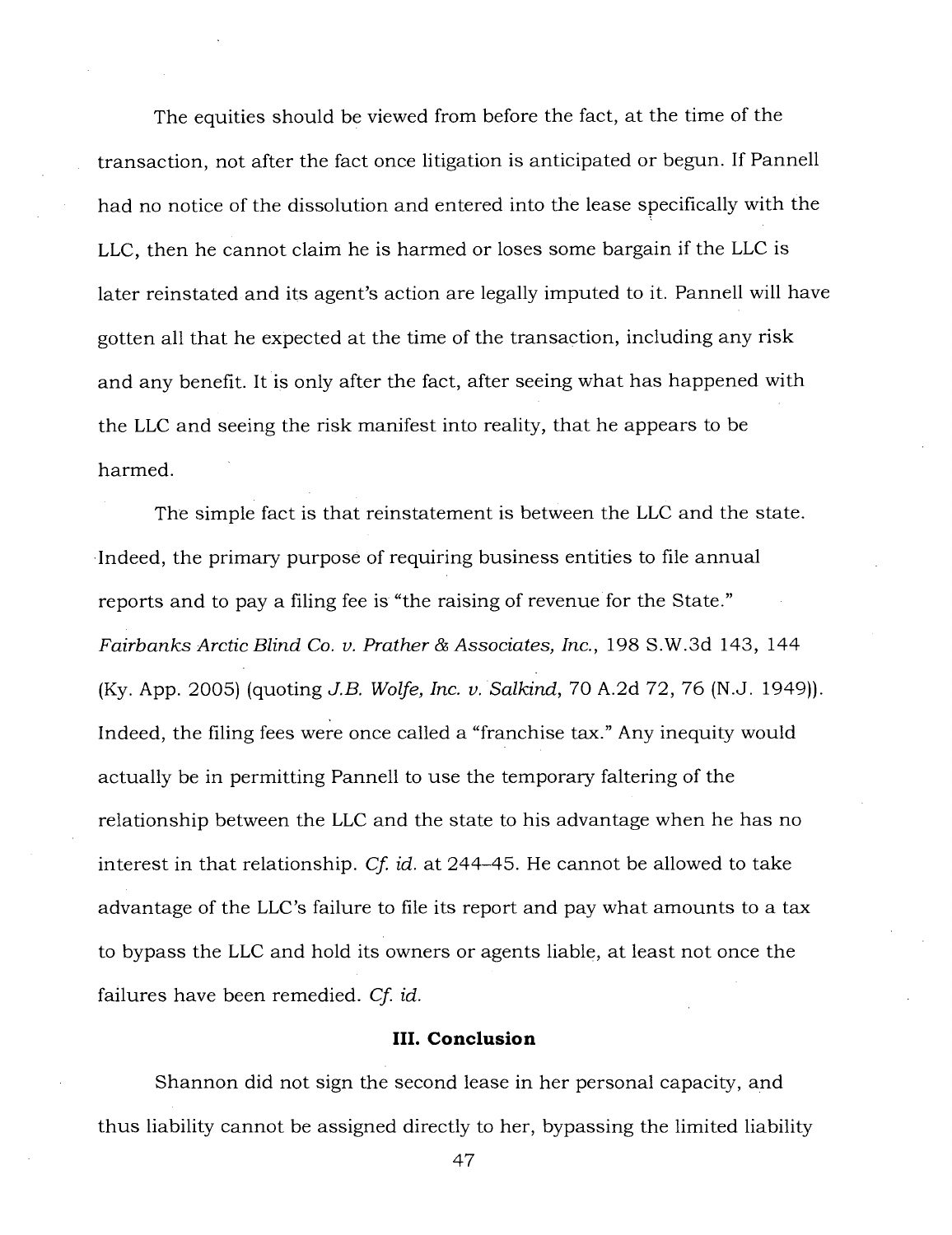company in this case. Additionally, that the limited liability company was dissolved when the transactions in this case occurred cannot make Shannon personally liable solely by reason of her having been a member or agent of the company, because the reinstatement of the company was retroactive to the time of dissolution, thus giving the company (and any resulting immunity) a seamless existence. Finally, reinstatement resolves any question about whether Shannon had authority to act as an agent for the company during the period of dissolution because the reinstatement is effective to the date of dissolution, which means that, legally speaking, there was never a lapse in the company's existence and thus never a lapse in Shannon's authority. For these reasons, this Court concludes that the trial court properly granted summary judgment in favor of Shannon, albeit for different reasons, and thus the Court of Appeals' decision affirming it was correct. The judgment of the Court of Appeals is thus affirmed.

All sitting. All concur.